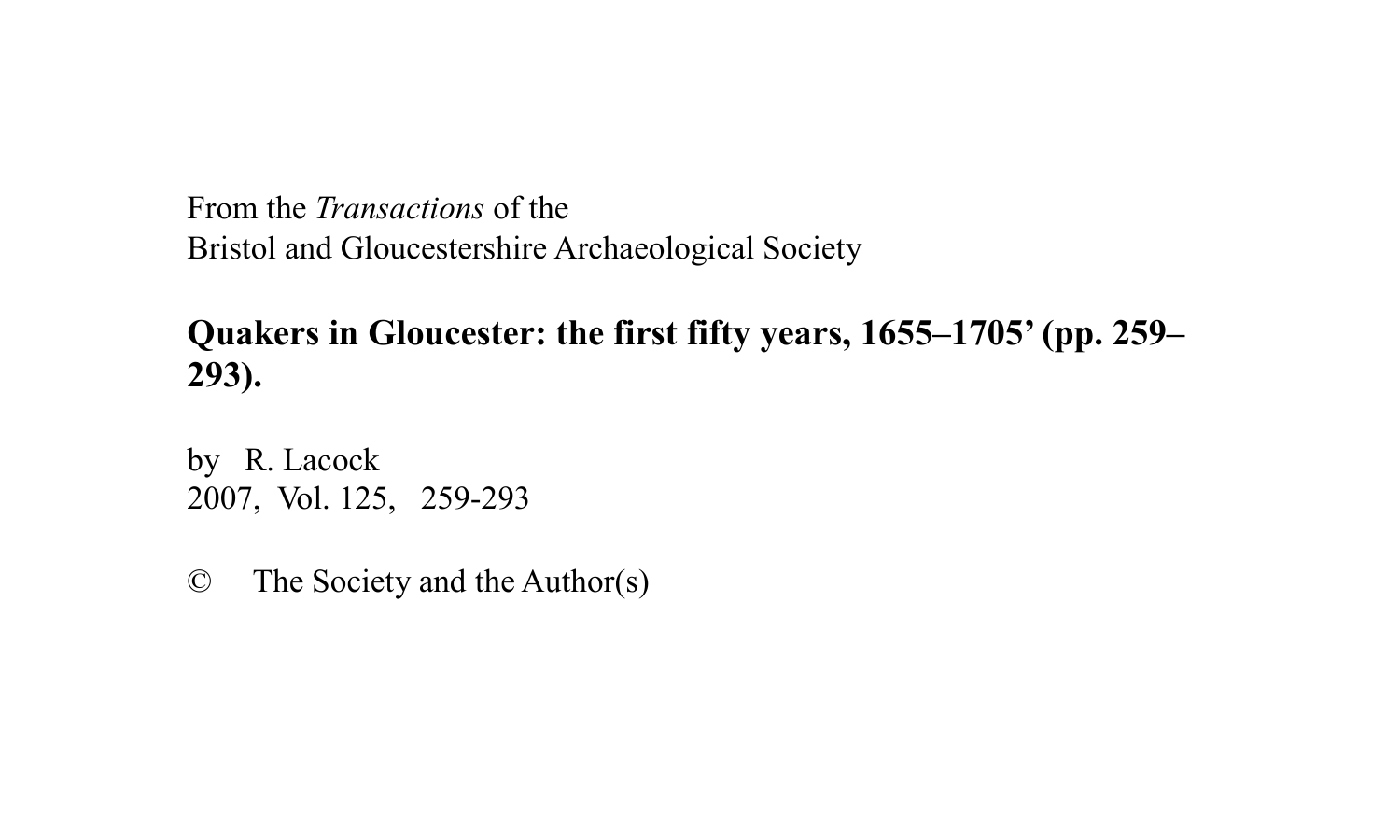# Quakers in Gloucester: the first fifty years, 1655–1705

# By RICHARD LACOCK

# **The Message of George Fox**

In the economic turmoil, political upheaval and religious confusion that characterized the closing years of Charles I's reign, the future looked bleak. For some it seemed that the 'end-time' had come, and many were in despair. They desperately sought the salvation and communion with God which their own sense of sin seemed to deny them. <sup>1</sup> George Fox, a founding father of the Religious Society of Friends or Quaker movement, was one such person who could not find peace in the established Church nor in any of the separatist congregations. He was 'a man of sorrows'<sup>2</sup> until, in 1647, he experienced his religious enlightenment. He described his experience as follows:

And when all my hopes in them and in all men were gone, so that I had nothing outwardly to help me, nor could I tell what to do, then, oh then, I heard a voice which said, "There is one, even Christ Jesus, that can speak to thy condition", and when I heard it my heart did leap for joy.<sup>3</sup>

Having experienced the Light, a direct revelation of Christ, <sup>4</sup> it became Fox's mission to 'turn (all) people from the darkness to the Light'. <sup>5</sup> Early followers believed that Fox was returning to primitive Christianity and derived all his ideas from the Spirit of Christ. In reality few of these ideas were novel. They had already been expounded by others in the years before Fox began his mission. How much he absorbed consciously or subconsciously during his travels is open to conjecture.

Fox's teaching on the Divine Light and his ideas on those fit 'to be Ministers of Christ'<sup>6</sup> had been voiced earlier by Baptists, Antimonians and Seekers, <sup>7</sup> Familists (the Family of Love) and Grindletonians. <sup>8</sup> The same sects also shared Fox's view that the leading of the Spirit or the Light took precedence over the letter of the Scriptures. <sup>9</sup> In this they were going beyond those Puritans who emphasized the authority of the Bible rather than that of the institutionalized Church. Fox rejected all outward sacramental rites unless they were of the Spirit and internal. So did Familists and Seekers. 10

- 1. M. Watts, *The Dissenters* (Oxford, 1978), p. 187.
- 2. G. Fox, *Journal,* ed. J. Nickalls (London, 1975), p. 10.
- 3. Ibid. p. 11.
- 4. Ibid. p. 143.
- 5. Ibid. p. 33
- 6. Ibid. p. 7.
- 7. Watts, *The Dissenters,* p. 189.
- 8. C. Hill, *The World Turned Upside Down* (Middlesex, 1987), p. 27.
- 9. Fox, *Journal*, p. 33.
- 10. Watts, *The Dissenters*, p. 192.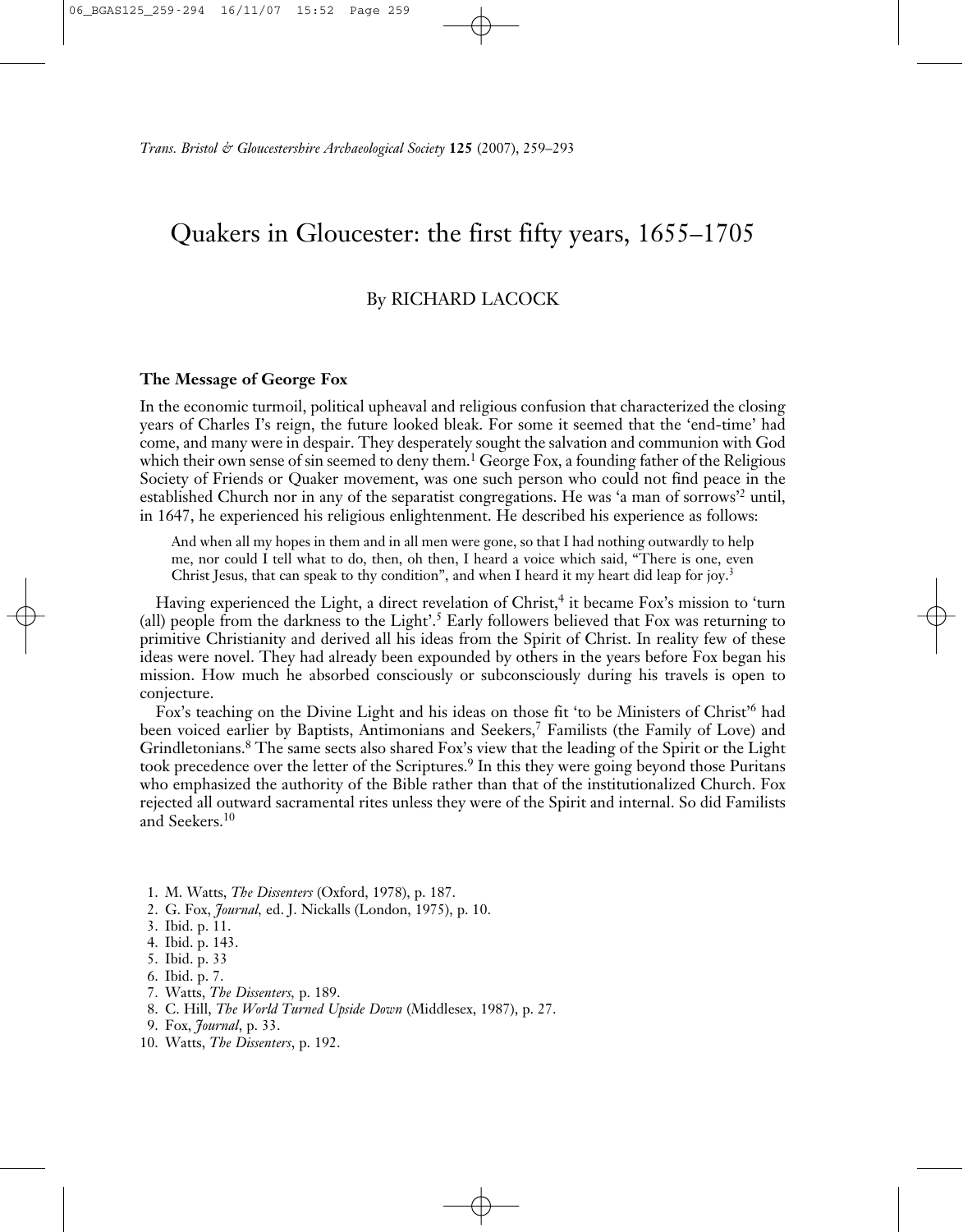In refusing to take off their hats to 'so called' social superiors (hat honour), Quakers were adopting a Leveller practice, which the Lollards had kept before that.<sup>11</sup> In rejecting pagan names for the days and months they were following Baptists and others. <sup>12</sup> In refusing to pay tithes to 'hireling priests', they were not alone. There was strong resentment among the poor against paying taxes to privileged clergy. 13

Of the two well known characteristics of modern Quakerism – silent worship and the peace testimony – the former was common practice among the Seekers. When Camm and Audland first reached Bristol in 1654, they were received by Seekers who sought the Lord in silent prayer and fasting one day a week.<sup>14</sup> However, the peace testimony was developed among Quakers after 1660.

Evidently Quakerism was polygenous. As early as 1646, before Quakerism, Thomas Edwards had written that 'there was hardly now to be found in England any sect that is simple and pure and not mixed and compounded'. <sup>15</sup> No wonder that a contemporary saw Quakerism as 'a Trojan Horse of all heresies'. 16

#### **The Message Reaches Gloucester, 1655–1660**

Fox began his missionary work in the Midlands and the North, where many Baptists, Seekers and Separatists were receptive to his message. The established Church was less welcoming. By the summer of 1654, when 'the churches were settled in the North',<sup>17</sup> the time had come to move south. Among the seventy preachers sent forth were Francis Howgill and Edward Burrough who went to London, Richard Hubberthorne and George Whitehead who travelled towards Norwich, and John Camm and John Audland who went through the counties to Bristol, where they were greeted by a large group of Seekers, and warmly received by the soldiers at the Royal Fort and the Broadmead Baptists. Of the latter about one quarter became Quakers. <sup>18</sup> From Bristol the word spread northwards to the textile workers of the Cotswolds. Once again there was a ready response. When Humphrey Smith visited Nailsworth in 1655, Seekers who had been meeting for some years were 'mightily affected'. In the same year other Quaker preachers reached Painswick and Tewkesbury. 19

Although there is no date given for the account of the first Friends' meeting in Gloucester, it was almost certainly in 1655. This is a reasonable assumption since the Quakers Margaret Newby and Elizabeth Cowart were in Gloucester on 15 November 1655. <sup>20</sup> The missioners Christopher Holder and Thomas Thurstone held the first recorded meeting in the house of Thomas Ridall. 21 Some time later Elizabeth Morgan of West Chester addressed a crowded meeting at Ridall's house.

- 11. A. Davies, *The Quakers in English Society 1655–1725* (Oxford, 2000), p. 133.
- 12. Ibid. p. 192.
- 13. C. Hill, *The Century of Revolution 1603–1714* (Nelson, London, 1964), p. 86.
- 14. G. Marshall, *Journal* (London, 1844); W. Braithwaite, *The Beginnings of Quakerism* (Cambridge, 1955), p. 165.
- 15. T. Edwards, 'Gangraena', in A. Hughes (ed.), *Seventeenth Century England: A Changing Culture* I (London, 1980), p. 131.
- 16. T. Price, *The History and Method of His Majesty's Happy Restoration,* p. 31.
- 17. Fox, *Journal,* p. 108.
- 18. Braithwaite, *Beginnings of Quakerism*, pp. 165, 167, 170.
- 19. N. Penney (ed.), *The First Publishers of Truth* (Headley Bros., London, 1907), pp. 106–7.
- 20. G.F. Nuttall (ed.), *Early Quaker Letters from Swarthmore MSS. to 1660* (Friends' House, London, 1952), 1/359.
- 21. Penney, *First Publishers of Truth,* pp. 109–10.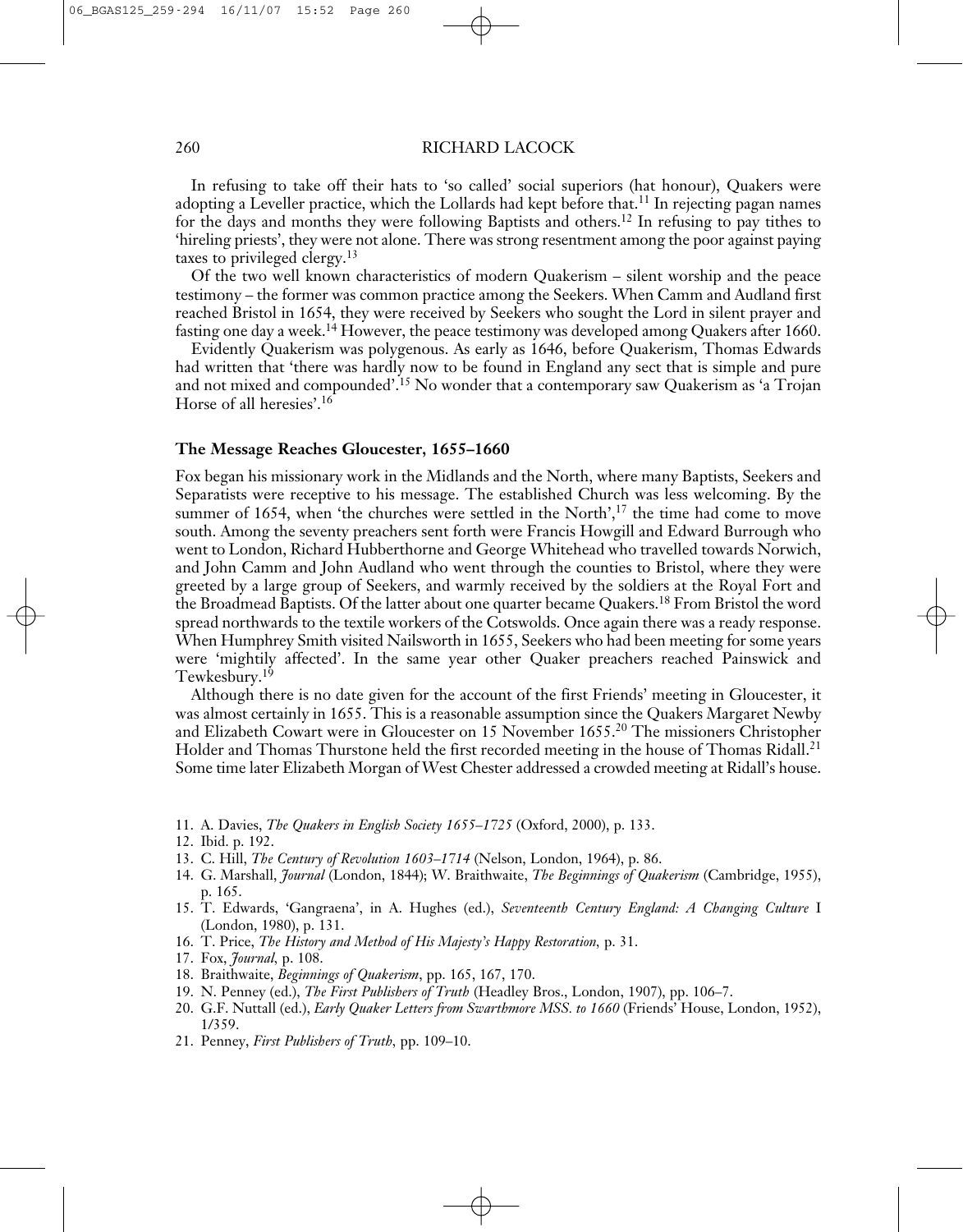In the excitable climate of the time rumours began to spread that Thomas Ridall and John Edmunds, another early convert to Quakerism, had been bewitched – a precarious situation in an age when witchcraft was still a capital offence. Alderman Anthony Edwards became so concerned for his great friend Edmunds that he went to warn him of the dangers and persuade him to change his views. In this Edwards was unsuccessful, but Edmunds did admit that 'the people were generally incensed against us. 'They…scoff and throw stones'. 22

This inauspicious beginning reflects some of the hostility frequently encountered by the Quakers. Although Gloucester had been a garrison town and the army generally encouraged free thinking in religious matters, there is no record of the soldiers here receiving Quakerism with the enthusiasm shown by those in Bristol. <sup>23</sup> Perhaps more importantly the city had been degarrisoned in 1653 in order to reduce army costs. <sup>24</sup> Furthermore, although Gloucester was strongly Puritan, it was primarily Presbyterian, <sup>25</sup> and the Presbyterians did not welcome Quakers. Presbyterianism appealed to many clergy because it asserted the equality of the clergy, yet kept a clear distinction between them and the laity.

There is some evidence of radical feeling prior to the Quakers. One incident was in November 1653 when Julian, wife of Abraham Moates, interrupted a service in the College, i.e. the then 'disestablished' cathedral church. She called upon the preacher to come down and cried out 'Believe him not, he is a deluder of the people...'. <sup>26</sup> Although a dissenting voice in the city, she does not appear to have joined the Friends.

The parliaments of 1648 and 1649 were relatively tolerant, <sup>27</sup> and Cromwell himself was sympathetic to Quakers,<sup>28</sup> but Quakers were increasingly seen as a threat to law, order and the established social system. They are first mentioned in the Council of State in 1654 when ways were considered to 'suppress all tumultuous meetings on pretence of Quakers or otherwise'.<sup>29</sup> Previous legislation was then more strictly enforced.<sup>30</sup> Thus the Vagrancy Acts of Queen Elizabeth could easily be invoked against the itinerant preachers, who were essential in the spreading of ideas. <sup>31</sup> Quakers could also be caught under the Blasphemy Act of 1650 for refusing the oath – this time against Papal authority. Their adherence to Christ's injunction to 'swear not at all' was not appreciated by nervous officials of the State or Church. Even when a justice was sympathetic, he could not flout the law. As Justice Overbury of Gloucestershire explained to Quakers, 'If they believe it evil to swear, they ought not to do it'. Nevertheless, he was sworn to execute the law as it was and must therefore send them to prison. <sup>32</sup> Meanwhile, further south, in 1656 James Nayler unwisely allowed himself to make a triumphal entry into Bristol. Although intended as a sign of the second coming of Christ, the gesture was widely seen as blasphemous. Such conduct did nothing to reassure the more conservative parliament.<sup>33</sup>

- 22. Ibid. p. 111.
- 23. Braithwaite, *Beginnings of Quakerism*, p. 167.
- 24. A. Warmington, *Civil War, Interregnum and Restoration in Gloucestershire 1640–1672* (Boydell Press, Suffolk, 1997), p. 101.
- 25. J. Washbourn, *Bibliotheca Gloucestrensis* (Gloucester, 1825), p. xx.
- 26. Gloucester Borough Records (GBR, in Gloucestershire Archives), G 3/Sib 2, f. 24.
- 27. Hill, *World Turned Upside Down,* p. 350.
- 28. Braithwaite, *Beginnings of Quakerism*, p. 483
- 29. N. Penney (ed.). *Extracts from State Papers* (London, 1913), p. 1.
- 30. Braithwaite, *Beginnings of Quakerism*, pp. 405–51.
- 31. Ibid. p. 187
- 32. J Besse, *A Collection of the Sufferings of the people called Quakers* I (London, 1753), p. 212.
- 33. Braithwaite, *Beginnings of Quakerism*, pp. 257–62.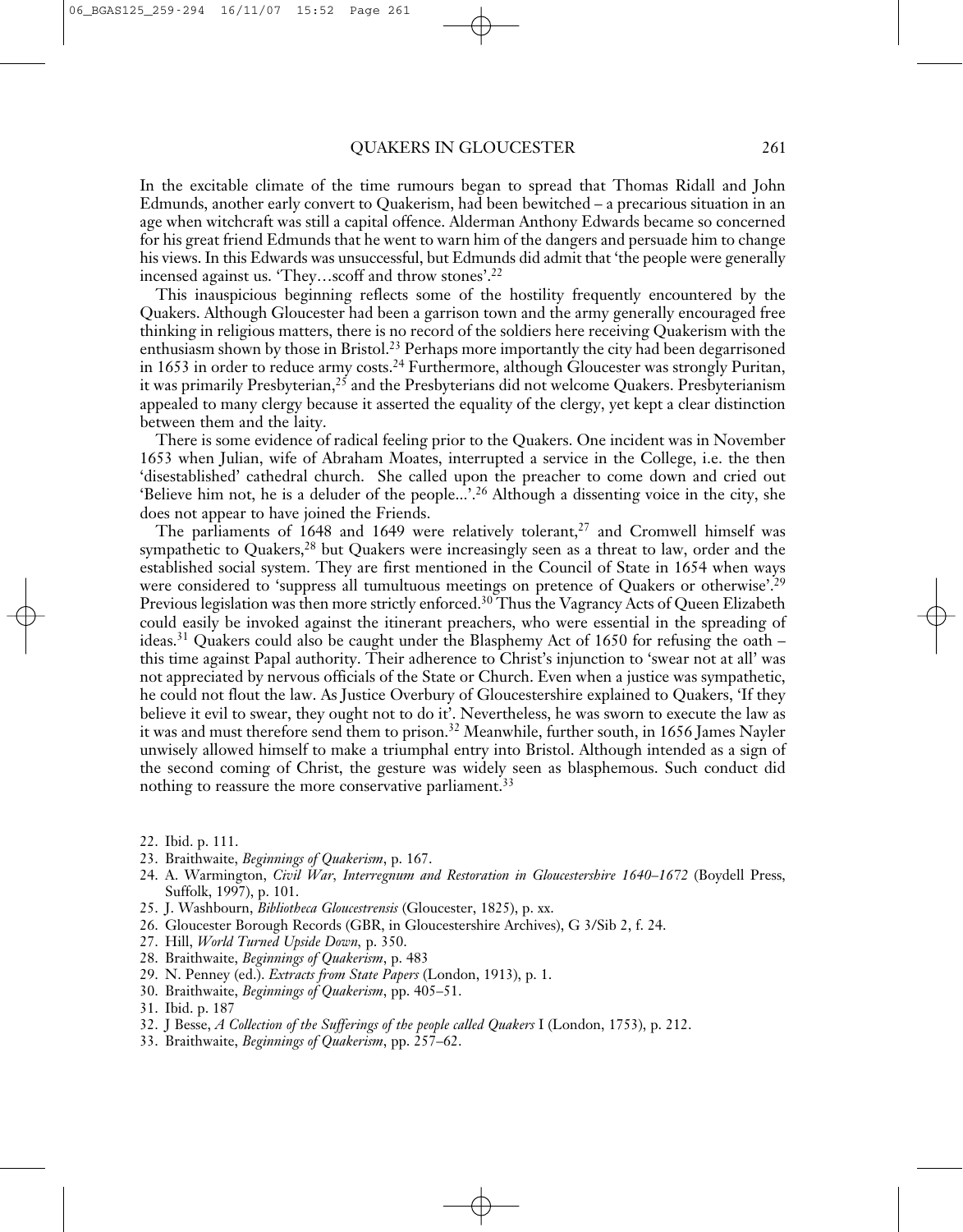It is not surprising, therefore, to learn that the Quakers claimed that during the Interregnum at least 2,100 Friends were imprisoned. The State Papers reveal that in 1658 Gloucester county gaol held eleven Quakers. At that time only Norwich, with fourteen, housed more, while Bristol had only two. This disparity reflects the attitude of the local authorities. Of the prisoners many were held for 'bidding the priest repent…for not swearing…and others for not doffing their hats to a proud man'. 34

An early incident involving a Quaker in 'hat honour' and not swearing occurred in Gloucester in 1655. John Ready, high constable for the hundred of Dudstone and King's Barton under the control of the city of Gloucester, appeared before the mayor with his hat on. When asked if he was a Quaker he replied, 'Look to yourself, it is no matter what I am'. When asked why he did not put off his hat, his answer was 'none but a proud man would require it'. He also refused to give his presentment as high constable upon oath and was therefore imprisoned. <sup>35</sup> To avoid confrontation justices and judges were advised in 1658 to have the prisoners' hats removed before they entered court. 36

For Gloucestershire Besse<sup>37</sup> gives the fullest figures of the suffering at this time and he records that most of the punishments were fines or distraint of goods for non-payment of tithes. No citizens of Gloucester are among those named. This may be because records were not sent or because the number of Quakers in the city was still quite small. When George Whitehead travelled to Gloucester in 1657 he recorded that he visited the 'few friends in that city'.<sup>38</sup>

As the Interregnum came to a close in 1660 George Fox himself came to Gloucester, where he had a 'peaceable meeting'. He wrote that the city itself was 'rude and divided' with some soldiers for the king and some for parliament. He left for Tewkesbury and the North via Westgate bridge, where the soldiers were for the king. When they learned that Fox had passed unrecognized 'they were in a great rage and said had they known it was me they would have shot me'. 39

#### **Quakerism in Gloucester 1660–1689**

# *Persecution and Suffering 1660–1671*

In April 1660 Charles II issued the Declaration of Breda in which there was a promised 'liberty to tender consciences'. This was followed in June by the release from prison of seven hundred Quakers. <sup>40</sup> It seemed there might be a period of tranquility. The Quakers responded in November with their own declaration of loyalty: 'We who are people fearing God (called Quakers) own Charles II to be ruler and will not plot, conspire or imagine hurt to his person or the peace of the Kingdom'. 41

Peace at last and a cause for rejoicing, perhaps, but underneath fear and distrust were causing tension. Dissenters were still seen as a threat to the state and an affront to the Church, and these deep feelings found expression in various ways. For example, John Webly of Brockworth, near

- 34. Penney, *Extracts from State Papers,* pp. 37, 50.
- 35. GBR, G 3/SO 6.
- 36. Penney, *Extracts from State Papers*, p. 34.*.*
- 37. Joseph Besse, *A Collection of the Sufferings of the People called Quakers* (London, 1753).
- 38. G. Whitehead, *The Christian Progress of that Ancient Servant or Minister of Jesus Christ* (London, 1725), p. 108.
- 39. Fox, *Journal,* p. 369.
- 40. Ibid. p. 394.
- 41. Penney, *Extracts from State Papers,* p. 122.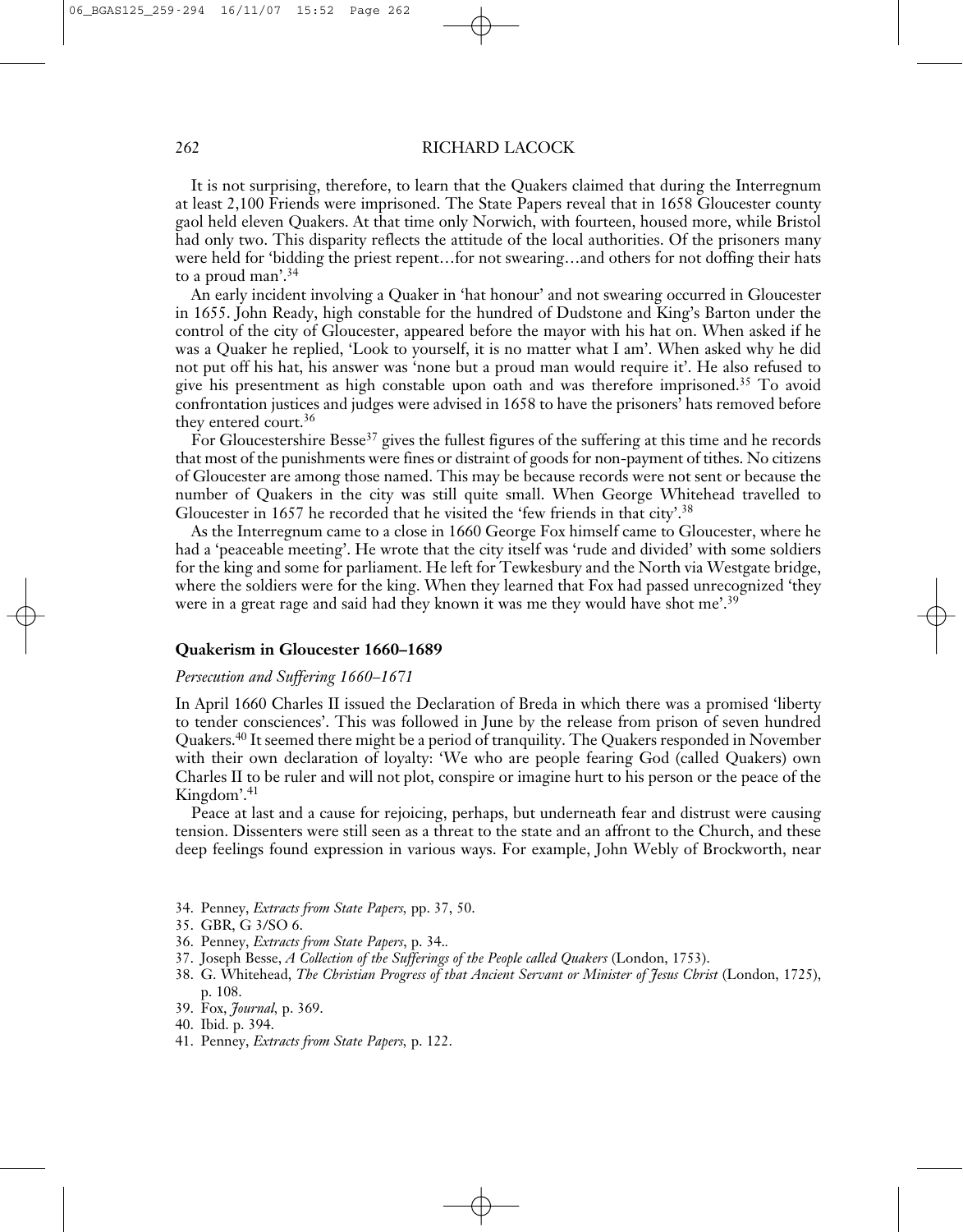Gloucester, was imprisoned at the age of 87 for refusing to pay a tithe of twenty shillings. <sup>42</sup> He forbad his to wife pay for him and he died in prison in 1660. In May of that year John Jeyes, Nicholas Wastfield and others had met at the house of John Ready of Maisemore, near Gloucester. On the instructions of the mayor they were ordered to disperse and Nicholas was struck many blows with a sword. <sup>43</sup> Four days later John Ready went to visit Friends in Gloucester castle. Here he was seized by two men who tried to force him to drink the king's health. When he refused the beer was thrown in his face. <sup>44</sup> In the same month Henry Ridall was more unfortunate. He was attacked for being a Quaker by Robert Lovett of Twigworth. He was severely beaten, but was rescued by fellow citizens who came to his aid. When Ridall complained, the mayor would do nothing because Ridall refused to take the oath. However, another justice was more sympathetic and it is of note that five non-Quakers came forward to testify on Ridall's behalf. 45

It may have been the king's wish to follow a policy of religious toleration. If so, that was not the intention of the Cavalier Parliament, which wanted revenge and the persecution of all who threatened the established Church and its own security. <sup>46</sup> The opportunity came in January 1661 when a small rising of Fifth Monarchists aroused all the latent fears of anarchy. Within a few days a royal proclamation banned all meetings of Anabaptists and Quakers and commanded all Justices to tender the Oath of Allegiance to everyone found at such meetings.<sup>47</sup> Three days later, on 13 January, soldiers arrested eight men at the house of John Jeyes of Gloucester and they were imprisoned for refusing the oath. <sup>48</sup> The next week John Wastfield, Richard Holland and Giles Kendall met at the same house with several women. Once again only the men were arrested and imprisoned for refusing the oath. <sup>49</sup> Presumably, it was considered that this action would break the spirit of the women.

In May 1662 parliament passed the Quaker Act which banned all meetings of five or more Quakers on pain of fines, imprisonment or transportation for the third offence. As before, enforcement varied according to the disposition of local justices. From Newcastle in the northeast to Exeter in the south-west there were magistrates reluctant to enforce the Law,<sup>50</sup> and sometimes constables were reluctant to report neighbours who acted through conscience. In Cirencester when warrants were granted against Quakers, the constables, being unwilling to execute them, would send a person to fasten the doors and windows and then report that they had repeatedly found the house secured. <sup>51</sup> Such reactions may help to explain the disparity in prison returns for November 1662. Gloucester's county prison held seventeen Quakers whereas Somerset's had eighty three. 52

In Gloucester the persecution was sporadic. The only recorded arrest in 1662 was on Christmas Day. In 1647 parliament had abolished the observance of all feasts or holy days but to Quakers

- 42. Friends' House, London, 'The Great Book of Sufferings 1659–1856', vol. 3, f. 433.
- 43. Besse, *Sufferings*, p. 210.
- 44. The Great Book of Sufferings, vol. 1, f. 423.
- 45. Ibid. f. 433.
- 46. Watts, *The Dissenters,* p. 222.
- 47. W. Braithwaite, *Second Period of Quakerism* (Cambridge, 1961), p. 9.
- 48. The Great Book of Sufferings, vol.1, f. 426. Those imprisoned were John Ready, Henry Ridall, Richard Webb, John Jeyes, John Watkins, John Edmunds, Nathaniel Holloway and Nicholas Wastfield. 49. Ibid.
- 50. Watts, *The Dissenters,* pp. 244–5.
- 51. Daniel Roberts (ed.), *Some Memoirs of the life of John Roberts* (London, 1973), p .75
- 52. Penney, *Extracts from State Papers,* pp. 165–6.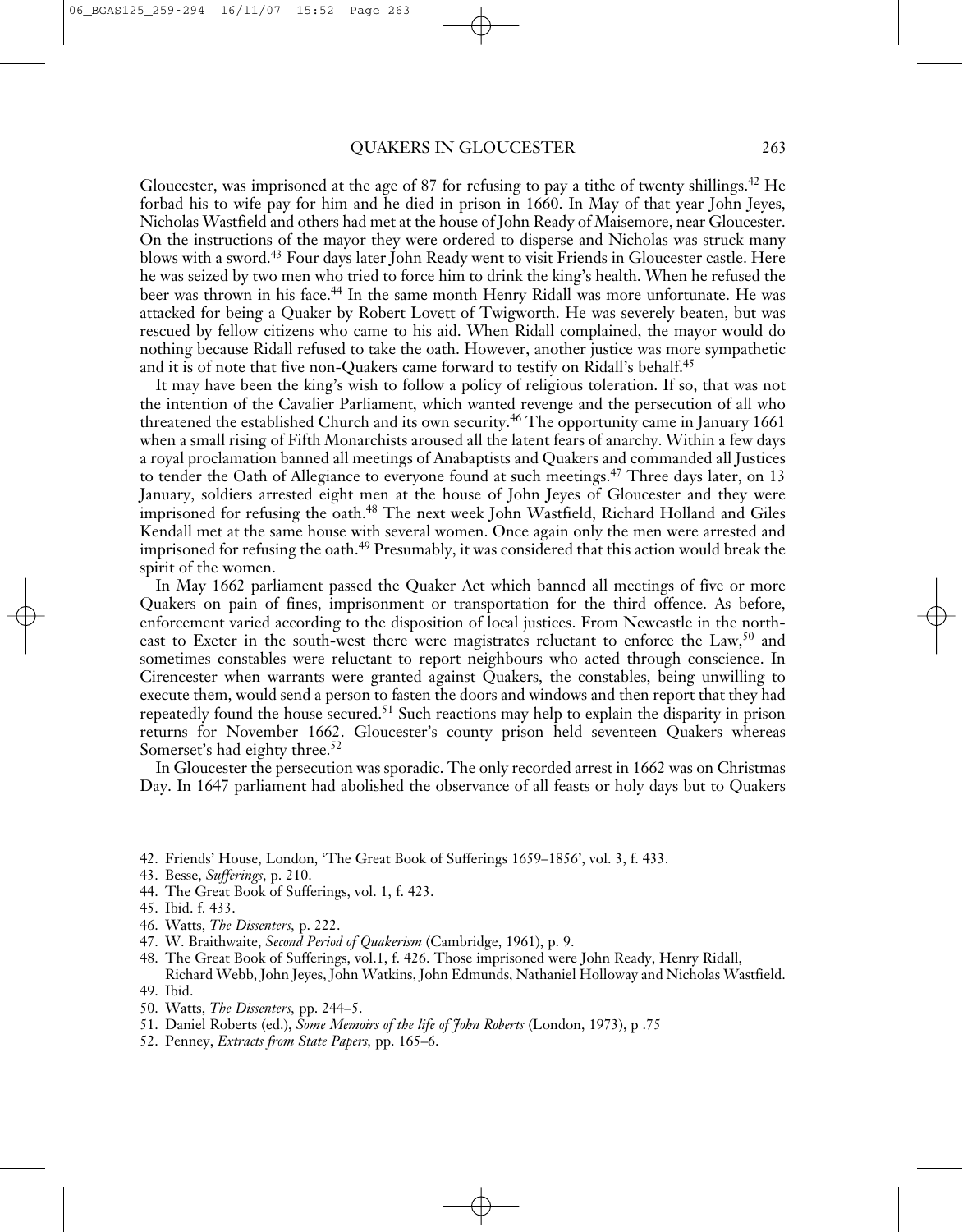all days were equally holy. <sup>53</sup> John and Nicholas Wastfield had therefore opened their blacksmith shop and were arrested, and imprisoned for seventeen days for refusing the oath. <sup>54</sup> There was a similar incident in Bristol in 1665.

The only incident in 1663 was when the Friends met at a hired room in Gloucester. Jasper Lugg, the marshall, arrived to take them before the mayor. Because he had no order, the Friends refused to go. The marshall then returned with constables. After examination the Friends were imprisoned for several weeks. 55

The Conventicle Act in 1664 extended the restrictions of the Quaker Act to all Dissenters, although once again its enforcement seems to have been haphazard and dependent on local personalities. In Lichfield Bishop Hacket actively persecuted all who were separate from the Church,<sup>56</sup> and as early as 1661 the Bishop of Exeter had been complaining of Dissent,<sup>57</sup> whereas in Gloucester Bishop Nicholson gained a reputation for being conciliatory, but eventually he too became concerned about the lack of law enforcement. He wrote to the justices in 1666 urging them to be more diligent in preventing the 'gangrese' of Dissent from spreading.<sup>58</sup>

It was the secular court that enforced the laws and the Church may have been content to avoid the work and be spared the censure that might accompany the punishment of prisoners of conscience. This does not mean that it entertained ideas of toleration. The attitude of many may be illustrated by George Evans, the bishop of Gloucester's secretary. In March 1667 he visited Solomon Eccles, Nicholas Wastfield, William Monington, Nicholas Boulton, Thomas Monington and James Moreton, who had all been imprisoned for attending a meeting at a Friend's house and refusing to swear the oath.<sup>59</sup> Evans decided to taunt them and mockingly doffed his hat to Eccles. Eccles advised him to behave more soberly. Whereupon Evans struck Eccles on the cheek. When Eccles turned to him the other cheek, Evans struck him again. On turning his cheek he was struck a third time. 'All of which Solomon bore patiently.... obtaining a Christian Conquest over his opposer'. 60

All in all the laws were not rigidly enforced and for a while, following the fall of Clarendon, Charles's Lord Chancellor, in 1667, this situation continued to prevail. The only Gloucester Quaker imprisoned in 1668 was Charles Harris. <sup>61</sup> In the same year he was fined *2s.* 6*d*. for preaching. <sup>62</sup> Howeve*r*, if this was a respite for Dissenters it was to be short lived. The first Conventicle Act expired in 1669 and Charles prevented action on a new Bill by proroguing parliament. A shortage of money forced him to recall parliament in 1670 and this time the Cavaliers were not to be denied. A second Conventicle Act was passed. Although the fines for ordinary worshippers were reduced, those for preachers and the owners of meeting houses were increased. More significantly the earlier laxity in enforcement was tackled. A third of the fines collected was to go to informers, and magistrates who neglected the Act were liable to a fine of £100. 63

- 53. British Library, Thomason Tracts !640–1661, vol. 1, f. 11 (18).
- 54. Besse, *Sufferings*, p. 216.
- 55. The Great Book of Sufferings, vol. 1, f. 427.
- 56. J. Hurwich, 'Nonconformists in Warwickshire 1660–1720' (Princeton University Ph.D. thesis, 1970), p. 99.
- 57. *Calendar of State Papers Domestic, !661–2*, p. 155.
- 58. S. Graveson, 'The Bishop of Gloucester's Letter to the Justices met in Gloucester, 1666', *Friends Quarterly Examiner* **78**, pp. 244–5.
- 59. The Great Book of Sufferings, vol. 1, f. 427.
- 60. Besse, *Sufferings*, p. 216.
- 61. The Great Book of Sufferings, vol. 1, f. 427.
- 62. GBR, G 3/SO 7, f. 64.
- 63. Watts, *The Dissenters,* pp. 226–7.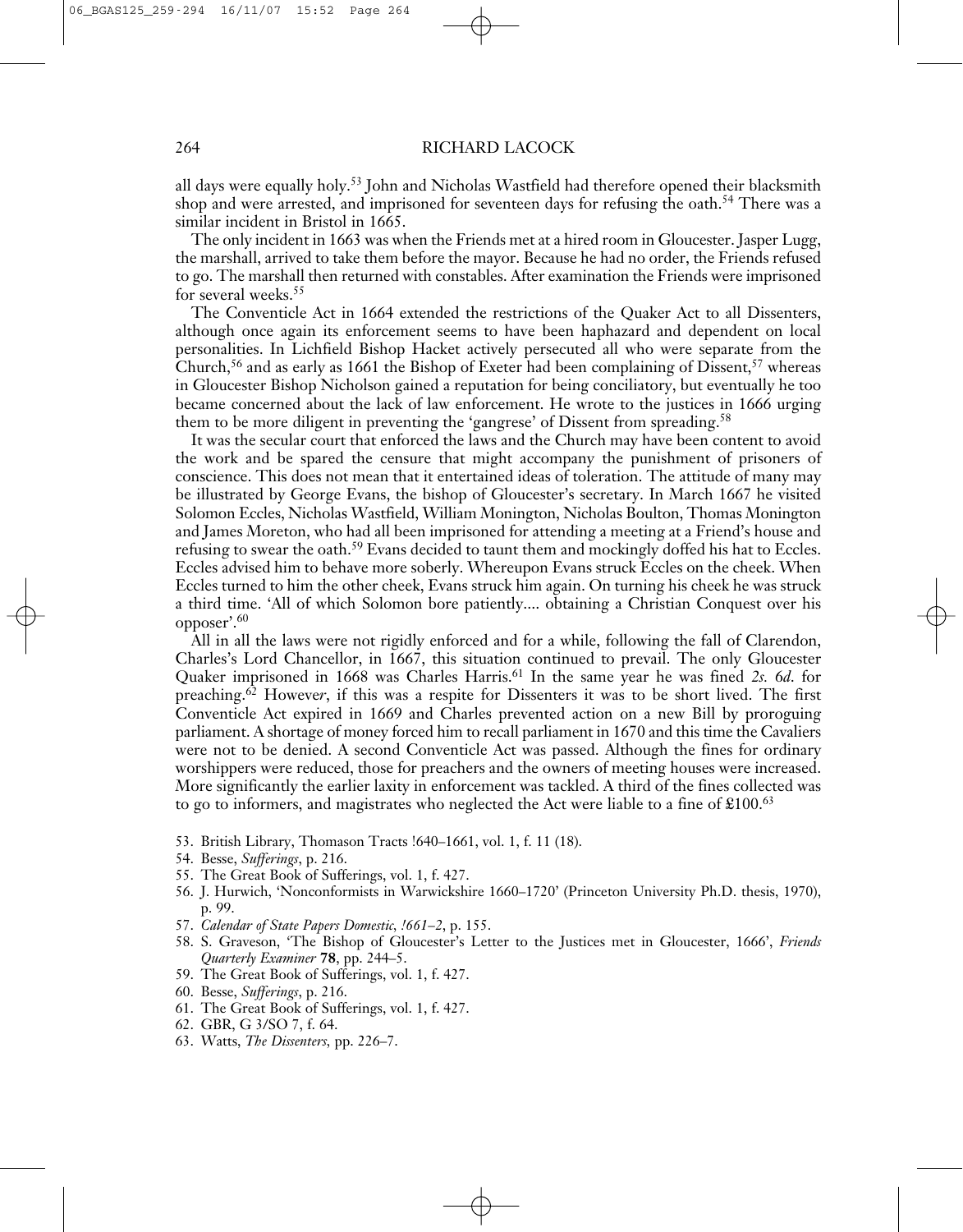In May 1670 the Friends felt the full impact of this legislation. Informers came to be dreaded in Bristol, and unpopular in Welshpool, Derbyshire and Essex. <sup>64</sup> In Gloucester a groom of the bishop and the son of the chancellor became persistent informers. On 15 May Friends attending a meeting were reported and fined. The informers again reported the meeting on 22 May and a warrant of distress was made for 5*s*. on each member. The next week the informers notified the justices who came themselves, took the names of those present and violently ejected them. On 5 June the mayor, justices and constables arrived. The Friends were again violently evicted and Justice Hodges said, 'Let their necks be broken if they will not be gone.' Clearly the constancy of the Friends was exasperating the authorities and the next week the Friends were evicted and the meeting house locked up. On 19 June Friends, not to be intimidated, were gathered by the meeting house door when soldiers arrived. Later came the mayor, John Wagstaffe, and a lawyer and they began beating the Friends with canes. Wagstaffe was beside himself. When his cane splintered he used the other end, which had a head on it, and when that broke he obtained another staff until many Friends were bruised, sore and 'of many colours'. Having tired of that, he sent for a sledge hammer and caused several doors to be broken down.<sup>65</sup> In the accounts of these happenings no numbers of members are given, but a good idea may be gathered from the list of seventeen people who had goods distrained. Full details may be found in Besse's *Book of Sufferings,* <sup>66</sup> but a few examples may serve to indicate the severity of the punishment. John Cugly was a poor card maker with children. They seized 'almost all his goods leaving not even a bed to lie on or scarce one shilling in the house'. From John Bayly, a poor journeyman tailor, they took the bed on which his wife lay sick. John Wastfield, a smith, suffered the loss of his bellows, anvil, vices and other tools so that neither he nor his brother could work. His bed, bedstead and other things were taken, worth £10 in all. In an age in which brutality was not uncommon, this treatment was still seen by many to be harsh. Linen and goods worth £117 were seized from Godfrey Fownes at a time when the annual wage of a bailiff was £1367 and that of a labourer in Gloucestershire was about £17 10*s*. 68

Once the goods had been seized they had then to be converted to money. Normally they would be taken to a church and a bell man dispatched into the city to 'cry a sale'. A local report says that 'few would buy them, though they might have had them for little'– a clear expression of sympathy for the victims. And this response was not uncommon. In the south of Gloucestershire butchers and people refused to buy the cattle taken from 'peaceable people, only for the worshipping of God.'<sup>69</sup> In Coleford in the Forest of Dean neighbours wept at the cruelty shown to Quakers,<sup>70</sup> while in Bristol sailors refused to transport convicted Friends. <sup>71</sup> Further afield in Essex people also refused to buy distrained goods. 72

Why were these Dissenters treated in this way at this time? Undoubtedly the new Conventicle Act was a factor, especially the introduction of fees for informers. In Gloucester there was also an underlying friction in the town council between Anglican royalists and loyal Presbyterians, but

- 64. Braithwaite, *Second Period of Quakerism*, pp. 78, 80–1.
- 65. The Great Book of Sufferings, vol.1, ff. 427–8.
- 66. Besse, *Sufferings*, p. 217.
- 67. L. Mumby, *How Much Is That Worth?* (Chichester, 1996), p. 29.
- 68. C. Wilson, *England's Apprenticeship 1603–1763* (London, 1984), pp. 341–2.
- 69. A Short Relation of Some Part of the Sufferings and Cruel Havock and Spoil Inflicted on the Persons and Estates *of the People of God, in Scorn called Quakers* (1670), pp. 79–80.
- 70. Besse*, Sufferings,* p. 220.
- 71. Braithwaite, *Second Period of Quakerism,* p. 46.
- 72. Davies, *Quakers in English Society,* p. 202.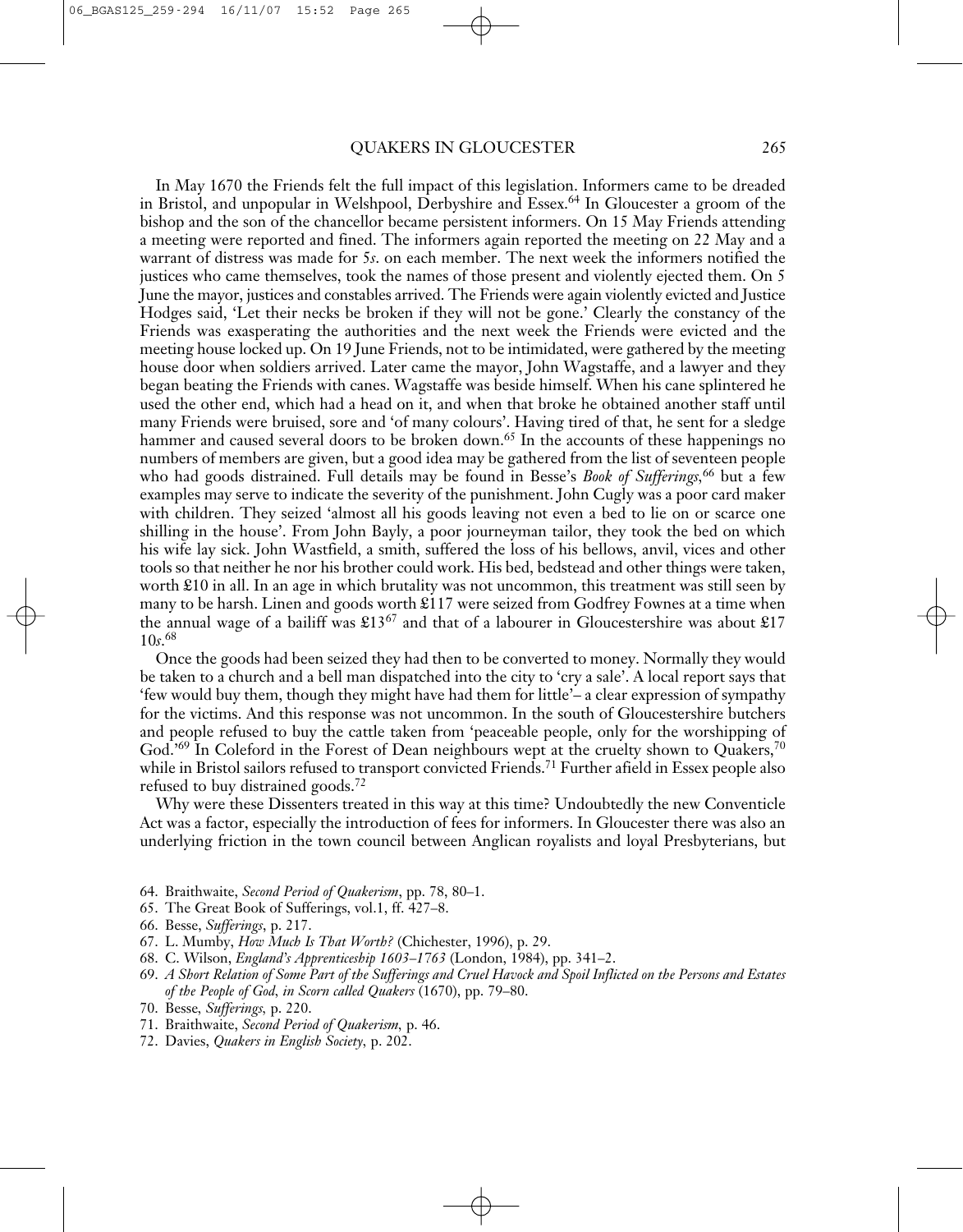the beating of the Quakers and their subsequent punishment is primarily a reflection of Mayor Wagstaffe's personality and prejudice. He was one of several royalist favourites appointed to aldermanic rank following the purges of 1662–3 without ever holding any of the traditional preliminary offices.<sup>73</sup> He was also a staunch supporter of Henry Fowler, who succeeded him as mayor, and 'Fowler was the worst type of self righteous, ostentatious loyalists who flourished in Restoration England'. <sup>74</sup> Wagstaffe seems to have come from a similar mould. In January, 1670, Wagstaffe wrote to the king about treasonable practices and was thanked for his vigilance. <sup>75</sup> Later, in May, he reported an anonymously written seditious pamphlet to Lord Arlington, member of the King's Council, and promised to do his utmost 'to suppress all unlawful conventicles in this city and manifest himself a loyal subject of the King.' <sup>76</sup> These papers reveal his political aims and aspirations. His religious convictions are revealed by his becoming a Roman Catholic, who in 1688 was entrusted by James II with the protection of a Catholic priest and chapel in Gloucester. <sup>77</sup> It can have been no surprise that, following the exile of James II, he resigned from the city council in October 1689. 78

#### *The Suffering Continues 1671–1689*

Following the Second Conventicle Act of 1670 there had been a spate of persecution, but between 1671 and 1675 Besse includes no record of suffering in Gloucestershire. <sup>79</sup> This may be due to lack of reports reaching London, although the minutes of the Friends' quarterly meeting for Gloucestershire also contain little reference to suffering at this time. A more likely explanation is that much of the persecution, or lack of it, reflected the political situation in London during this period.

In March 1672, while parliament was prorogued, Charles II issued a Declaration of Indulgence, by which Dissenters were to be able to meet freely for worship provided that they had a licence for their meeting place.<sup>80</sup> Some Dissenters complied, but others - and especially the Quakers refused to take out licences, arguing that the state could neither take away nor give the right to worship freely. <sup>81</sup> Nevertheless, the persecution diminished and the king granted a general pardon to 491 Dissenters,<sup>82</sup> the majority of whom were Quakers.<sup>83</sup>

This increased freedom alarmed many Anglicans with the result that when a shortage of money forced Charles to recall parliament in 1673 he had to withdraw the Declaration. Anglicans and Tories were becoming concerned that Charles, who was without legitimate children, might be succeeded by his Catholic brother James. To allay these fears and appease parliament, Charles issued an Order in Council (1675) enforcing laws against Catholics and Protestant Dissenters. 84

- 73. A. Warmington, ' "Madd, Bedlam Madd": an Incident in Gloucester's Seventeenth-century Municipal History Reconsidered', *Trans. BGAS* **111** (1993), p. 168.
- 74. Ibid. p. 169.
- 75. *Cal. State Papers Dom. 1670*, p. 35.
- 76. Ibid. p. 230.
- 77. *Victoria County History of Gloucestershire* (*VCH Glos.*) IV, ed. N. Herbert (Oxford, 1988), p. 318.
- 78. P. Ripley, 'The City of Gloucester, 1660–1740' (Bristol University M.Litt. thesis, 1977), p. 325.
- 79. Besse, *Sufferings.*
- 80. Watts, *The Dissenters,* p. 247.
- 81. Ibid. p. 248.
- 82. Braithwaite, *Second Period of Quakerism,* p. 84.
- 83. Watts, *The Dissenters,* p. 249.
- 84. Ibid. p. 250.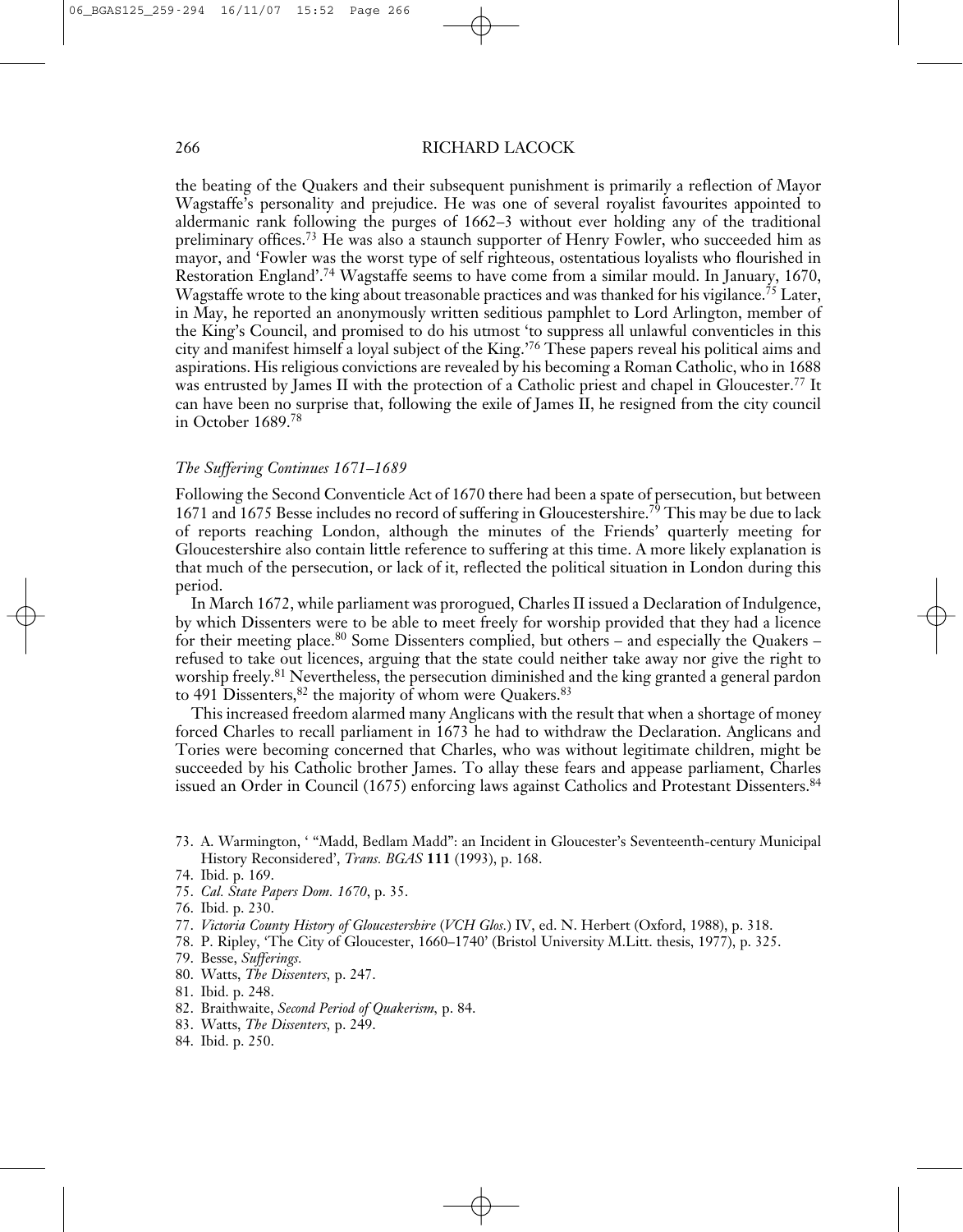Renewed persecution followed in Cirencester, for example, <sup>85</sup> although no arrests are recorded in Gloucester.

Due to the growing Catholic influence in court a powerful opposition to the king was developing. This was led by a Whig, the earl of Shaftesbury. At the same time Dissenters were beginning to show an increased interest in political persuasion as a means to achieve freedom of worship. In 1675 the Quaker Morning Meeting (in London) advised Friends to use votes in support of men who were for 'a General Liberal Conscience' and the removal of all 'Popish laws'. In a similar vein a Meeting for Sufferings advised Friends to be 'very cautious of giving any just cause of offence' but to seek in the parliamentary election those who, among other things, 'were against persecution and Popery'. <sup>86</sup> These views naturally inclined Friends towards the Whigs – a move which displeased Charles and for which they (the Friends) would later suffer.

Following attempts to exclude James from the succession, Charles dissolved parliament (1681) and did not recall it again during the rest of his reign. Whereas previously he had tried to protect Dissenters, he now turned against them, and the most severe persecution of the Restoration period was unleashed. 87

Beaver, in his recent study of the Vale of Gloucester, notes that in the period 1671– 86 470 parishioners were presented in church courts for absenting themselves from church or failing to receive communion. However, only 63 of these were presented before 1678 – the year of the Popish Plot. <sup>88</sup> In the royal backlash Quakers were particularly vulnerable since they were so separated and visible, and in Gloucester one could expect a firm response to the king's wishes. A Presbyterian faction in that city had tried to prevent the election of Henry Fowler, a royalist, as mayor in 1670. As a result the king had withdrawn the city's charter. Under a new charter the Crown had power to dismiss aldermen and councillors and the control of the city passed to the Tories.<sup>89</sup> County landowners , like Henry Norwood of Leckhampton near Cheltenham, became mayors, $\rm{^{90}}$  and the king could rely on their loyalty.

The mayors in turn could rely on the help of informers, who were not averse to the use of cunning tricks in order to secure a conviction. Since it was difficult to report a religious meeting when it remained silent, informers enticed Quakers to preach. There was such a case in Gloucester in 1682 when informers asked Quakers what they were doing. One Friend unwisely replied, 'I am here to know the will of God and then to do it.' He was arrested and convicted as a preacher.<sup>91</sup>

A letter from the Friends in the city gaol, dated the 11 February 1682, gives a graphic description of their experiences. 92

On the 29th. day of the last month, There came to disturb our Meeting two Aldermen, the Sheriffe, the Chancellor and one Constable with others; who after some discourse took our names and threatened to Tender the Oath of Allegiance to us, but then refrained and turned us out, and locked the Door and delivered the Key to the Constable. But we having another key entered our Meeting

- 85. Besse, *Sufferings,* p. 218.
- 86. Braithwaite, *Second Period of Quakerism*, pp. 90, 98.
- 87. Watts, *The Dissenters.* p. 254.
- 88. D. Beaver, *Parish Communities and Religious Conflict in the Vale of Gloucester* (Cambridge, Mass., 1998), p. 280.
- 89. Cf. the removal of Coventry's charter in 1683 and Warwick's charter in 1684: Hurwich, 'Nonconformists in Warwickshire 1660–1720', pp. 136, 157.
- 90. Ibid.
- 91. G. Horle, *The Quakers and the English Legal System 1660–1668* (University of Pennsylvania Press, Philadelphia, 1988), pp. 122–3.
- 92. *An Account of the Hardships and Violence inflicted upon certain Persons called Quakers* (London, 1682).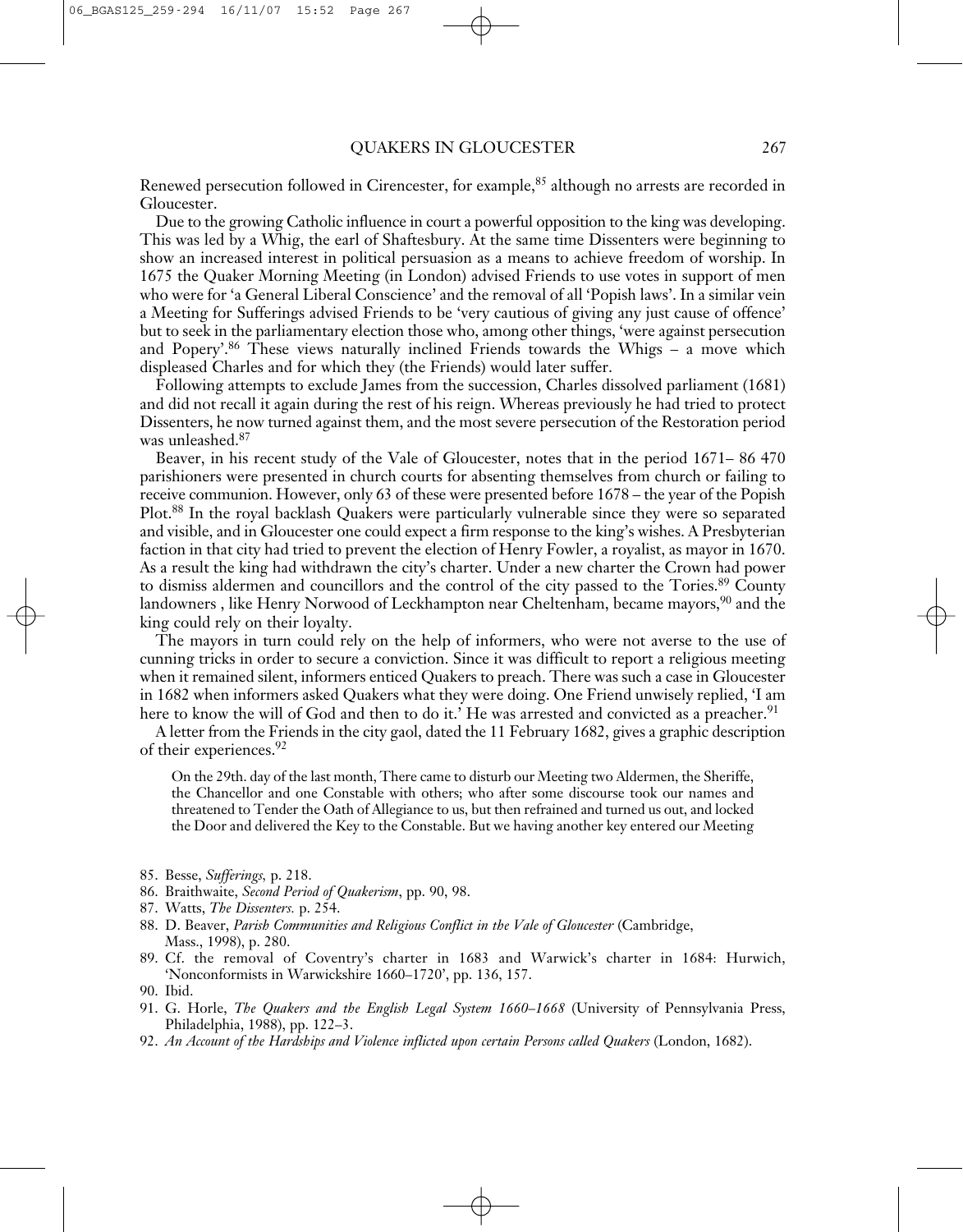house again upon the 5th. day following. Upon the first day after,…, we being again in the fear of God met, there came again four Aldermen, with the Sheriffe, and two Constables and others, and after some Queries about the House, and abusive and threatening words in great Wrath, the Town Clerks took our names.

The men were asked to take the oath. When they refused they were committed to prison. The women were then required to take the oath. They too refused and were committed to the same prison. The windows of the meeting house were then smashed and the forms were taken out and burned in the burial yard. Thirteen men and fourteen women were imprisoned for attending meetings and refusing the oath. 93

The meeting house had been established in 1678. At first Quakers met in the homes of members, but gradually the need for separate premises became apparent. In Gloucester adjoining cottages belonging to Henry Cugley in Back House Lane (now Park Street) were purchased. The dividing wall was removed to create a space 40 by 25 feet. Two large oak pillars supported a huge central beam, and a ministers' gallery was erected at one end.<sup>94</sup> There appear to have been no groundfloor windows onto the street. It was here that Friends met until they sold the property in 1834. Behind the meeting house was a garden. Butler in his volume on 'Quaker Meeting Houses in Britain' says that there is no record of the garden being used for burials,<sup>95</sup> but there are such records<sup>96</sup> and when the property was sold there was a stipulation that 'the burying ground shall not be disturbed to a greater depth than twelve inches for the space of sixty years'. <sup>97</sup> The building became the 'Gloucester Female Mission' in 1842 and in 1880 'The Park Street Mission'. <sup>98</sup> This type of house conversion was typical of the early Quaker meeting houses in Gloucestershire where there were few purpose-built premises before the Act of Toleration, Cirencester (1673) being an exception. 99

Besse wrote that in 1682 there was considerable persecution in the surrounding areas of Cirencester, Painswick and Nailsworth and added that throughout the county in 1683 the 'Persecutors wax worse and worse'. Justices were saying, 'Tis not possible for the King to prove you guilty, but you must prove yourselves not guilty…So the Jury found Friends guilty when no evidence came in against them...'.<sup>100</sup> Lord Herbert when reporting on the manner that Gloucestershire justices were applying the law wrote that, 'If we keep steady in our proceedings…in a short time I believe a Dissenter will scarce be heard of.' 101

On 11 May 1683 Friends in the county goal in Gloucester castle met for worship and were fined, but 'most of their houses had been so rifled before that the Officers sought in vain to make distress'.<sup>102</sup> Their discomfort was compounded by an outbreak of smallpox in the prison.<sup>103</sup>

- 93.Ibid. p. 3; Besse, *Sufferings,* p. 221; The Great Book of Sufferings, vol. 3, ff. 523–6, 507.
- 94. E. Sessions, *A Bit of Old Gloucester Made New* (York, 1933), pp. 3–5
- 95. D. Butler, *Quaker Meeting Houses in Britain* (London, 1999), p. 217
- 96. Gloucestershire Archives (GA), D 1340/A 1/R 3.
- 97. Friends' Meeting House, Greyfriars, Gloucester, abstract of the title deeds of meeting houses, burial yards…1800, ff. 112–13.
- 98. Sessions, *Bit of Old Gloucester Made New*, p. 4
- 99. Butler, *Quaker Meeting Houses in Britain*, p. 214.
- 100. Besse, *Sufferings,* p. 224.
- 101. *Cal. State Papers Dom. 1682*, pp. 24–5.
- 102.Ibid. p. 223.
- 103. The Great Book of Sufferings, vol. 2, p. 221.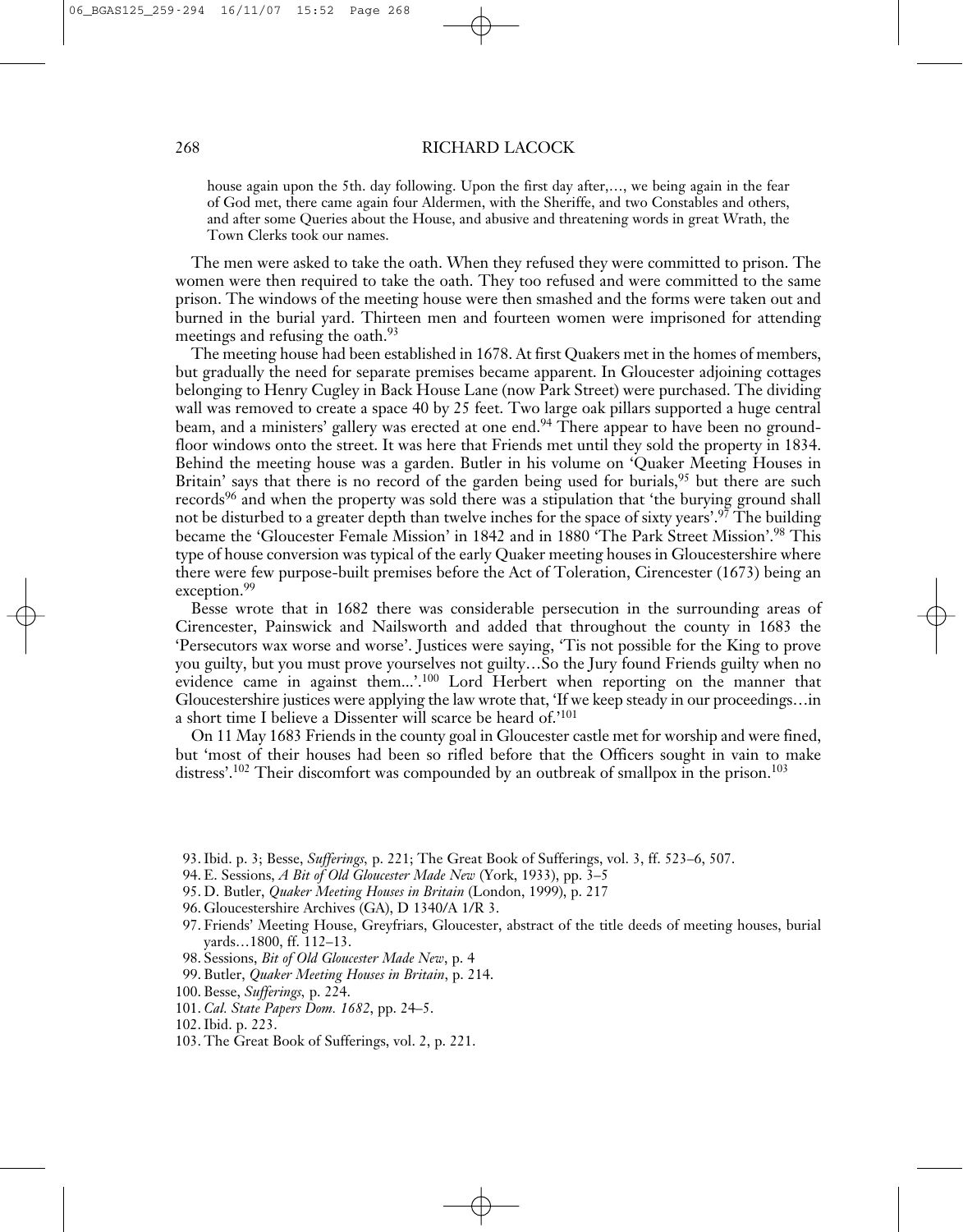To the south the persecutions were the heaviest that had been experienced, <sup>104</sup> and informers seemed to have had a heyday.105 By 1682 some  $150$  Quakers were imprisoned in Bristol and their meeting was continued by the children, but even they had to suffer persecution in the stocks and imprisonment. 106

With the death of Charles II, circumstances changed again in London. The new king, James, wished to enforce a Catholic policy on the Church of England and tried to enable Roman Catholics to hold high office. Anglicans were outraged and James therefore resolved to find allies elsewhere by uniting the cause of Catholics and Dissenters. <sup>107</sup> In March 1686, he issued a Declaration in which he expressed his wish that all his subjects might be Catholics, but for the sake of peace he would maintain the Church of England and suspend the laws against Dissenters. <sup>108</sup> Among those released from prison were 1,200 Quakers. 109

William Penn played an important part in these events. His father had been a friend of James, and although William had previously supported a campaign to exclude James, he now needed royal support to retain his charter for the colony of Pennsylvania. James, for his part, could see that Penn had useful influence among Quakers.<sup>110</sup> It was Penn who led a deputation from the Friends' Yearly Meeting to express thanks to James for his clemency. <sup>111</sup> Similar deputations came from Baptists, Congregationalists and Presbyterians. 112

As a result of the Declaration fifty-six Quakers were released from Gloucester county gaol and fifteen from the city gaol.<sup>113</sup> The six Gloucester men and nine women had been imprisoned in December 1681 and had languished there for four years. <sup>114</sup> Of the others imprisoned in 1681/2 one (Henry Riddall) had died in prison in 1685. <sup>115</sup> John Elliott and his wife had been bailed out by relations, but at the next Assizes had been were returned to prison for refusing to be of good behaviour. After four or five weeks they had again been bailed out.<sup>116</sup> John Elliott appears once more in the diocesan records in 1684 for refusing to pay a church rate for communion rails in his parish church.<sup>117</sup> He was clearly undaunted by his trials. There is no recorded mention of the remaining seven prisoners.

The issue of the Declaration of 1686 caused a conflict between James and the bishops. The latter developed a greater fear of the tyranny of Rome and simultaneously a greater toleration of Protestant Dissenters! The Church which had supported Charles II against Dissent now courted Dissenters as allies against Rome. Thus, in 1688, the Archbishop of Canterbury urged his clergy 'to have a tender regard to our brethren the Protestant Dissenters…to visit them at their homes and receive them kindly'.<sup>118</sup> They were assured that the Church was irreconcilably opposed to Rome. The way was being prepared for the Act of Toleration in 1689.

- 104. Braithwaite, *Second Period of Quakerism*, p. 104.
- 105. Watts, *The Dissenters*, p. 254.
- 106. Braithwaite, *Second Period of Quakerism*, p. 102.
- 107. Watts, *The Dissenters,* p. 258.
- 108. Braithwaite, *Second Period of Quakerism*, p. 130.
- 109. Watts, *The Dissenters,* p. 257.
- 110.Ibid. p. 258.
- 111. Braithwaite, *Second Period of Quakerism*, p. 133.
- 112. Watts, *The Dissenters,* p. 258.
- 113. The Great Book of Sufferings, vol. 3, ff. 535–6.
- 114.Ibid. f. 528: in Oct. 1684 they were said to have been in the North gate prison since 1681.
- 115.Ibid. f. 528.
- 116. GA, D 1340/A 1/A 2, p. 11.
- 117. Gloucester Diocedan Records (GDR, in GA), vol. 205.
- 118. Watts, *The Dissenters*, p. 259.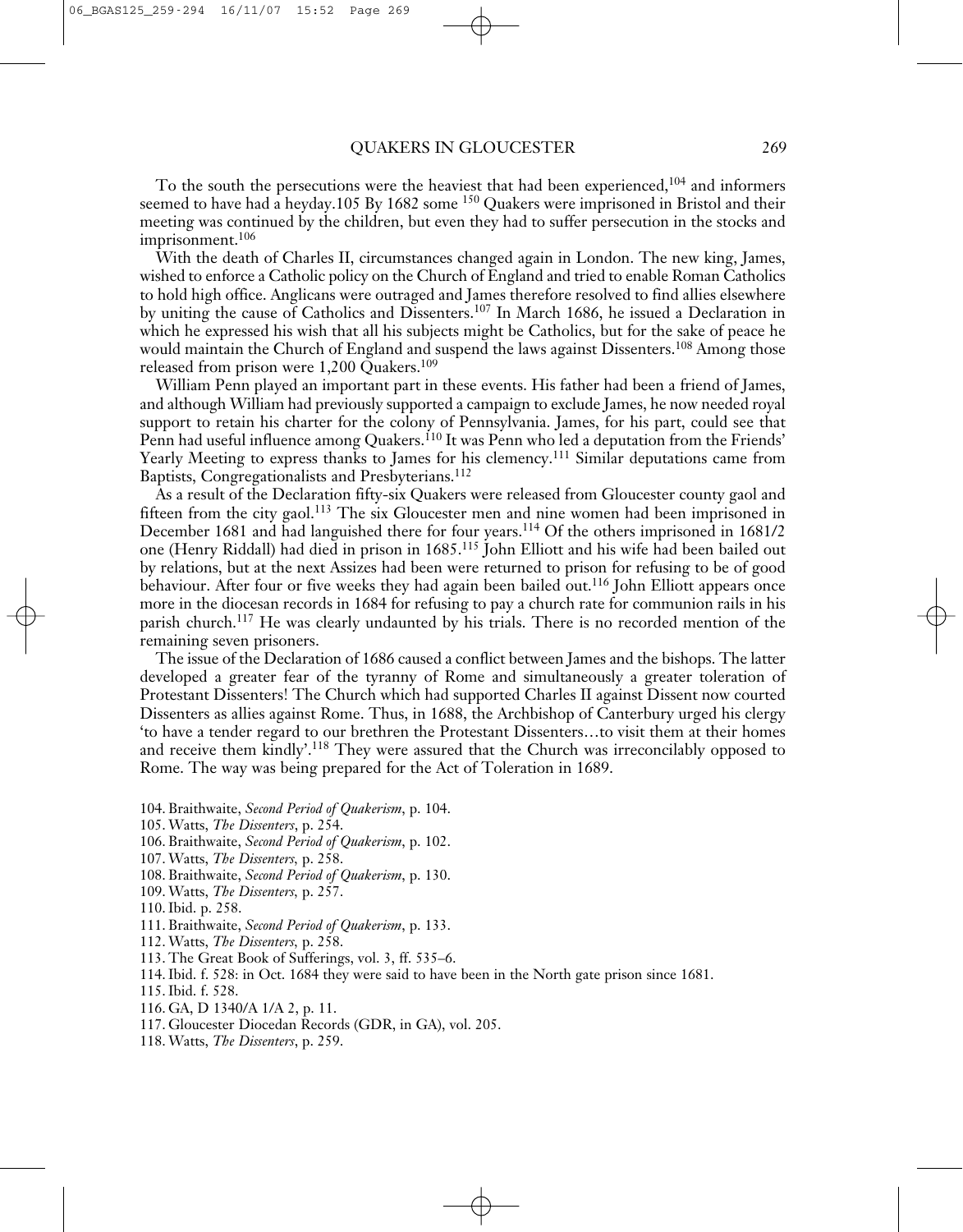The whole Restoration period witnessed regular persecution during which the courage and constancy of the Gloucester Friends was remarkable, albeit similar to the experiences recorded elsewhere. A few Friends may serve as examples of their faithfulness. The first meeting of Friends in Gloucester was held at the house of Henry Riddall in 1655. <sup>119</sup> In January 1661 he was arrested for attending a meeting and imprisoned for refusing the Oath of Allegiance. In 1670 he had £20 of goods seized for attending a meeting<sup>120</sup> and in 1682 he was again arrested for attending a meeting and imprisoned for refusing the oath. <sup>121</sup> Whilst in prison this 'ancient man of Gloucester' died in 1685.<sup>122</sup> John Edmunds was at that first meeting.<sup>123</sup> He too was imprisoned in 1661.<sup>124</sup> In 1664 he was charged with distributing Quaker tracts $^{125}$  and in 1670 he had goods worth £15 confiscated for attending a meeting. <sup>126</sup> John and his wife Anne were again imprisoned with Riddall in 1682127 and were finally released in 1686. 128

Nicholas Wastfield, a blacksmith, was another early Friend. In 1660 he was evicted from a meeting and beaten. A year later he was arrested at a meeting and imprisoned for refusing the oath. In 1662 he was again sent to prison – this time for seventeen weeks – for opening his shop on Christmas Day. He refused the oath yet again in 1667 and was imprisoned. For attending a meeting in 1670 he and his brother John had their tools taken so that they could not work. 129 From Quaker Quarterly Minutes it appears that he was entrusted with money to care for prisoners in the Gloucester gaols in 1671 (twice), 1677, 1679 and 1681 (twice). <sup>130</sup> Then in 1682 he was imprisoned for attending a meeting and refusing the oath. <sup>131</sup> The date of his release is not known. For these Friends, and all those not detailed above, their long suffering was seen as a badge of their Quakerism and an indication of their 'convincement'.

In the 17th century the castle, of which only the keep and main gatehouse remained, was used as the county gaol. Against one of the castle walls a house of correction had been built.<sup>132</sup> Within the castle itself conditions were poor, although, depending on the gaoler, the situation seems to have been relatively relaxed. In 1660 the custodian was spiteful to Quakers,<sup>133</sup> but by the 1680s a new gaoler was more sympathetic. In 1682 the gaoler had to attend the assizes in Oxford and he asked the Quaker prisoner, Daniel Roberts, to superintend the gaol in his absence. After consulting other Friends in the gaol, Daniel agreed, and in the course of his duty he prevented the escape of two notorious robbers. On his return, the delighted gaoler allowed the Friends to have meetings in the gaol to which outsiders might come, $^{134}$  to go out to visit their families, and even to enter the city on business.<sup>135</sup> These were quite remarkable concessions. Perhaps it is small wonder that

- 119. Penney, *First Publishers of Truth,* p. 110.
- 120. Besse, *Sufferings,* pp. 211, 217.
- 121. *Account of Hardships and Violence inflicted upon Quakers* (1682).
- 122. Besse, *Sufferings,* p. 226.
- 123. Penney, *First Publishers of Truth,* p. 110.
- 124. Besse, *Sufferings,* p. 211.
- 125. *VCH Glos.* IV, p. 117.
- 126. Besse, *Sufferings,* p. 217.
- 127. *An Account of the Hardships and Violence inflicted upon Quakers* (1682)*.*
- 128. Besse, *Sufferings,* p. 227.
- 129.Ibid. pp. 210, 211, 216, 217.
- 130. GA, D 1340/A 1/M 1.
- 131. *Account of Hardships and Violence inflicted upon Quakers* (1682).
- 132. *VCH Glos.* IV, p. 246.
- 133. Roberts, *Memoirs of the life of John Roberts,* p. 26.
- 134.Ibid. p. 90.
- 135.J. Stratford, *Good and Honest Men of Gloucestershire* (Cirencester, 1867), pp. 199–200.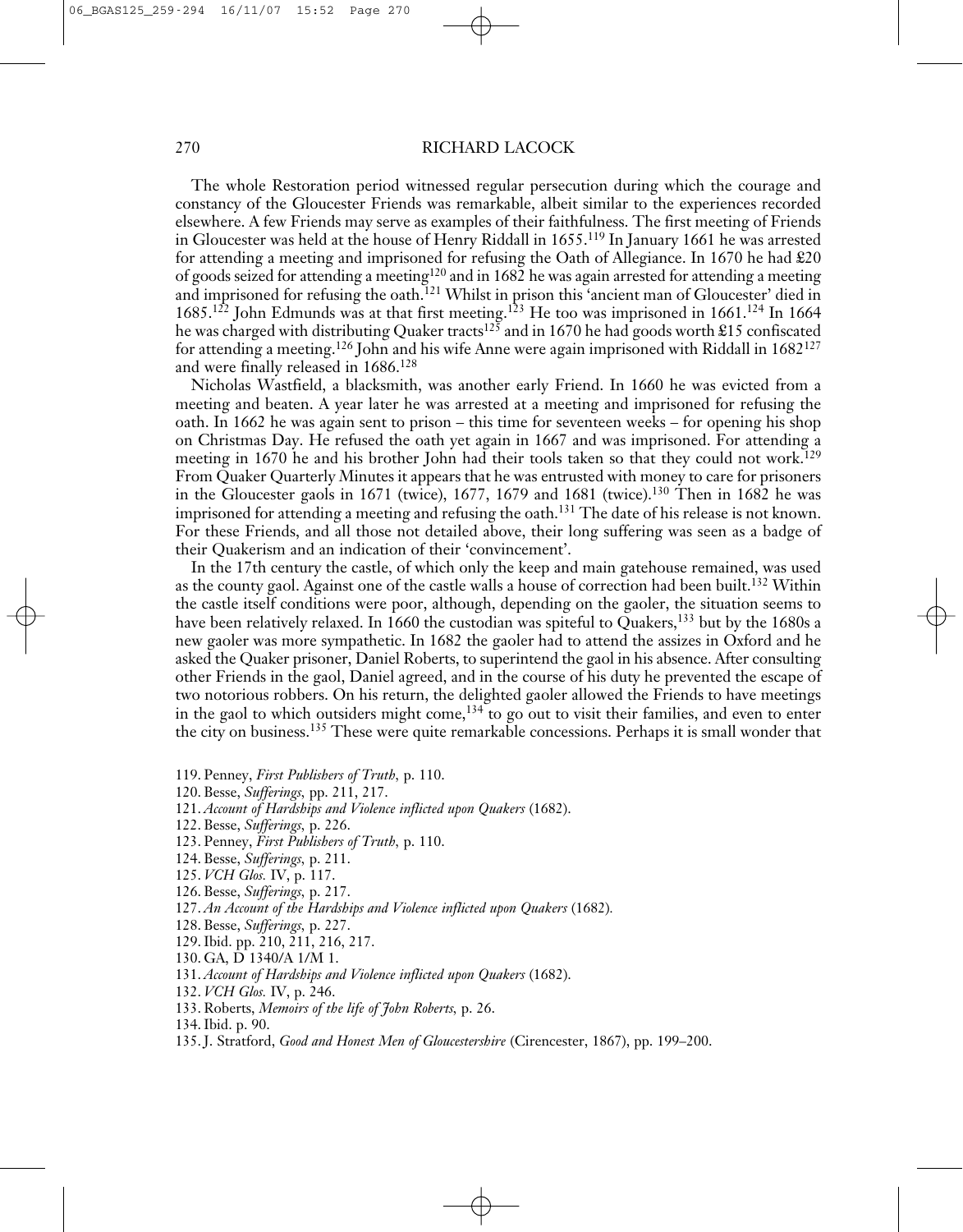the gaoler was given £1 'for his kindness to Friends'. <sup>136</sup> In 1684 there was a further £1 1*s*. 6*d*. for the gaoler and 5*s*. for the turnkey. 137

Thomas Baskerville visited the castle in 1683 and said that the gaol 'was the best in England, so that if I was forced to go to prison and make my choice I would come hither'. <sup>138</sup> Either he never went inside or his comments are a reflection on some other prisons, because the castle was overcrowded. Prisoners of conscience, debtors and felons were housed together, <sup>139</sup> and gaol fever and smallpox were constant threats. <sup>140</sup> Of course, conditions could be worse elsewhere. In Bristol a small room was so full that prisoners took it in turns to sit up while others lay three in a bed.<sup>141</sup>

For the citizens of Gloucester there was a prison at the inner north gate and a bridewell or house of correction at the east gate.<sup>142</sup> At the north gate the accommodation was very limited. Like many other town prisons it was not designed for numbers of long-stay prisoners. The internment of whole meetings rather than a few leaders was therefore bound to cause problems.<sup>143</sup> In the 'Original Record of Sufferings' the gaol was described as 'a little gate house'<sup>144</sup> and Besse said it was out of repair in 1681. <sup>145</sup> By 1683 it held 'twenty four continued prisoners over a year, the greater part women, some with sucking children…first committed for their religious meetings, then the oath of allegiance to them.'<sup>146</sup> The fifteen Gloucester Friends who spent up to four years in that gaol<sup>147</sup> must have had a truly wretched time.

#### **After the Act of Toleration of 1689**

After the persecutions of the previous years it is tempting to see the Act of Toleration as an expression of enlightenment, but such an interpretation needs to be carefully qualified. Neither the Anglican clergy nor laity welcomed it, and some who supported the Bill regretted their decision soon after. Toleration was less a tendency to rational behaviour than a fear of Catholicism that temporarily united Anglicans and Dissenters in an attempt to prevent James II reclaiming the English throne. Some of the old legislation remained on the statute book and 'technically nonconformity remained an illegal activity'. <sup>148</sup> Religious liberty had been conceded, but civil equality had not – prison might still await those who refused to pay tithes or take the oath of allegiance, and Quakers were urged to refuse both. The 1675 Yearly Meeting had affirmed 'that our ancient testimony against tithes. . . be carefully and punctually observed'.<sup>149</sup>

Tory hostility to the Quakers remained strong and persecution continued, although in a different form. In 1688 there was one prisoner in Gloucester gaol for non-payment of tithes. By 1691 there

- 136. GA, D 1340/A 1/M 1, 1682 12m.
- 137.Ibid. 1684 9m.
- 138. *VCH Glos.* IV, p. 246.
- 139. B. Hawkins, *Taming the Phoenix. Cirencester and the Quakers 1642–1686* (William Sessions, York, 1998), p. 238.
- 140. The Great Book of Sufferings, vol. 2. p. 221.
- 141. A Particular Relation of the Hard Usage of the People called Quakers in the City of Bristol 1682, p. 4.
- 142. *VCH Glos.* IV, p. 244.
- 143. *Cal. State Papers Dom. Jan.–June 1683*, p. 133.
- 144. Friends' House, London, Original Record of Sufferings, no. 137.
- 145. Besse, *Sufferings*, pp. 221–2.
- 146. *Cal. State Papers Dom. Jan.–June 1683*, p. 133.
- 147. Besse, *Sufferings*, p. 227.
- 148. R. Kroll, R. Ashcroft and P. Zagorin (eds.), *Philosophy, Science and Religion in England 1640–1700* (Cambridge, 1992), p. 152.
- 149. Friends' House, London, Yearly Meeting minutes.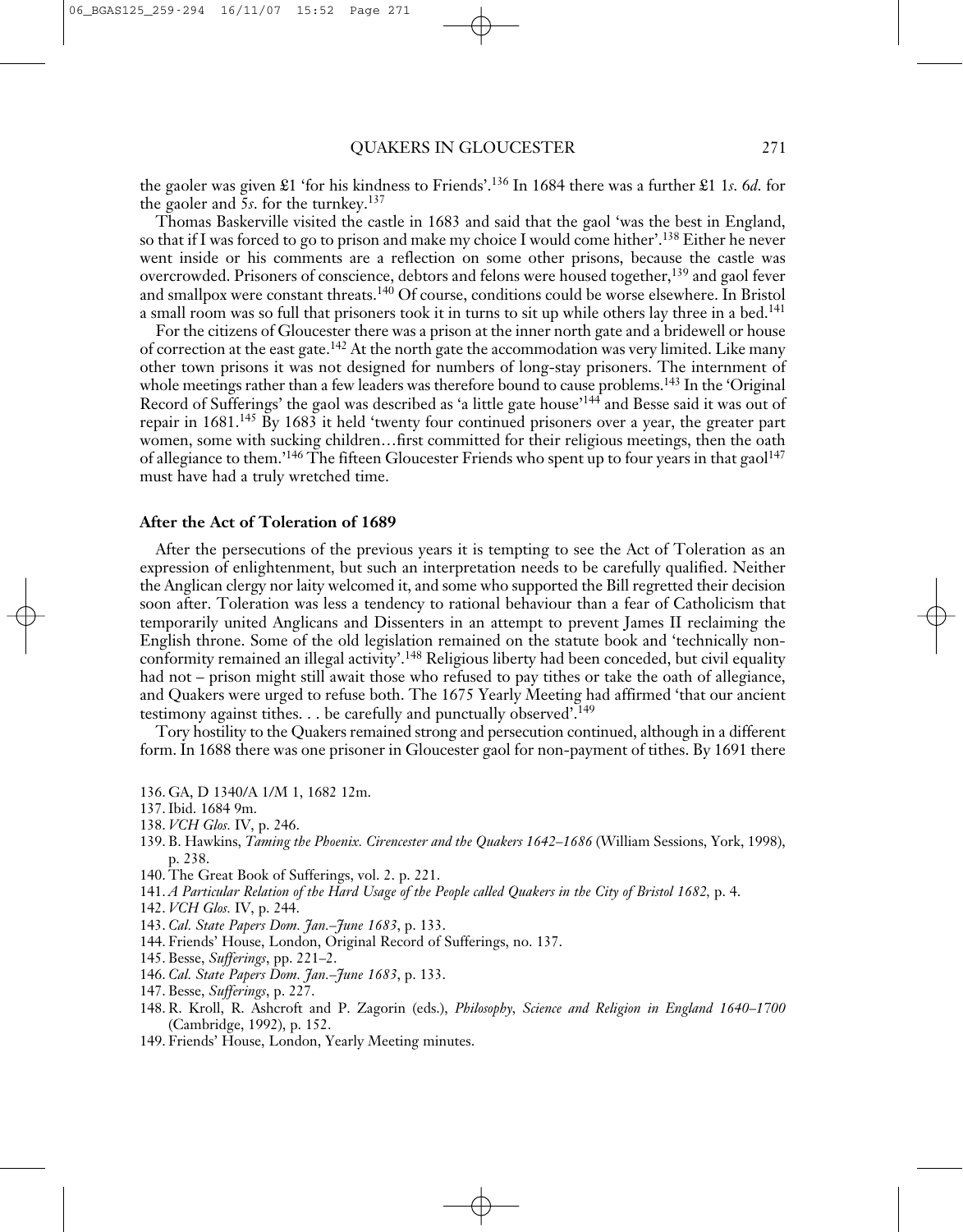were six<sup>150</sup> and in 1693 there were eight.<sup>151</sup> Between 1690 and 1697 seventeen Gloucestershire Friends were held in the county gaol for non-payment of tithes.<sup>152</sup> In accounts of the sufferings of Gloucestershire Quakers, among records held in Gloucestershire Archives, there are 32 recorded cases of the distraint of goods for non-payment of tithes between 1682 and 1689, <sup>153</sup> yet between 1690 and 1697 there are 155 such cases. <sup>154</sup> 'The Great Book of Sufferings' at Friends' House, London, also records that between 1690 and 1700 large numbers of Quakers in the south of the county had goods restrained for non-payment of tithes or church rates. <sup>155</sup> Clearly times could still be harsh for nonconforming Quakers.

In Gloucester city there were no recorded cases involving non-payment of tithes in the period following the Act of Toleration and only a few other cases of conflict. On these occasions, as commonly happened, the goods distrained were worth considerably more than the fine. For refusing to pay for arms for the militia in 1691 John Webb was fined 15*s*. 6*d*. and had pewter taken to the value of £1 5*s*. and Joseph Webb was relieved of £1 1*s*.' worth of pewter for a fine of 9*s*. 6*d*. 156

Equally there is no mention in the extant records of any refusals to take oaths, although the issue was still important. In 1692 the Gloucestershire quarterly meeting wrote to members of parliament urging them to repeal the law requiring Friends to take oaths, and the next year letters of concern were sent to all the knights of the shire. The person entrusted to draft these letters was John Elliott of Gloucester. 157

It has been suggested already that the Quakers suffered in part because they would not meet secretly. Many dissenting groups used stratagems to avoid detection: Quakers would not. Baxter records that 'Many turned Quakers because they kept their meetings openly, and went to prison for it cheerfully.' On the other hand the Presbyterian Pocock in London said, 'We must be as wise as serpents.' Fox explained how they had 'candles, tobacco pipes, bread and cheese and cold meat at the table' so that they could put their Bibles away and start eating their meal if officers appeared. This type of ruse was not uncommon. Watts cites many other examples and notes that the Quakers generally shunned such tactics.

However, there are other reasons for their persecution apart from lack of secrecy. First, their early apocalyptic preaching and their perceived association with Fifth Monarchists, together with their refusal to accept the norms of speech and the traditional hierarchy of 17th-century society meant that they were seen as potential revolutionaries. <sup>158</sup> The gentry and nobility had had enough of instability and felt that the Quakers must be suppressed. In addition the strong language used by the Quakers did little to help their cause. Fox's admonition 'O ye great men and rich men of the earth! Weep and howl for the misery that is coming<sup>159</sup> did not appeal to most gentry. Furthermore Quakers shared with many others an inability to see an alternative point of view. At first they saw themselves as having a unique knowledge of religious truth and thought other groups

150.Ibid.

- 151. The Great Book of Sufferings, vol. 7, f. 207.
- 152. GA, D 1340/A 1/A 2, ff. 22 5.
- 153.Ibid. ff. 199–202.
- 154.Ibid. ff. 202–15.
- 155. The Great Book of Sufferings, vols. 7 and 8.
- 156*.*Ibid. vol. 7, f. 202.
- 157. GA, D 1340/A 1/M 1, 1692 9m., 1693, 3m.
- 158. Horle, *Quakers and the English Legal System,* p. 155.
- 159. G. Fox, *Gospel Truth Demonstrated* (1706), p. 6.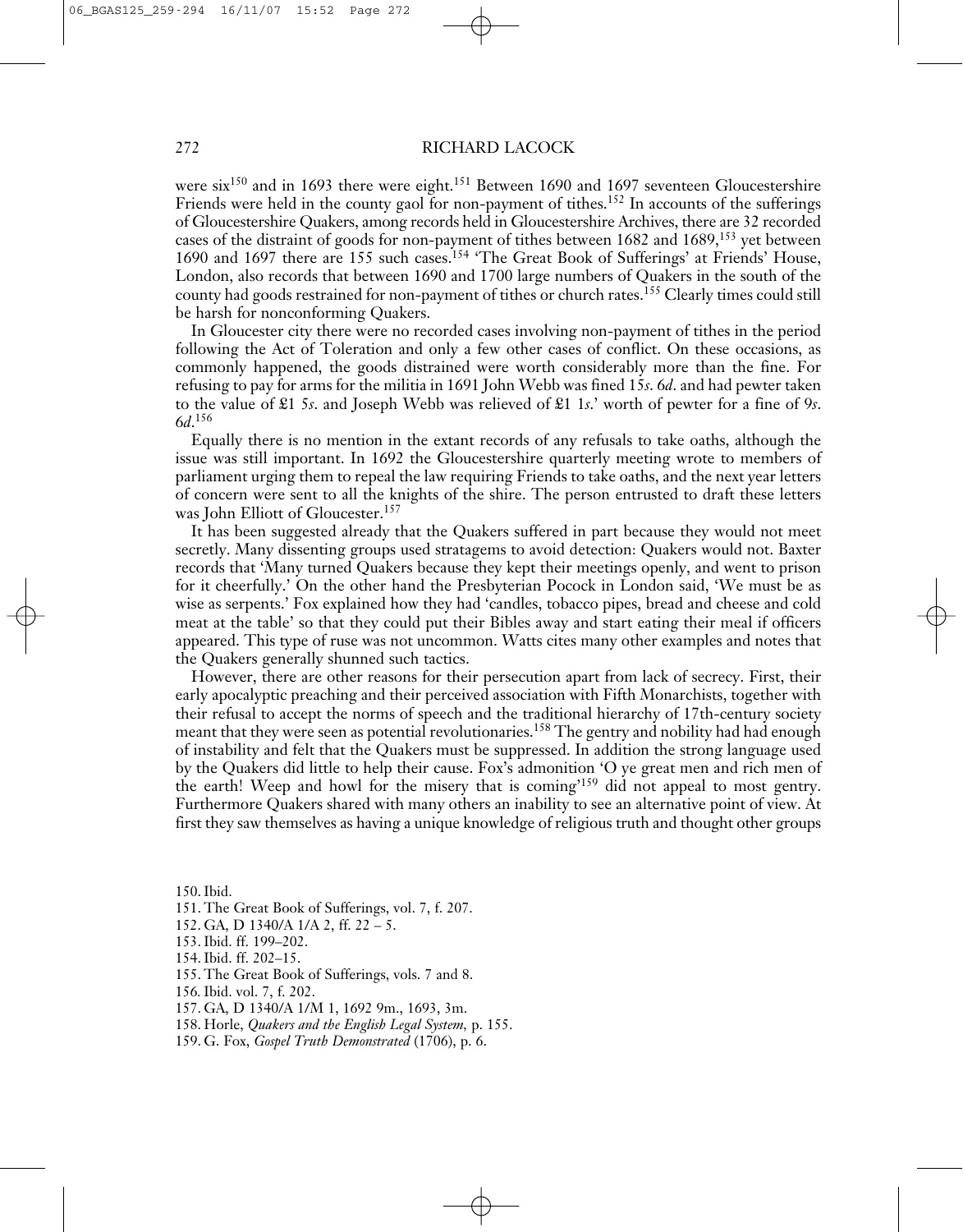as at best misguided.<sup>160</sup> Once again provocative language was not helpful. George Fox wrote that 'The chief Priests were ever the greatest persecutors of truth...and are the same now'.<sup>161</sup> Tracts by his disciples Anderton and Salthouse were even more vitriolic.<sup>162</sup>

With diatribes and the interruption of church services<sup>163</sup> it was small wonder that most clergy were far from happy with Quakers and would gladly have seen them banished. The perceptive observation of one priest revealed this frustration. In reply to an episcopal enquiry about Dissenters in his parish he wrote of Quakers that 'they seem extremely bigoted to their own opinions and hold their Neighbours in great contempt as if for want of their light, everybody else was in darkness'.<sup>164</sup> Whereas Fox could extend God's Light and grace to people before Christ<sup>165</sup> and Barclay could include 'a man of China and India who had not heard of Christ',<sup>166</sup> it is interesting how exclusive they could be with their immediate contemporaries.

The timing and strength of the persecution was dependent on a number of factors. From the study of Gloucester it is clear that central government provided the driving force, but the enforcement was determined by local circumstances and the disposition of local officers. The purge of 1670 had been strongly influenced by the attitude of the royalist mayors, Wagstaffe and Fowler. In the last years of Charles II's reign royalist Tories, who had gained control of the town council after royal intervention in 1672, ensured that the Quakers and other Dissenters had a harsh time. A similar pattern of treatment was to be found in Essex. 167

The persecution itself helped to strengthen the unity of the Friends and when it stopped the memory of it continued to encourage a sense of loyalty. How then would they fare in easier times? Eight days before his death in 1691 Fox could see the dangers and warned Friends that 'Now it is more easy' and many 'embrace the present world and encumber themselves with their own businesses and neglect the Lord's'. 168

# **Quaker Membership in Gloucester 1655–1705**

Formal membership as currently understood was not an issue in the 17th century. Quakers were identified publicly by their plainness of dress and manner, their refusal to attend the parish church, their steadfastness in attending their own open meetings, their readiness to suffer for their convictions and their refusal to pay tithes or swear oaths. Since there was no register of members, the researcher has to rely on registers of births, marriages and deaths, which were frequently incomplete, <sup>169</sup> on minute books and accounts of sufferings and on the records of diocesan and civil courts.

- 160. E. Isichei, 'From Sect to Denomination among English Quakers', in B. Wilson (ed.), *Patterns of Sectarianism* (London, 1967), p. 173.
- 161. G. Fox, *Tracts No. 22* (1653), p. 53.
- 162.J. Anderton, *Against Babylon and her Merchants in England* (London, 1660); T. Salthouse, *A Candle Lighted with a Coal from the Altar* (Kingston-upon-Thames, 1660).
- 163. B. Reay, *The Quakers and the English Revolution* (New York, 1985), p. 44.
- 164. M. Mullett, *Sources for the History of English Nonconformity 1660–1830* (London, 1991), p. 94.
- 165. G. Fox, *The Great Mystery* (London, 1659), p. 61.
- 166. R.Barclay, *An Apology (for the true Christian Divinity)* (1678), p. 191.
- 167. Davies, *Quakers in English Society,* p. 233.
- 168. Braithwaite, *Second Period of Quakerism*, p. 437.
- 169.In 1755 Gloucester was joined with Stoke Orchard, Cheltenham and Tewkesbury and many of the names in the transcribed registers (GA, D 1340/A 1/R 1–3) are erroneously ascribed to Gloucester.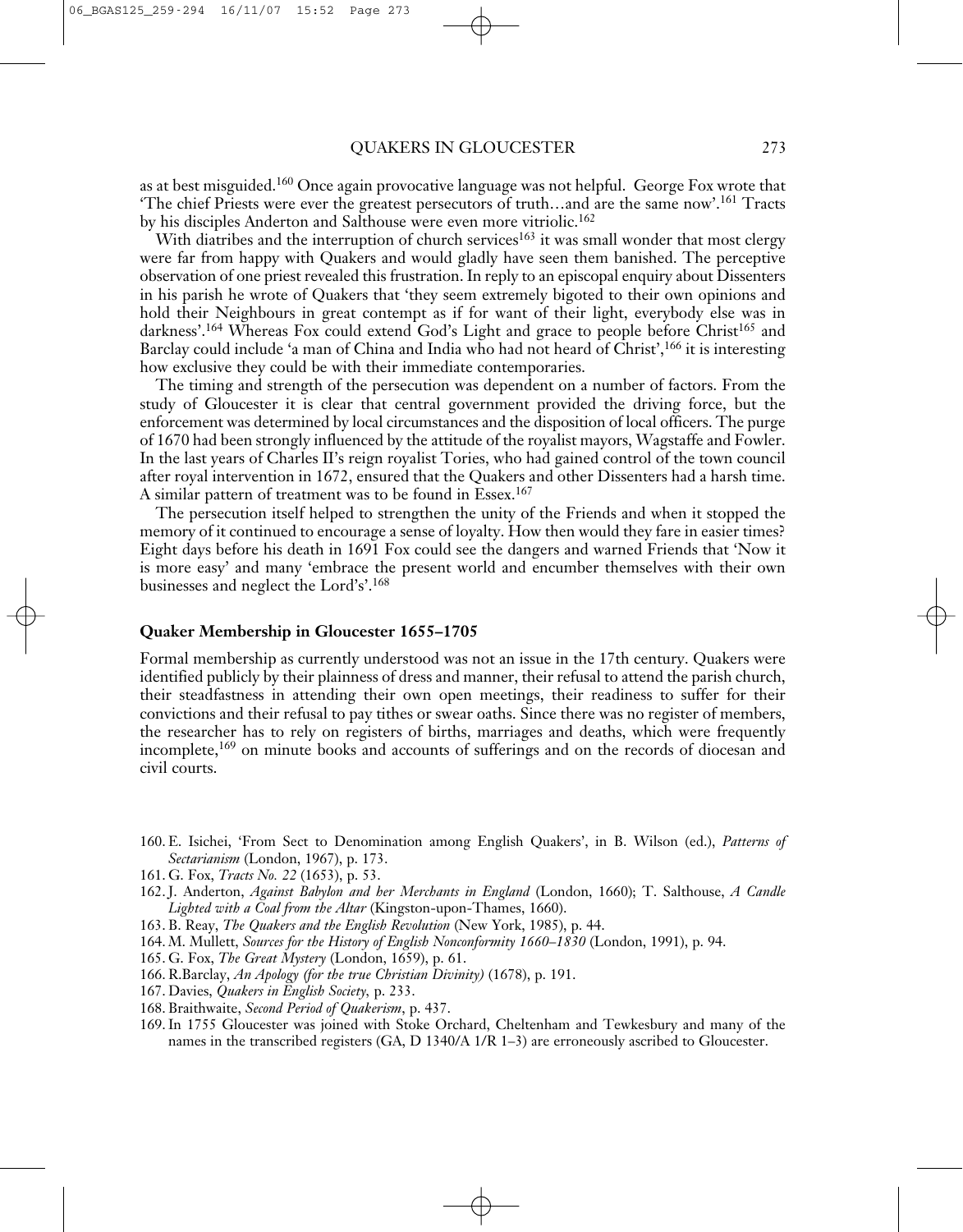Ripley considered that the Quakers in Gloucester were always few and that the seventeen arrested in 1682 probably accounted for the whole group.<sup>170</sup> However, 'The Great Book of Sufferings' mentions 24 Gloucester Friends<sup>171</sup> and a letter from the prison in 1682 lists 25.<sup>172</sup> In her study of nonconformists in Warwickshire Hurwich found that in the period from 1660 to 1689 one half of all the Quakers were persecuted. <sup>173</sup> If the situation was similar in Gloucester, there would have been an estimated 50 members in 1682. Approaching the subject from a different angle, Reay estimated that 40 to 50 per cent of the membership were women. <sup>174</sup> In Gloucester 45 men and 34 women are mentioned in the period 1655–88, i.e. 43 per cent women. <sup>175</sup> If Reay's formula is applied to the 29 males listed in Table 2, there would appear to have been between 48 and 58 Quakers, excluding children, in Gloucester. Certainly the total must have been higher than Ripley's figure.

In calculating figures for Dissent in the Restoration period the returns made to Bishop Compton of London, the so-called Compton Census of 1676, are an important source. According to them there were 110 protestant nonconformists in Gloucester, <sup>176</sup> i.e. slightly over 2 per cent of the population of the city. This is an unreliable figure and the true number is likely to have been nearer 6 per cent.

No county can be called typical, but such a claim might be made for Warwickshire since it was 'ranked halfway down the list of English counties in population, taxable wealth and the proportion of Dissenters, as given in the Compton Census'. <sup>177</sup> As it also borders Gloucestershire, Hurwich's research there may be helpful in trying to interpret the limited information available for Gloucester. She found that, excluding the Quakers, between one third and a quarter of all other nonconformists were persecuted. <sup>178</sup> In Gloucester during the period 1655–84, in which 20 Quakers were prosecuted, 85 non-Quakers were prosecuted for recusancy. <sup>179</sup> Using Hurwich's findings, there would have been at least 255 non-Quaker Dissenters in the city. Add the Quakers and the total would be at least 300 Dissenters compared with Compton's 110. Hurwich also found Compton's figures unreliable; they represented 'an under estimate even of the most visible Dissenters'. <sup>180</sup> There could be several reasons for this. Ministers making returns may have played down the numbers in their parishes,<sup>181</sup> and some of the returns are missing – only nine of the eleven Gloucester parishes are listed.<sup>182</sup> There was also confusion as to whether the clergy should count individuals or families. 183

- 170. Ripley, 'The City of Gloucester, 1660–1740', p. 160.
- 171. The Great Book of Sufferings, vol. 3, f. 502.
- 172. *An Account of the Hardships and Violence inflicted upon Quakers* (1682).
- 173. Hurwich, 'Nonconformists in Warwickshire 1660–1720', p. 44.
- 174. Reay, *Quakers and the English Revolution*, p. 26.
- 175. From the registers of births, deaths and marriages: GA, D 1340/A 1/R 1–3.
- 176. *VCH Glos.* IV, p. 319.
- 177. Hurwich, 'Nonconformists in Warwickshire 1660–1720'*,* p. 19.
- 178.Ibid. p. 44.
- 179. GBR, G 3/SIb 2.
- 180. Hurwich, 'Nonconformists in Warwickshire 1660–1720'*,* p. 185.
- 181. A. Jones, 'Protestant Dissent in Gloucestershire', *Trans. BGAS* **101** (1983), p. 132.
- 182. *The Compton Census of 1676: a critical edition,* ed. A. Whiteman (British Academy Records of Social and Economic History, new series x, Oxford, 1986), p. 538.
- 183. M. Watt, *The Dissenters,* p. 491.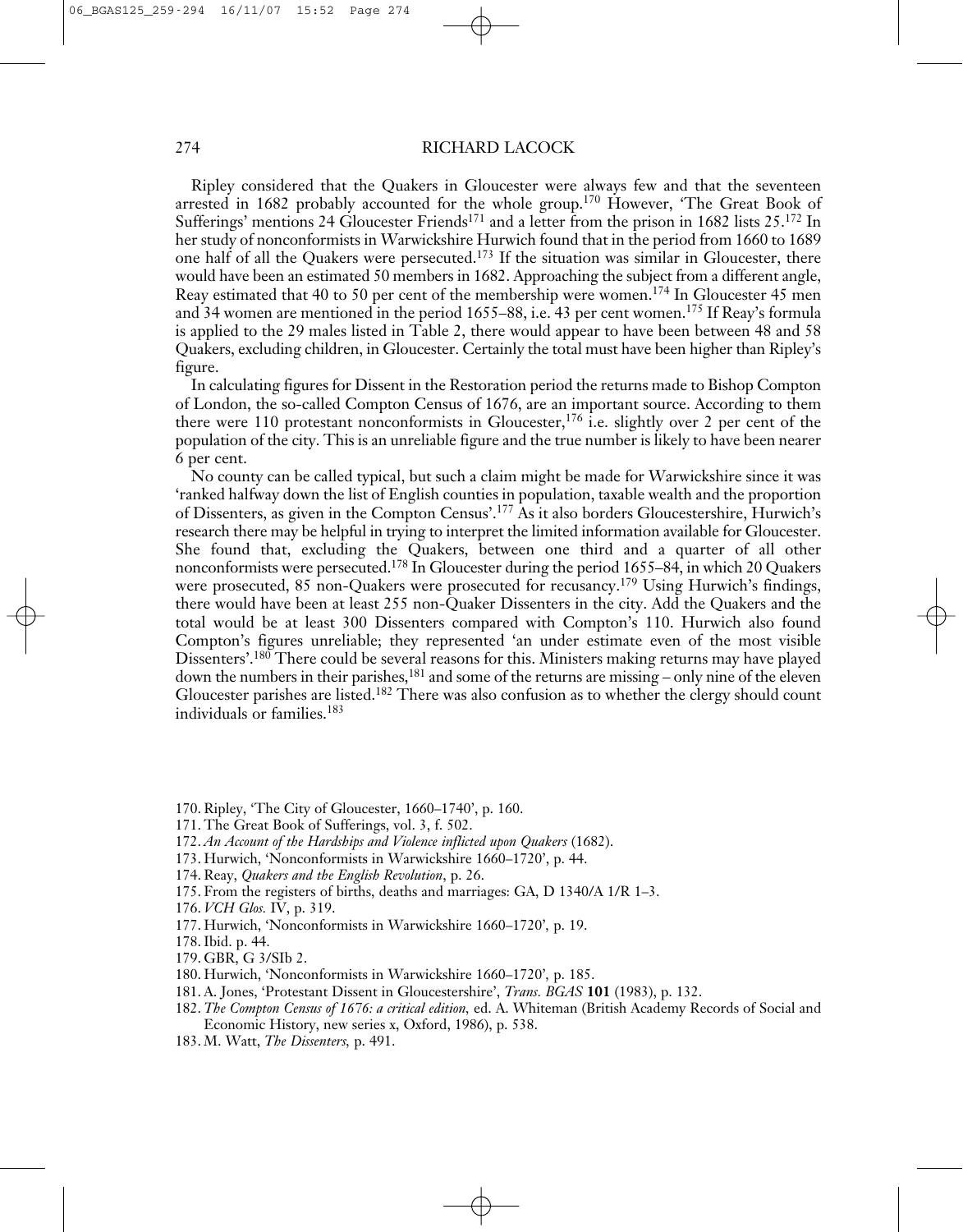In 1735 the survey of Bishop Benson recorded 220 Dissenters in Gloucester. <sup>184</sup> Although Dr. Evans's List (1715–29) refers to 650 Dissenters,<sup>185</sup> his figure includes 'hearers' and children.<sup>186</sup> Watts produced a table showing the relationship between Dissenting church membership figures and the Evans List estimates. The membership figures were 34.2 per cent of the estimates. Applying this percentage to the Gloucester estimate produces 222 Dissenters – remarkably close to the Benson figure. Again, a study by Vann and Eversley found that the average urban Quaker family in the period 1700–49 was 5.6 (2 adults and 3.6 children). <sup>187</sup> Since Quaker mortality was not significantly different from that of other Dissenters, it would be reasonable to apply the Quaker family size to the Evans List. This produces a total of 221 adult Dissenters in Gloucester, if 30 on the List are discounted as 'hearers'. Since there was a known decline in Dissenting numbers in the early 18th century,<sup>188</sup> the above figures provide further reason to think that the Compton Census figures are too low.

Returning to Quaker numbers in particular, estimates for the early 18th century are more difficult, not just because Quaker minute books are imperfect and those for the Gloucester meeting are missing, but also because references in the court records are considerably reduced after 1689. The best sources available are the minute books of the quarterly and monthly meetings. From these one can extract the names of 22 Gloucester males in the period from 1688 to 1710. Using Reay's estimate again, a total membership of about 40 would seem reasonable at that time. This is not too dissimilar from Hurwich's findings in Warwickshire in the early eighteenth century, 189 when her figures for Quaker households may indicate a real decline. <sup>190</sup> Davies also found that numbers in Essex started to decline after 1684, albeit not uniformly.<sup>191</sup> In Gloucester this decline is more apparent in the next two decades when, using the minute books as the source and Reay's formula as the method, there would appear to have been about thirty members in the 1720s (15 male names) and twenty members in the 1730s (10 male names). Twenty Quakers are mentioned in the survey of Bishop Benson in 1735. <sup>192</sup> This trend is indicated in Table 1.

Table 1. Members paying into Gloucester Monthly Meeting collections. 193

| Year              | 1708 1714 1719 1722 1734 1740 1747 |  |  |  |
|-------------------|------------------------------------|--|--|--|
| Number of members | 18 13 9 10 6 5 3                   |  |  |  |

In Gloucester, as in Essex and Warwickshire, <sup>194</sup> numbers did not fall during the persecution (1660–88), but they did thereafter. Why? Some argue that after the persecutions Quakerism lost

- 184. *Bishop Benson's Survey of the Diocese of Gloucester, 1735–50,* ed. J. Fendley (Gloucestershire Record Series xiii , BGAS, 2000), p. 90.
- 185. Dr. Williams Library, London: J. Evans, *Dissenting Congregations in England and Wales, 1715–1729.*
- 186. Watts, *The Dissenters,* p. 493.
- 187. R.T. Vann and D. Eversley, *Friends in Life and Death* (Cambridge University Press, Cambridge, 1992), p. 240.
- 188. A. Underwood, *A History of the English Baptists* (Baptist Union, London, 1947), p. 127; R. Tudor Jones, *Congregationalism in England* (Independent Press, London, 1962), p. 145
- 189. Hurwich, 'Nonconformists in Warwickshire 1660–1720', p. 54.
- 190.Ibid. p. 43.
- 191. Davies, *Quakers in English Society*, p. 158.
- 192. *Benson's Survey of the Diocese of Gloucester,* p. 90.
- 193. GA, D 1340/B 2/M 2.
- 194. Davies, *Quakers in English Society,* p. 157; Hurwich, 'Nonconformists in Warwickshire 1660–1720', p. 43.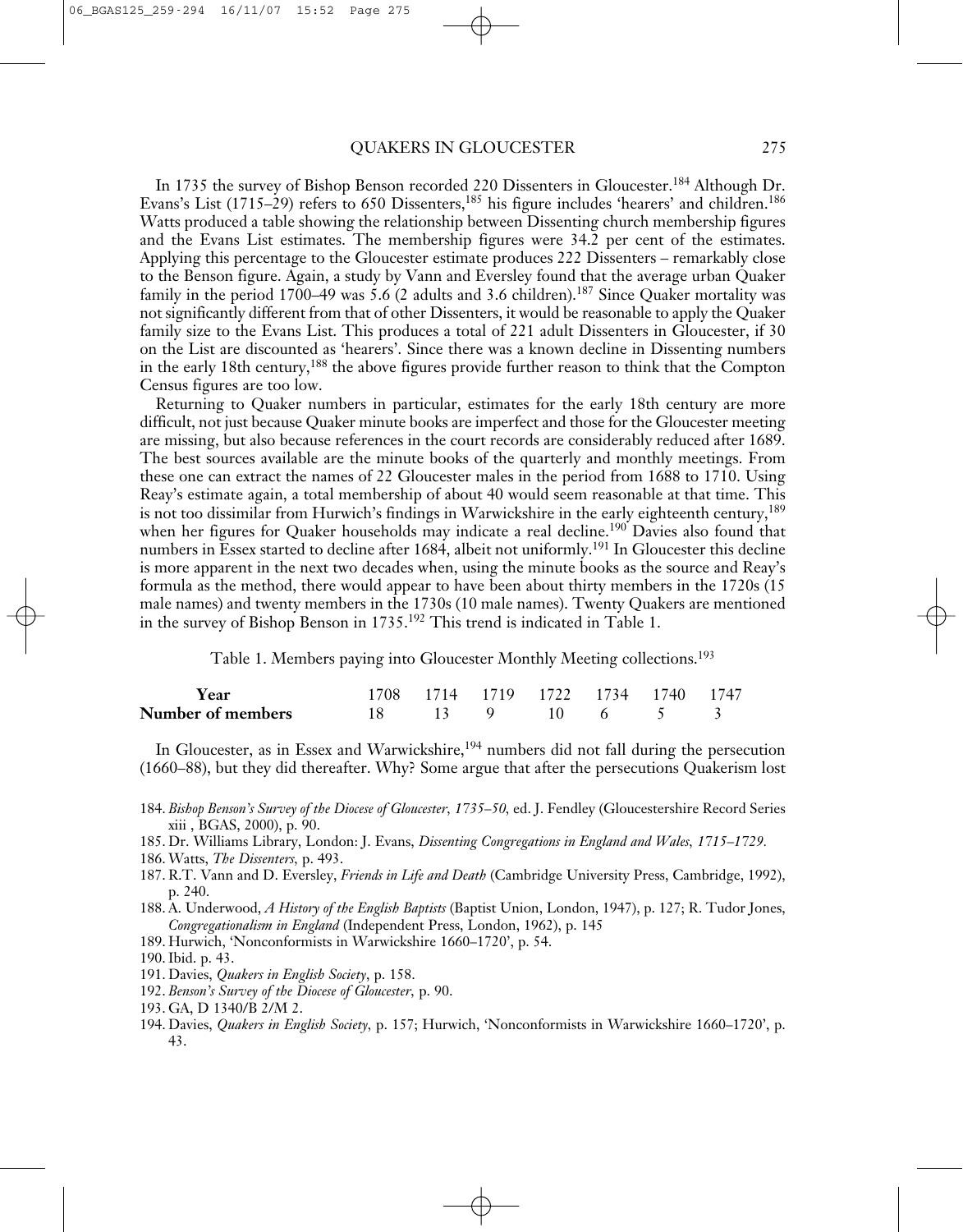its identity and ardour, while others claim that the growth of organisation stifled the movement. 195 It is said that for some the Quaker virtues of thrift, integrity and diligence led to increased prosperity and with that a desire for worldly pleasures, <sup>196</sup> although how far the riches of the world corrupted the modest tradesmen of Gloucester is a matter of conjecture.

There may be some truth in all these assertions, but there are other considerations. The excitement surrounding the millennium and the immediate Second Coming was clearly misplaced and missionary zeal diminished. Endogamy limited and reduced growth in the meetings. Emigration deprived meetings of young adult members and whole families. <sup>197</sup> Finally, if Friends were no longer evangelising, they needed to retain their own children to maintain their numbers. In Gloucester this did not always happen. The birth registers record large families, but many of the children are never mentioned again. Child mortality was high, but that does not fully explain the discrepancy. The Riddall family was an outstanding example of the problem. The father, Henry, was a pillar of the Quaker community. The first meeting in Gloucester was held in his house. He was persecuted and died in prison for his convictions, yet his first son, Abraham, did not share his father's faith. Abraham, like his father, became a carpenter and as a young man he is recorded as working in the church of St Mary de Crypt. Presumably he was required to construct bell frames and as a result acquired an interest in bells and bell founding. By 1684 he had started a foundry (using the name Rudhall) and his fame spread quickly. Over one third of all the bells hanging in Gloucestershire churches today were cast by the business he started, as was a ring of eight hanging in Christ Church, Boston, Massachusetts. <sup>198</sup> Memorials to Abraham and his wife are in Gloucester cathedral. This is strangely at odds with his father's dislike of 'steeple houses'.

When William Edmundson visited Gloucester in 1697 he found a large meeting, although he did have to discuss with them 'the things that were amiss'.<sup>199</sup> By 1718 Thomas Story encountered a small meeting that 'was heavy and drowsy'.<sup>200</sup> 'A poor small meeting' was all that James Gough could report in 1737.<sup>201</sup> It is clear that the Quakers in Gloucester were no longer flourishing.

# **The Occupations of Gloucester's Early Quakers**

Early studies of Quaker history, such as that of Braithwaite, showed little concern with the social origin of the Friends, but the topic has received greater attention since the mid 20th century and researchers have come to differing conclusions. Cole (1957) considered that 'early Friends were mainly from the urban and rural petite bourgeoisie'. He found little evidence for the involvement of the 'ruling classes', i.e. the gentry. On the other hand there were few Friends from the poorest classes.<sup>202</sup> Vann (1969) in his extensive research of the period 1654–60 laid greater emphasis on the core support of the 'upper bourgeoisie' – the yeomen landowners and wholesale traders. 203

- 195.J. Punshon, *Portrait in Grey* (London, 1984), p. 102.
- 196. Braithwaite, *Second Period of Quakerism*, p. 499.
- 197. See below, marriage; emigration.
- 198. M. Bliss and F. Sharp, *Church Bells of Gloucestershire* (Gloucester, 1986), pp. 58–9.
- 199. W. Edmundson, 'Journal of the life of William Edmundson' in *The Friends Library* vol. 2 (Philadelphia, 1838), p. 142.
- 200. *A Journal of the Life of Thomas Story* (Isaac Thompson, Newcastle upon Tyne, 1747), p. 605.
- 201. *Memoirs of the Life, Religious Experiences and Labours in the Gospel of James Gough,* ed. John Gough (Dublin, 1781), p. 11.
- 202. A. Cole, 'The Social Origins of Early Friends', *Journal Friends Historical Society* **48** (1957), p. 117.
- 203. R.T. Vann, *The Social Development of English Quakerism* (Harvard University Press, Cambridge, Mass., 1969), p. 50.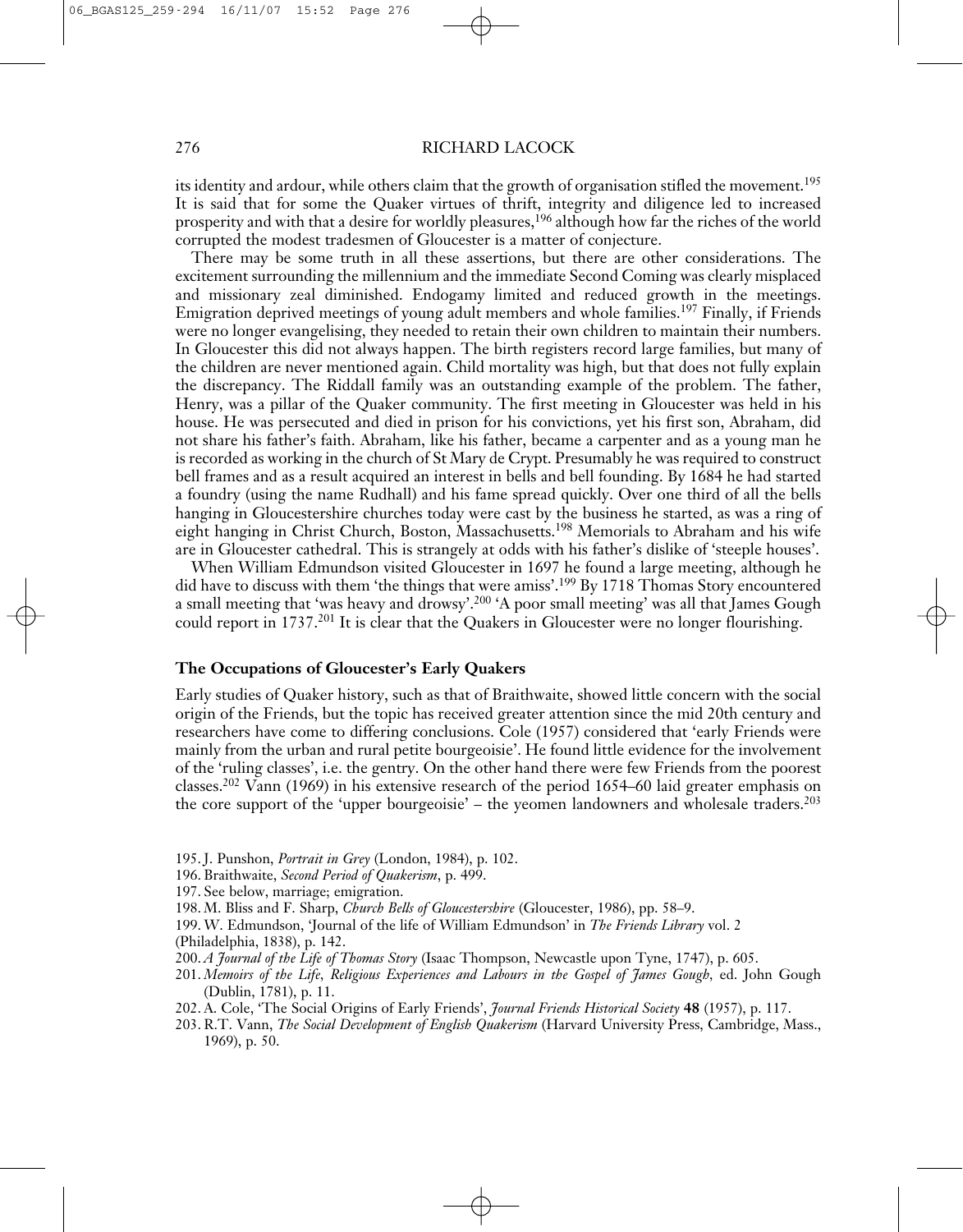Vann suggested that while Cole's conclusions, based on literary evidence and especially on Quaker registers, were generally valid, he (Vann) had cross checked with wills and court records and his was a truer picture. <sup>204</sup> However, Hurwich (1970) thought that Vann's conclusions, based on Buckinghamshire, were not typical, since in Warwickshire the 'upper bourgeoisie' were 'conspicuous by their absence'. <sup>205</sup> Reay (1985) came to different conclusions again. He asserted that the picture was more complex than that portrayed by Cole and his material did not support the findings of Vann. For Reay the membership came from the 'middling sort of people' – traders, artisans, yeomen and husbandmen. <sup>206</sup> Later study by Davies (2000) found that in Essex the evidence did not fully support the conclusions of any of the above researchers, although the figures for Colchester were closer to the arguments of Cole and Hurwich. <sup>207</sup> All of this illustrates the problem of interpretation and the dangers of arguing from the particular to the general.

The statistics for these studies are usually based on statements of occupational background provided by Quaker registers of births, marriages and deaths, civil and diocesan court records and wills. Invaluable though the Quaker records are, they are not uniform. For example, the registers for London are particularly helpful in providing occupational information, <sup>208</sup> whereas the early records for Gloucester provide none. In some areas wills give a good indication of wealth and social status, but according to the records of Gloucester's diocesan consistory court, few Gloucester Quakers wrote wills. Presumably they were either too poor to leave wills or the documents have been lost. Consequently there are only three fruitful sources of relevant information for Gloucester – Besse,<sup>209</sup> the borough records and the diocesan court records.<sup>210</sup> 'The Great Book of Sufferings' is generally unhelpful in this respect.<sup>211</sup> Besse recorded the reported sufferings of Friends but only rarely mentioned occupations.<sup>212</sup> Most information on occupations is therefore to be found in the indictment books of the Gloucester Quarter Sessions among the borough records. <sup>213</sup> Dissenters of all persuasions appeared before the city magistrates. Sometimes, as in the case of Quakers, it was for defying the Conventicle Acts<sup>214</sup> or refusing the Oath of Allegiance, but for all Dissenters it could be for non-attendance at the parish church. The church courts might be expected to deal with such cases, but since their most severe punishment was excommunication – a fate not likely to worry most Dissenters! – the Church frequently preferred to invoke the civil powers. For stubborn offenders the bishop could apply to the civil court for a writ *de excomunicato capiendo.* The culprit could then be arrested and imprisoned. Thus Walter Bishop, a Quaker, was imprisoned until he recanted. 215

In the absence of census returns it is the 'additions' <sup>216</sup> to the court records that are so valuable. However, these descriptions can be ambiguous. A trade may be given, but it is impossible to know

- 204.Idem, 'Quakerism and the Social Structure in the Interregnum', *Past and Present* **43** (1969), pp. 82–6. 205.J. Hurwich, 'The Social Origin of Early Quakers', *Past and Present* **48** (1970), p. 159.
- 206. Reay, *Quakers and the English Revolution*, pp. 21, 24, 20.
- 207. Davies, *Quakers in English Society*, p. 145.
- 208. Cole, 'Social Origins of Early Friends', p. 100.
- 209.Joseph Besse, *A Collection of the Sufferings of the People called Quakers* (London, 1753).
- 210. Held at Gloucestershire Archives (GA).
- 211. The Great Book of Sufferings, vol. 3, part 1.
- 212. The exceptions are John and Nicholas Wastfield (blacksmiths), James Cugley (cardmaker), Daniel Bailey (journeyman tailor) and Thomas Miles (weaver): Besse, *Sufferings*, pp. 216–17.
- 213. GBR, G 3/SIb 2.
- 214.Ibid. f. 369.
- 215. D.L. Wykes, 'The Bishop of Gloucester and Non Conformity', *Southern History* **17** (1995), pp. 26–7.
- 216. Vann, *Social Development of English Quakerism,* p. 52.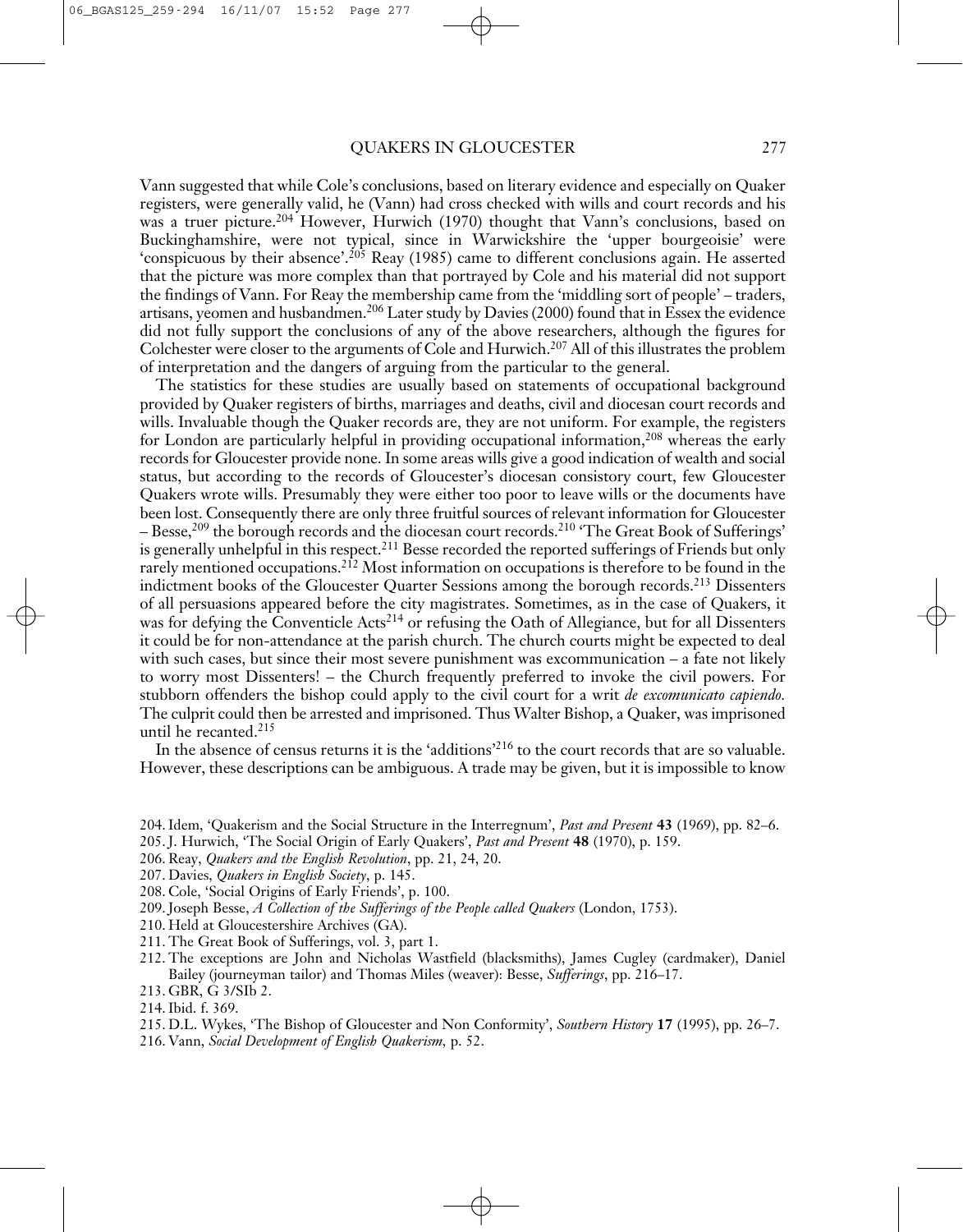whether the trader was a wholesale or retail merchant, large or small. In Gloucester there were weavers and woolcombers, but there are no details on whether they were wage labourers or men who had the capital to purchase and own machinery and employ workmen. Cole places tanners in the poorer category of mechanics, <sup>217</sup> whereas Robert Beard, a tanner in Essex, was wealthy enough to employ five servants.<sup>218</sup> The classification as 'labourer' must also be treated with caution. Godfrey Fownes is recorded as a labourer but also as a cordwainer, Richard Webb as a labourer and a woolcomber, and Jacob Cugley as a labourer and a cardmaker.<sup>219</sup> It could well have been the practice of clerks to record the accused as labourers when they were uncertain of their occupation. There were similar inconsistencies in Essex, <sup>220</sup> while in Bristol all Quakers presented at the Quarter Sessions were classed as 'labourers'. 221

In the Gloucester indictment books the Quaker John Edmunds is recorded as a labourer<sup>222</sup> and this too is arguably false. Edmunds was the friend of Alderman Edwards, a leading figure in the city. <sup>223</sup> The fact that he had goods taken to the value of £15 hints at a person of some substance. 224 Furthermore a search of the hearth tax returns for 1671–72 reveals only one John Edmunds, living in the parish of St Catherine.<sup>225</sup> He had three hearths, whereas the poorest residents had one or none and were usually exempt from the tax. This John Edmunds certainly had one of the more comfortable houses<sup>226</sup> although not a large one. All the evidence suggests that he was unlikely to have been a labourer.

In this study, where there are conflicting classifications of occupation, the specific record is taken, on balance, to be more accurate. The information in Table 2 came primarily from the borough indictment books, covering the years from 1653 to 1684. A few occupations were found in 'The Great Book of Sufferings' and some in Besse's *A Collection of the Sufferings of the People called Quakers* (London, 1753).

John Readdy is recorded as a Yeoman/Husbandman. This is conjecture. He lived in Maisemore, a small village one and a half miles to the west of Gloucester. In 1655 he was high constable of Dudstone and King's Barton. <sup>227</sup> An Instruction of 1788 refers to high constables as persons of 'superior consideration and property', and at that time yeomen had the highest representation among the high constables of Gloucestershire.<sup>228</sup> It would therefore be reasonable to think that Readdy was a landowner of some sort. This is strengthened by the fact that in a Maisemore lease of 1706 a John Readdy is described as a gentleman. <sup>229</sup> The high constable John had a son called John, <sup>230</sup> and the person mentioned in the lease is most likely to have been that son.

- 217. Cole, 'Social Origins of Early Friends', pp. 107–9.
- 218. Reay, *Quakers and the English Revolution,* p. 21.
- 219. GBR, G 3/SIb 2, ff. 189, 203, 336, 369.
- 220. Davies, *Quakers in English Society*, appendix II.
- 221. R. Mortimer, 'Quakerism in Seventeenth-Century Bristol' (Bristol University M.A. thesis, 1946), p. 515.
- 222. GBR, G 3/SIb 2, f. 200.
- 223. Penney, *First Publishers of Truth*, p. 110.
- 224. Besse, *Sufferings*, p. 217.
- 225. GA, D 383.
- 226. P. Clark and P. Slack, *English Towns in Transition 1500–1700* (Oxford, 1979), p. 113.
- 227. GBR, G 3/S0 6, f. 55.
- 228. B. Jerrard, 'Early Policing Methods in Gloucestershire'*, Trans. BGAS* **100** (1983), pp. 223–4.
- 229. GDR, G 2/3/15421.
- 230. GA, D 1340/A 1/R 1.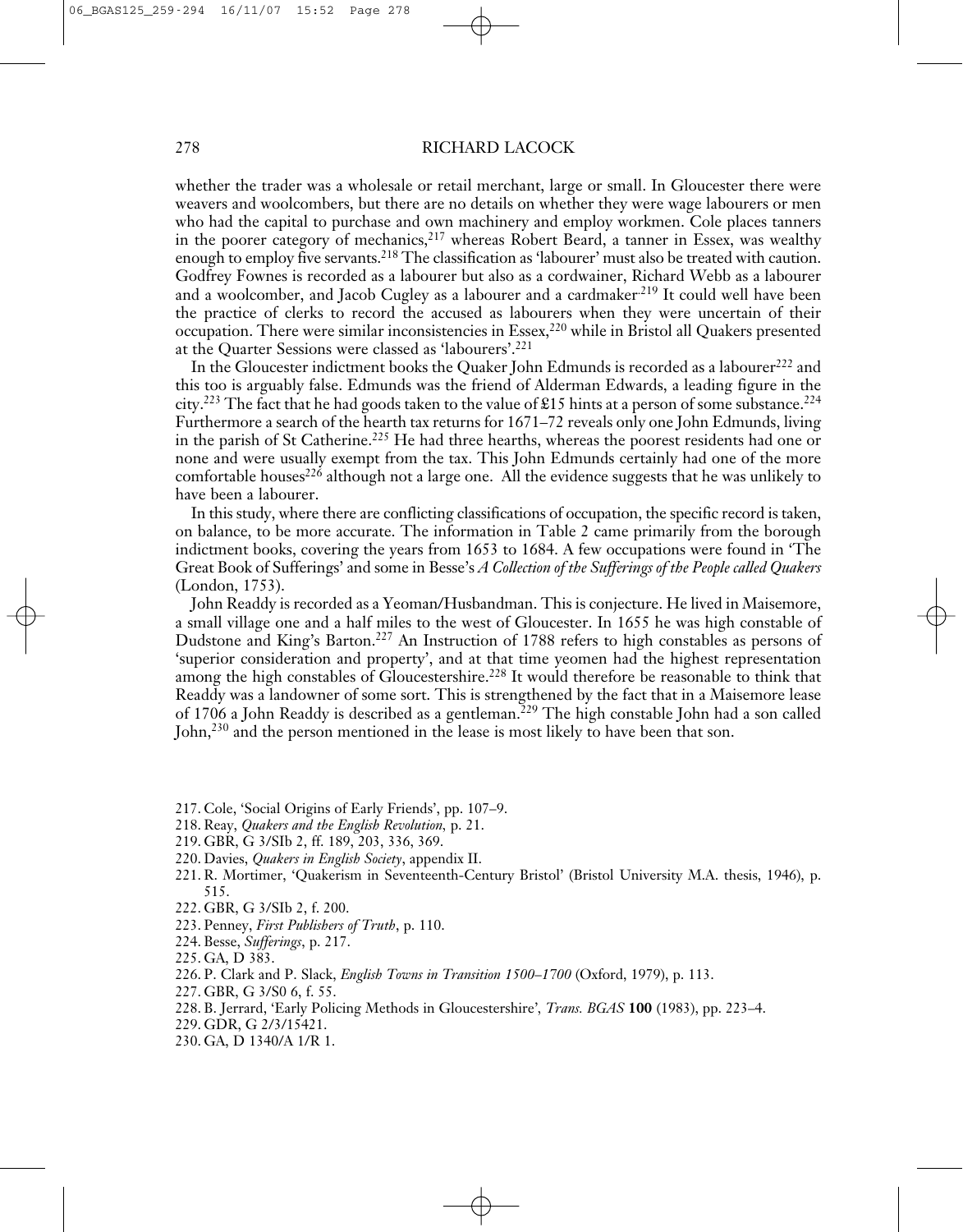| Baker                | (1) | John Mills           |
|----------------------|-----|----------------------|
| Blacksmiths          | (2) | John Wastfield       |
| Nicholas Wastfield   |     |                      |
| Bricklayer           | (1) | Henry Engley         |
| Butcher              | (1) | <b>Edward Cripps</b> |
| Carpenters           | (2) | Henry Riddall        |
| John Watkins         |     |                      |
| Cardmaker            | (1) | Jacob Cugley         |
| Clothmaker           | (1) | Thomas White         |
| Cordwainer           | (1) | Godfrey Fownes       |
| Dyer                 | (1) | Roger Renolds        |
| Labourers            | (4) | John Cox             |
| John Edmunds         |     |                      |
| <b>Richard Green</b> |     |                      |
| George Cother        |     |                      |
| Tailors              | (3) | Daniel Bailey        |
| Richard Holland      |     |                      |
| John Webb            |     |                      |
| Tanner               | (1) | William Day          |
| Upholsterers         | (2) | John Elliott         |
| Nicholas Perry       |     |                      |
| Weavers              | (2) | Daniel King          |
| Thomas Miles         |     |                      |
| <b>Wire Drawers</b>  | (2) | Thomas Wymatt        |
| Henry Merry          |     |                      |
| Woolcombers          | (3) | William Monington    |
| Richard Webb         |     |                      |
| William Williamson   |     |                      |
| Yeoman/Husbandman    | (1) | John Readdy          |
| <b>Total</b> (29)    |     |                      |

#### Table 2. The occupations of Gloucester Quakers 1655–88.

The occupational categories used by Cole have been adopted in order to afford comparison between Gloucester, Gloucestershire and part of Wiltshire, Bristol and Colchester (Table 3). Bristol, Colchester and Gloucester were large towns during this period. <sup>231</sup> Each was a port situated at a nodal point in the transport network, although Gloucester did not expand at the rate of the other two. Gloucester is therefore at the lower end of this category of towns while Bristol was one of the largest. Another difference between Gloucester and Colchester is that one quarter of all the Quakers in Essex lived in Colchester. Davies' Colchester statistics have been re-arranged to make comparison more meaningful. In the mid 17th century the populations were Bristol 15,000, <sup>232</sup> Colchester 10,400233 and Gloucester 5,088. 234

<sup>231.</sup> Clark and Slack, *English Towns in Transition,* pp. 161–2.

<sup>232.</sup> Warmington, *Civil War, Interregnum and Restoration in Gloucestershire*, p. 7.

<sup>233.</sup> *VCH Essex* IX (Oxford, 1994), p. 67.

<sup>234.</sup> Ripley, 'The City of Gloucester, 1660–1740', p. 7.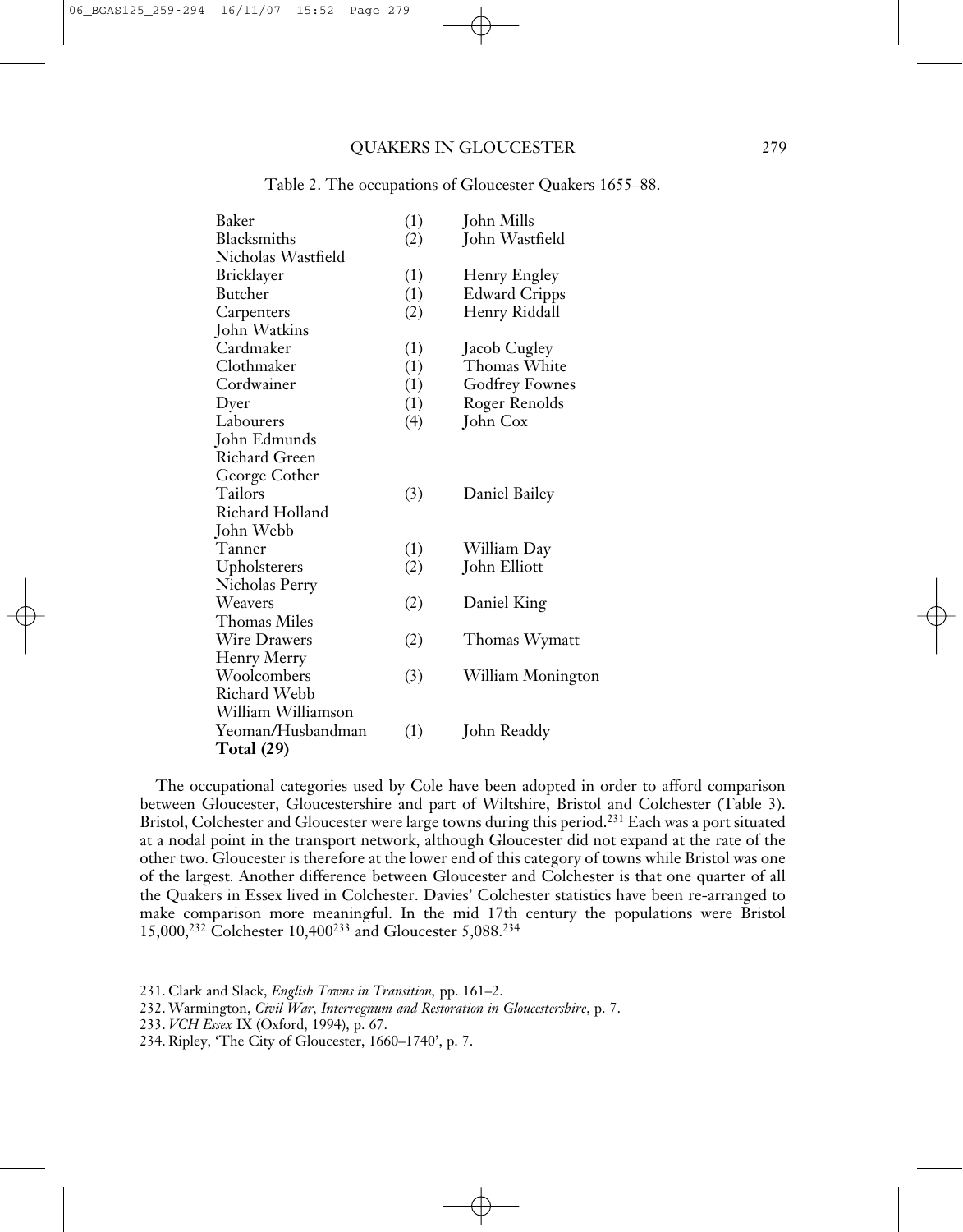| Occupations                    |               | Gloucester<br>1655-1685<br>Number % |    | <b>Gloucestershire Bristol</b><br>and Wiltshire<br>1656-1688 |       | 1657-1688     | Colchester<br>1655-1684 |
|--------------------------------|---------------|-------------------------------------|----|--------------------------------------------------------------|-------|---------------|-------------------------|
|                                |               |                                     |    | Number %                                                     |       | Number %      | Number %                |
| Gentlemen                      |               |                                     |    |                                                              |       |               | 16 5.2                  |
| Surgeons, Teachers             |               |                                     |    |                                                              | 4     | 2.4           | 0.7<br>2                |
| Agriculture                    | $\mathbf{1}$  | 3.5                                 |    | 24 25.5                                                      |       | $0.6^{\circ}$ | 5.2<br>16               |
| Commerce, Food and             | $\mathcal{L}$ | 6.9                                 | 8  | 8.5                                                          |       | 45 26.8       | 24.4<br>75              |
| <b>Consumption Goods</b>       |               |                                     |    |                                                              |       |               |                         |
| (merchants, bakers,            |               |                                     |    |                                                              |       |               |                         |
| butchers etc.)                 |               |                                     |    |                                                              |       |               |                         |
| Clothing Trades (drapers,      |               | 12 41.3                             |    | 37 39.4                                                      | 74 44 |               | 161 52.4                |
| clothiers, weavers,            |               |                                     |    |                                                              |       |               |                         |
| woolcombers, cordwainers etc.) |               |                                     |    |                                                              |       |               |                         |
| Mechanic Trades (smiths,       |               | 10 34.5                             |    | 23 24.5                                                      |       | 43 25.6       | 37 12.1                 |
| blacksmiths, carpenters,       |               |                                     |    |                                                              |       |               |                         |
| cardmakers, masons etc.),      |               |                                     |    |                                                              |       |               |                         |
| Mariners                       |               |                                     |    |                                                              |       |               |                         |
| Servants, Labourers            | 4             | 13.8                                | 2  | 2.1                                                          |       | 0.6           | $\Omega$<br>- 0         |
| <b>Totals</b>                  | 29            |                                     | 94 |                                                              | 168   |               | 307                     |

Table 3. Comparative survey of occupations.\*

\* The information for Gloucester has been obtained from Table 2. A. Cole, 'The Social Origins of Early Friends', *Journal Friends Historical Society* **48** (1957), provided the figures for Gloucestershire and Wiltshire (p.107) and for Bristol (p.112). The figures for Colchester are an aggregate of three tables covering the period 1655–1684 in A. Davies, *The Quakers in English Society 1655–1725* (Oxford, 2000), pp.151–2.

Vann points out that any statistics of this period need to be treated with careful qualification and interpretation. <sup>235</sup> An additional weakness with the numbers in Gloucester is that they are too small for statistical significance. Nevertheless some valuable observations may be made. As an urban community one would expect the agricultural representation to be low. <sup>236</sup> The higher commercial and mercantile representation in Bristol and Colchester is also easily understood, for both were flourishing ports. Each had some sailors or mariners as Friends, whereas Gloucester, a struggling river port, had none. The number of gentlemen in Colchester is significantly different. Lack of a clear definition may account for some of the discrepancy. Davies does not define the style and there was no legal definition. It could be used by a yeoman, clothier, physician, merchant and any who counted himself a gentleman.<sup>237</sup> Perhaps the prosperous merchants of Bristol were more modest in their use of the term.

In each of the areas studied the membership of textile workers is significant. This is an interesting feature for Gloucester where the textile trade had been in decline for some years. In 1626 there

237. Vann, *Social Development of English Quakerism,* pp. 54–5.

<sup>235.</sup> Vann, *Social Development of English Quakerism,* p. 61.

<sup>236.</sup> The one Yeoman/Husbandman came from a nearby village – see p. 00.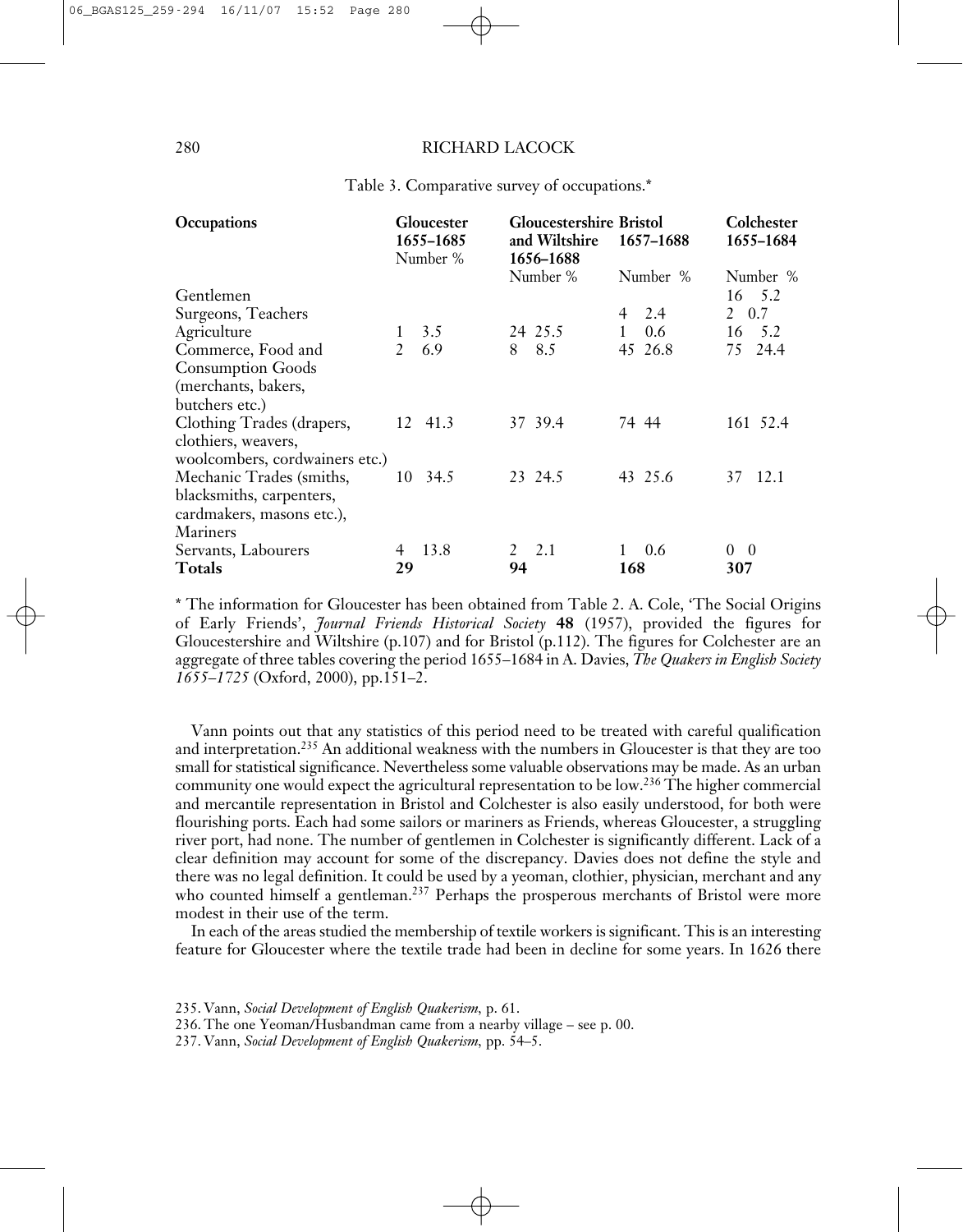had been a cry that whereas there used to be near twenty clothiers 'of good estates who had kept great numbers of the poor on work' there are now but two or three such men 'of mean ability'. 238

Although there were no servants or labourers among the Colchester Quakers, Davies found from the hearth tax returns that 23 per cent of them were very poor, being exempt from the tax or having only one hearth.<sup>239</sup> The social distinction between these and the labouring poor must have been limited.

Hurwich's findings for the urban Quakers in Warwickshire have been listed separately (Table 4), because she used different classifications, but the picture is clear. The Quakers in the towns were predominantly tradesmen or artisans. Vann argued that Quakerism followed Max Weber's model that 'religious ideas at first gain adherents from all social classes (vertical cleavage), but later become associated with one class (horizontal cleavage)'.<sup>240</sup> From the example of Gloucester it would appear that in some places the movement was horizontal from the beginning.

Table 4. Urban Quakers in Warwickshire. 241

| <b>Occupations</b>                                                          | % (to the nearest whole figure) |
|-----------------------------------------------------------------------------|---------------------------------|
| Merchants (wholesale traders, large-scale manufacturers)                    |                                 |
| Professionals (lawyers, physicians, clerks, schoolmasters)                  |                                 |
| Tradesmen (retailers, clothiers and maltsters-employing several workers) 21 |                                 |
| Artisans (other skilled and semi-skilled workers).                          |                                 |
| Labourers, servants and unskilled workers.                                  |                                 |

#### **The Development of Unity and Order**

All human associations have to evolve some form of organisation if they are to survive. This was certainly true of the emerging groups of Protestant separatists who gathered around Fox and the other Quaker leaders. Their priority may have been missionary rather than organisational, but there were particular problems to be addressed. The very nature of the movement, in which each individual could experience the leadings of the Spirit, had an awesome potential for anarchy. How could one distinguish between the genuine message and self delusion? Furthermore, in a turbulent age of persecution, there was a clear need for an organised system of mutual help and support. Additionally, a movement which began as a mission to the whole world had to be united if it was to spread its message effectively. As Richard Farnsworth wrote to Friends in 1657, they must 'watch over one another for...the preservation of true unity'.<sup>242</sup>

The early structure was loose. In the Civil War period when dissident groups began to leave their parish churches they made their own arrangements for support and worship. This happened among the Baptists of the Midlands and the Seekers of the North of England. Since many participating in these emerging organisations became Quakers, they naturally influenced the development of the new movement.<sup>243</sup> By 1653 local Quaker meetings had been established in Cumbria.

238. Clark and Slack, *English Towns in Transition,* p. 103.

- 239. Davies, *Quakers in English Society,* p. 146.
- 240. Vann, *Social Development of English Quakerism,* p. 73.
- 241. Hurwich, 'Nonconformists in Warwickshire 1660–1720', p. 211.
- 242. R. Farnsworth, *Warmsworth, Oct. 1657*, in A.R. Barclay (ed.), *Letters of Early Friends* (London, 1841), no. 123.
- 243. R. Moore, 'Foundations of Gospel Order', *Friends Quarterly* (April 2000), pp. 65–6.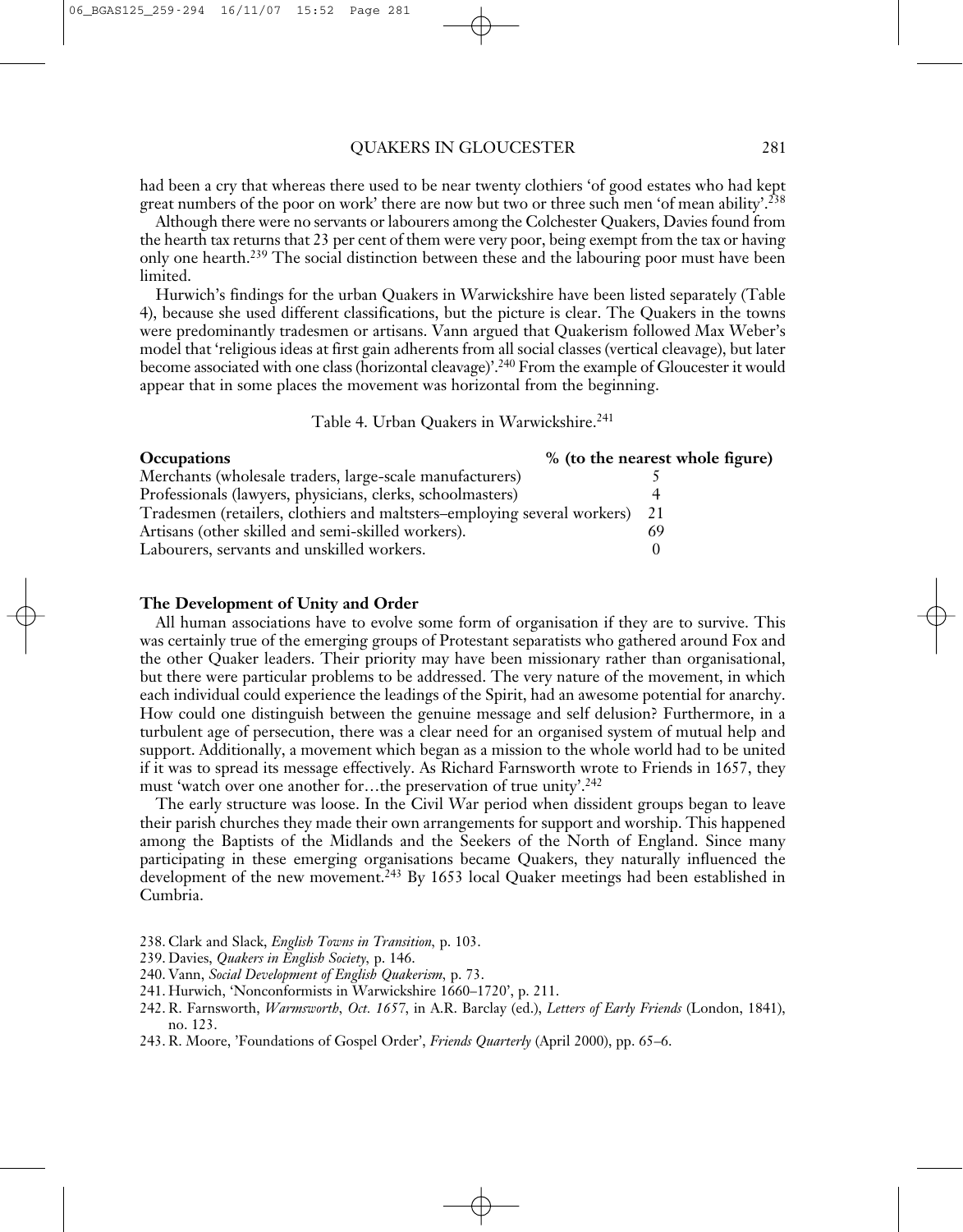The requirement for closer control had become apparent by the mid 1650s. The bizarre behaviour of some individuals was causing concern. Those who went naked through the streets as a sign of the spiritual nakedness of the world, such as 'Adam and Eve' in Yorkshire,<sup>244</sup> not only exposed themselves to ridicule but also discredited the Quakers generally. Nayler's entry into Bristol on a donkey in 1656 as a sign of Christ's coming provided even greater embarrassment.<sup>245</sup> As a result the Elders of the north, meeting in Balby in Yorkshire, issued an epistle of guidance (November 1656). It was a long document dealing with arrangements for meetings, the discipline of members, the conduct of business meetings, care of the poor and relations within families, between Friends and with the civil authorities. 246

The persecution during the Restoration years brought increased pressures on all Dissenters, including Quakers. The latters' problems were compounded by internal disagreements. Although highlighted in the comparatively trivial issue of whether hats might be worn during prayers, 247 the principle of the individual leading of the Spirit as opposed to the Truth as understood by the group had deep ramifications which threatened the unity and fellowship of the whole movement. The dispute was resolved in May 1666, when a specially convened meeting of ministers in London proclaimed in a letter, known as *Testimony to the Brethren*, that 'individual guidance is subordinate to the corporate sense of the church'. 248

Fox was not a signatory of the letter since he was at that time captive in Scarborough castle. However, he later endorsed the decision and on his release began a tour of the country in which he endeavoured to restore unity. On these travels, beginning in the spring of 1667, he set up monthly and quarterly meetings. <sup>249</sup> In the early part of 1668 he 'came to Gloucestershire, where we had a General Men's Meeting at Justice Cripps' house at Tetbury, <sup>250</sup> and settled all the monthly meetings'. <sup>251</sup> The monthly meeting centred on Gloucester included Alvington, Aylburton, Chosen (Churchdown), Taynton and Westbury-on-Severn. The composition of the other monthly meetings in Gloucestershire may be found in the quarterly meeting minutes of December 1670. 252

By the early 1670s a nationwide hierarchy of meetings had been established. At a local level there were preparative (or particular) meetings – Gloucester was one. These meetings were grouped into monthly meetings which were themselves represented at quarterly meetings. Quarterly meetings, which roughly covered a whole county, were later asked to send representatives to the Yearly Meeting (created in 1678) and the Meeting for Sufferings, which had been set up in London in 1676.

The first quarterly meeting in Gloucestershire was held at the home of John Roberts of Siddington, near Cirencester, on 28 March 1670. In broad terms the purpose of the monthly and quarterly meetings was to support local meetings, limit idiosyncratic behaviour among members, maintain discipline, help those suffering persecution and attend to the needs of the poor. 253

Men and women had separate meetings. Fox believed that since the Fall women had been subject to men, but with the coming of Christ all things were made new. Now women were 'again made

- 245. Braithwaite, *Beginnings of Quakerism*, pp. 267–71.
- 246.Ibid. pp. 312–13.
- 247. Punshon, *Portrait in Grey*, p. 82.
- 248. Braithwaite, *Second Period of Quakerism*, p. 248.
- 249. Fox, *Journal,* pp. 510–27.
- 250.Ibid. p. 272.
- 251.Ibid. p. 517.
- 252. GA, D 1340/A 1/M 1.
- 253.Ibid. B 2/M 1; A 1/M 1.

<sup>244.</sup> F. Higginson, *A Brief Revelation of the Irreligion of the Northern Quakers* (London, 1658), p. 30.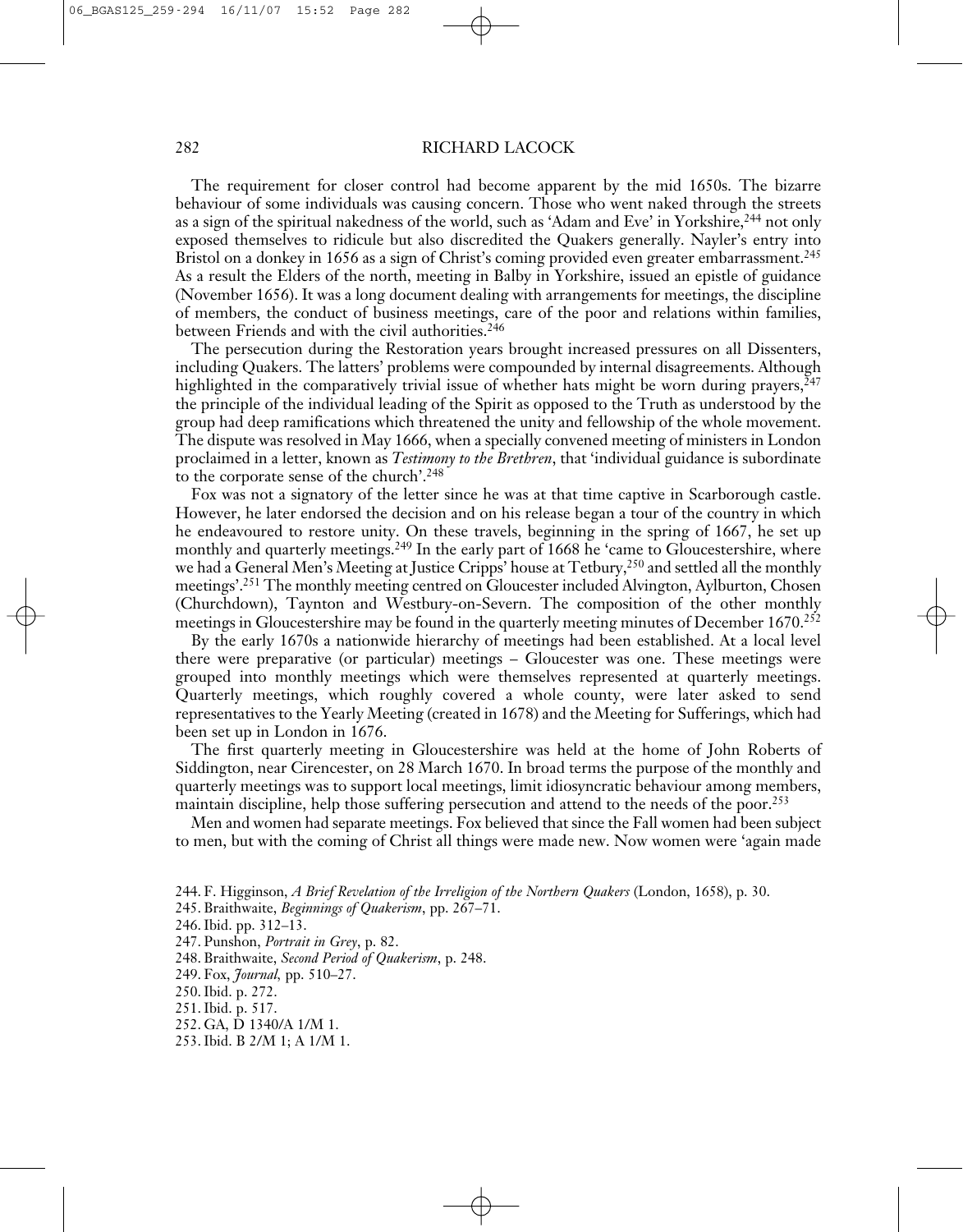helpmates as before the Fall'. He therefore encouraged the establishment of women's meetings. By 1656 there were two women's meetings in London and another in Bristol before 1669. In the counties their introduction was more difficult, <sup>254</sup> although women's quarterly meetings were held in Gloucestershire by 1696. Unfortunately, there are no extant records of Gloucester women's monthly meeting until 1777. 255

#### **The System at Work**

The spiritual and physical well-being of the Friends, as a group and as individuals, was sustained through their meetings for worship and business. It is largely from the records of these meetings that an understanding of their local affairs may be obtained, although this is extremely difficult in the case of Gloucester where there are no preparative meeting minutes and the minutes of the monthly meeting for the period 1668–1708 have been lost.

#### *Settling Differences.*

Quakers were anxious to resolve any differences that might occur as amicably as possible, knowing that public disputes could be damaging for their image. They would also have known of Paul's injunction that brother should not go to law with brother – and especially before unbelievers. 256 Thus it was that in 1693 advice was sent to all monthly meetings that Friends should not go to law until the meeting had had a chance to resolve the matter. <sup>257</sup> Later every preparative meeting was required to appoint two Friends with responsibility for settling any difference that might arise, whether it be over testimonies, property or estates.<sup>258</sup>

The first recorded dispute involving Friends in Gloucester was in 1700, when Jane Baylis and Sarah Perrin were summoned to the house of Thomas Monington to answer accusations of 'false testimony'. It was resolved that the two women should reconcile themselves to Friends at the meeting before they offered 'their gifts anymore'. <sup>259</sup> Despite a plea for love and unity, the women persisted and had to be threatened with 'disownment', i.e. repudiation by the meeting.<sup>260</sup> Since the case was not referred to again, one assumes that peace prevailed. There are no other recorded cases during our period and from this one may conclude that any differences that did arise were settled locally and not passed up to the quarterly meeting.

When a preparative meeting was unable to resolve its difficulties it could appeal to the quarterly meeting for assistance. Trouble-shooters might then be sent in. For example, on three occasions Friends from Gloucester were sent to settle differences at Tirley, <sup>261</sup> and in 1673 Nicholas Kent of Tewkesbury was warned twice to 'forbear making a disturbance' in the meeting. Again, Nicholas Wastfield of Gloucester and others were asked to visit Cheltenham to deal with a member called Davies who 'departs from the truth and follows the imaginations of his own brain'. Great concern was shown for Davies's spiritual welfare, even when after a year disownment seemed to be the

254. Braithwaite, *Second Period of Quakerism*, pp. 272–4. 255. GA, D 1340/B 2/M 7. 256. 1 Corinthians 6: 6. 257. GA, D 1340/A 1/M 1, 1693 9m. 258.Ibid. 1696 9m. 259.Ibid. 1700 12m. 260.Ibid. 1701 6m. 261.Ibid. 1674.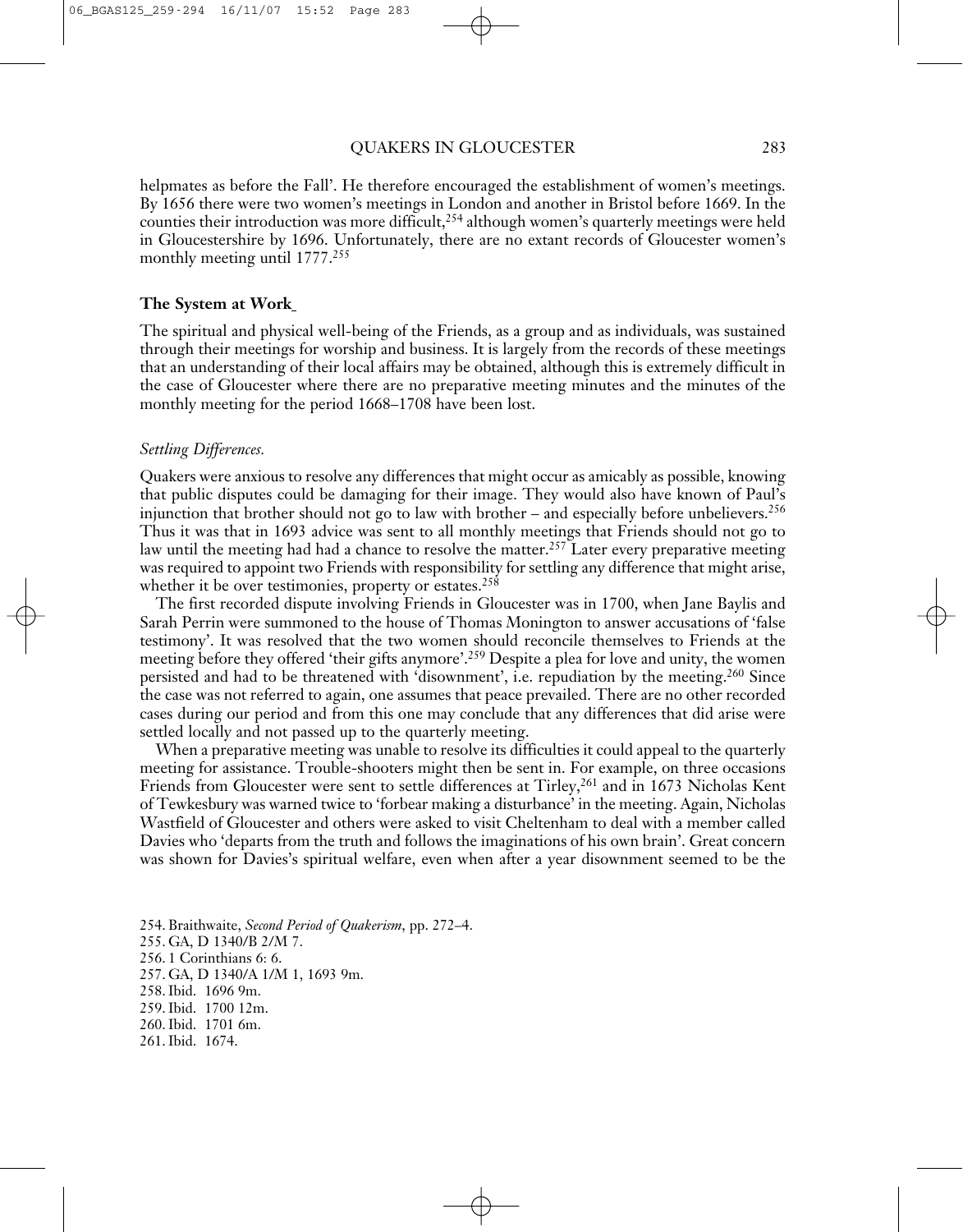only answer. <sup>262</sup> Such concern for the good of the erring individual was also noted by Adrian Davies in his study of Quakers in Essex. 263

Differences over property also exercised the minds of meetings, and there are a number of such cases in Gloucester in the minutes after 1708.

# *Marriage*

The Bible was the ultimate authority for most Protestants. Paul's injunction 'Do not unite yourselves with unbelievers: they are not fit for you' <sup>264</sup> led naturally to endogamy. Baptists and Congregationalists adopted the practice, as did the Quakers. <sup>265</sup> Fox prepared a paper on Friends' marriages in 1653, and an epistle in 1675 required all proposed marriages to be placed before meetings so that the proposed marriage could be checked and cleared and parental consent confirmed and so that it could be established that 'all possess the truth…and walk in it'. <sup>266</sup> These directives had been anticipated in Gloucestershire in 1672 when the quarterly meeting required all meetings to supervise marriage arrangements and ensure that prescribed certificates of marriage were used. <sup>267</sup> All marriages had to take place in public meetings, <sup>268</sup> and women's meetings were frequently asked to check the clearance for marriage.<sup>269</sup>

At first some latitude was allowed, but generally the rules were strictly enforced. In one month alone four members in Bristol were disowned – two for being married by a priest, one for adultery and one for 'unclean practice' (unspecified). <sup>270</sup> Although things were less sensational in Gloucester, the same rules applied. Monthly meeting minutes reveal a steady flow of partners declaring an intent to marry. The declaration of intent itself was no empty formality. When Mary Williams (Gloucester) and William Horton (Cirencester) presented themselves William had taken care to bring a Certificate of Clearance from Cirencester. However, the meeting required Mary's parents to appear at the next meeting and William to reappear with a letter of consent from his parents. Not until this had been done were they given written permission to proceed. <sup>271</sup> Interestingly, as in Essex, there are no records of parents frustrating the wishes of their children. <sup>272</sup> Nevertheless, as the 18th century progressed a stronger line was taken and the number of disownments for 'disorderly' marriage increased. This was to have a significant impact on Quaker numbers.<sup>273</sup>

The exclusive nature of the sect meant that couples were most likely to meet at one of the various meetings. This limited the choice and there is evidence of the Friends in Gloucester being mobile in their search, as they were in Essex where after 1670 the majority of marriages were between partners from different areas. 274

- 262.Ibid. 1683 and 1684.
- 263. Davies, *Quakers in English Society,* pp. 101–4.
- 264. 2 Corinthians 6: 14.
- 265. Watts, *The Dissenters,* p. 329.
- 266. Fox, *Journal*, p. 519; idem, *Swarthmore Epistle 12th. Feb. 1675*.
- 267. GA, D 1340/A 1?M 1, 1672 6m.
- 268.Ibid. 1672 9m.
- 269.Ibid. B 2/M 2, 1724 3m.
- 270. R. Mortimer, *Minute Book of the Men's Meeting of the Society of Friends in Bristol 1686–1704* (Bristol Record Society **30**, 1977), pp. 23, 91–2.
- 271. GA, D 1340/B 2/M 2, 1717 7m.
- 272. Davies, *Quakers in English Society,* p. 93.
- 273. R.M. Jones, *The Later Periods of Quakerism* I (London, 1921), p. 143.
- 274. Davies, *Quakers in English Society*, p. 99.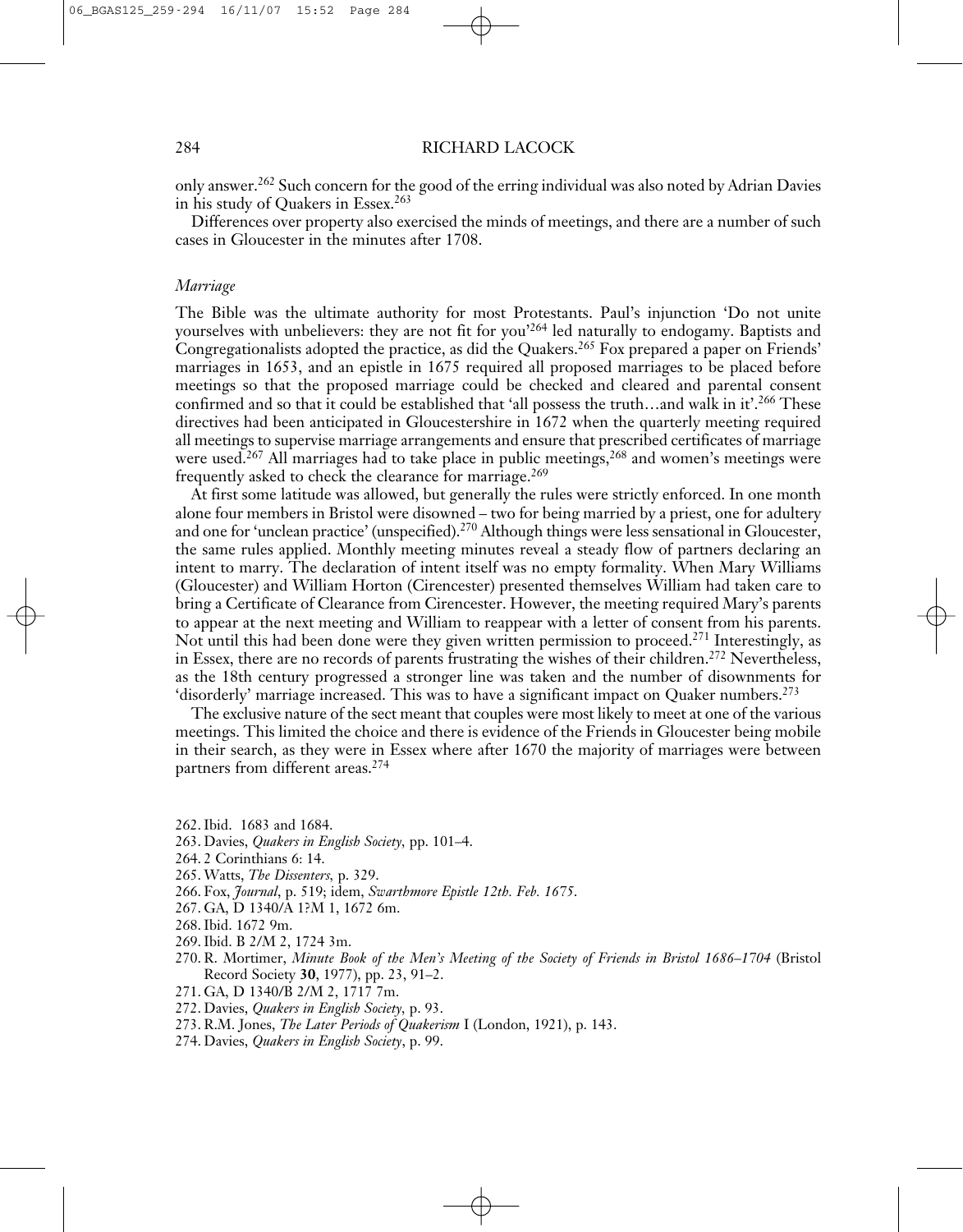# *The Suffering*

The main period of persecution was during the reign of Charles II and in 1670 the Bristol men's meeting sent £10 for the relief of suffering Friends in Gloucester. <sup>275</sup> The next year the newly formed Gloucestershire quarterly meeting required every meeting to prepare an account of those suffering and of those who could not bear the losses and needed assistance. The quarterly meeting then provided £24 to repurchase Walter Humphries's looms and such other necessary goods for the 'supply of his family' <sup>276</sup> and gave £10 to Henry Ponten so that he could replace his horse that had been taken. 277

The severest persecution came in the period 1680–85. John Elliott and John Edmunds of Gloucester were requested to attend the Assizes in order to assist Friends<sup>278</sup> and John Elliott and Nicholas Wastfield were charged to care for the prisoners in Gloucester, with the quarterly meeting paying any costs. <sup>279</sup> In 1682 £8 10*s*. was given for the prisoners in the castle and £4 for those in the city's north gate. <sup>280</sup> In 1684 another 20*s*. was given for the prisoners in the north gate and 20*s*. for those from the nearby village of Westbury-on-Severn. A year later John Elliott and John Edmunds were allocated 33*s*. to pay for the 'chamber rent of the poor friends in prison' and £2 14*s*. for prisoners in the castle and the north gate.

Whilst the Quakers endured the persecution with courage, it was nevertheless their policy to challenge the legal correctness of the charges whenever this was possible. Petitions to judges and the king on behalf of the persecuted were frequent. The suffering of Friends was laid before the judges of Assize in Gloucester in 1677, <sup>281</sup> and before the bishop of Gloucester in 1680. In the same year all monthly meetings were asked to write regarding the sufferings to the county's members of parliament, and the sufferings were again laid before the judges in February 1684. 282 Three months after that a petition was presented (via the yearly meeting) to both king and parliament. Following such efforts one can imagine that the quarterly meeting had considerable pleasure in drawing up an address to the king in August 1686 acknowledging his kindness 'in stopping our persecution'.<sup>283</sup>

#### *The Poor and Needy*

In the Middle Ages the poor had relied on private charity and the benevolence of the Church, but religious and economic developments during the age of the Tudors and Stuarts rendered that system totally inadequate. The Elizabethan government tried to tackle the problem through legislation, culminating in the Poor Law Act of 1601. <sup>284</sup> The poor became increasingly a parish or public responsibility, although the State was more concerned with stability and order than with generosity to the poor. The burden of implementing the legislation fell upon the local communities where local overseers were required to administer the poor rate. A secular solution had been devised, although it was based on a church institution – the parish.

275. Mortimer, 'Quakerism in Seventeenth-Century Bristol', p. 233. 276. GA, D 1340/A 1/M 1, 1671 3m. 277. bid. 1671 9m. 278.Ibid. 1679 3m. 279.Ibid. 1679 12m. 280.Ibid. 1682 9m. 281.Ibid. 1677 12m. 282.Ibid. 1684 12m 283.Ibid. 1685 12m. 284. G. Clark, *The Later Stuarts* (Oxford, 1947), p. 52.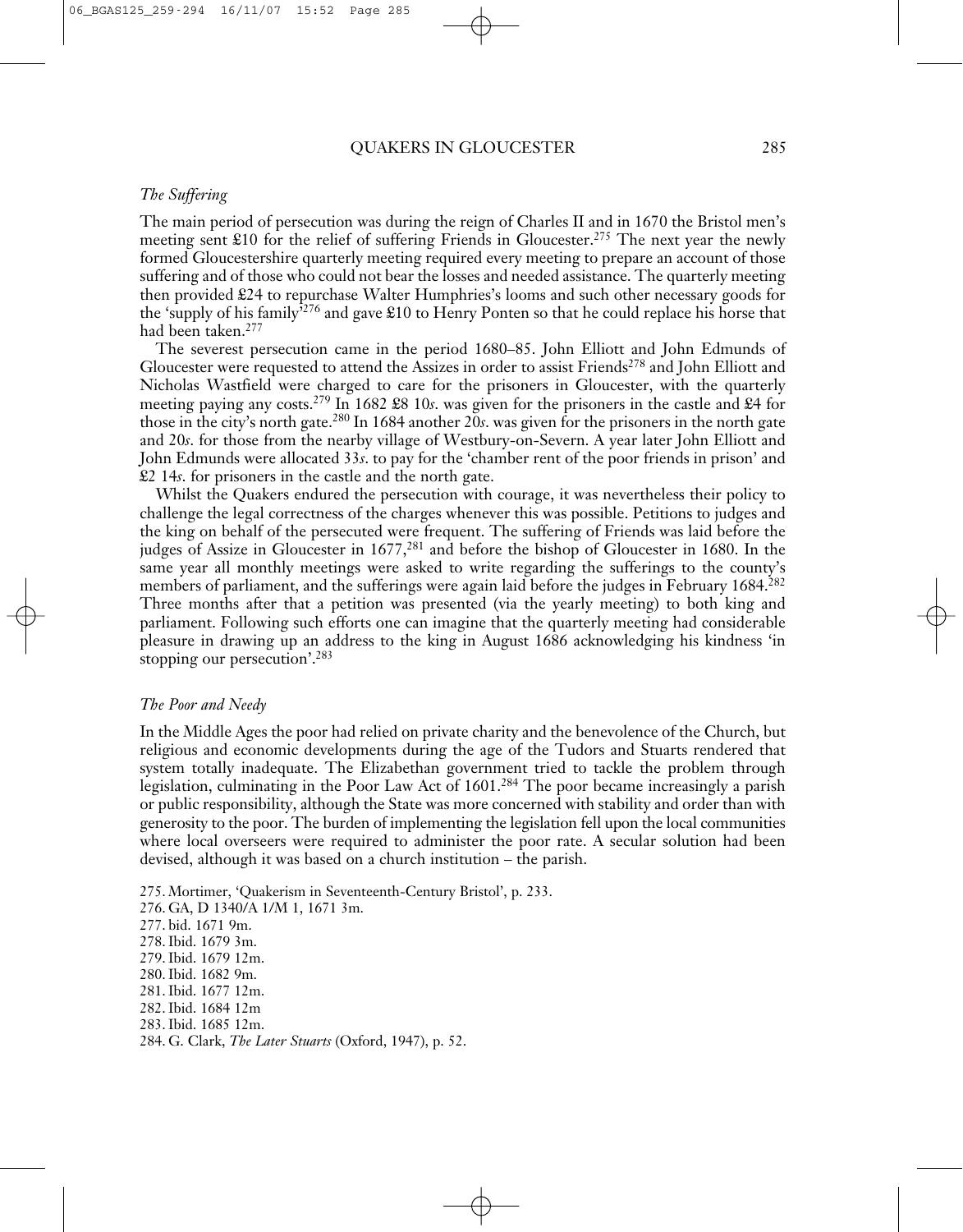Members of the Church of England were content to accept relief from the parish, but most Dissenting churches attempted to look after their own brethren with those doctrinally nearest to the established church being more likely to fall back on the parish if necessary. Thus the Presbyterians were frequently ready to accept parish relief<sup>285</sup> whereas Quakers, the other end of the religious spectrum, would not. In his journal Fox describes how justices in Skipton, Yorkshire, acknowledged that the Friends did the work of the parish officers in providing 'for our poor that none should be chargeable to the parishes'. <sup>286</sup> In this context it must be said that Presbyterians, Congregationalists and Baptists would have found this provision more difficult than Quakers, since, unlike Quakers, they had also to finance their ministers. 287

Whether the provider was the State or individual churches, the problems were the same and the solutions understandably similar. Local communities set up bridewells or houses of correction, which were types of workhouse. In 1669 Fox also advocated setting up a house for the sick and poor where work could be provided for the unemployed. <sup>288</sup> Such institutions were established by Friends in Bristol in 1698<sup>289</sup> and in Clerkenwell in 1701,<sup>290</sup> the year that John Bellers suggested that Gloucestershire should do likewise.<sup>291</sup> However, such a project required more finance than the county Friends could raise and the only workhouses in Gloucester remained the bridewells next to the castle prison and at the east gate.

Again, as the parishes helped the poor with apprenticeships for the young and alms and goods for the sick and needy, so the Quakers did likewise. And both parishes and Quakers experienced the same difficulty in identifying precisely the individuals for whom they were responsible. Among Quakers the responsibility for the poor lay primarily with the particular or preparative meeting, but it quickly became a shared responsibility with the monthly meeting<sup>292</sup> and, when it could not cope, with the quarterly meeting. <sup>293</sup> The Gloucester monthly meeting received £2 for the poor from the quarterly meeting in 1672. Of this, 10*s*. went to Thomas White of Chosen, <sup>294</sup> who received further sums of 10*s*., 5*s*. and 10*s*. in the years 1675 and 1676. <sup>295</sup> In 1680 he was given three sums of 20*s*. and one of 1*s*. 4*d*., and in May 1683 his widow was given 5*s*. <sup>296</sup> Chosen was clearly a struggling Quaker community for other relief had to be given there in 1673 and 1674. 297

The quarterly meeting provided £12 7*s*. 6*d*. for Zachariah Phillips and his poor, distressed family in 1688,<sup>298</sup> The next year it bound his son as an apprentice. References to the creation of apprenticeships occur regularly throughout the minutes – seven were arranged in the year 1681. Usually master, boy and, where appropriate, parent would agree to the arrangement. The Friends would then provide the premium, which was normally  $\mathfrak{L}5$ . Thus,  $\mathfrak{L}10$  was put up for two apprenticeships in Nailsworth in 1729, although less typically, but not uniquely, 20*s*. was given

- 285. Watts, *The Dissenters,* p. 336.
- 286. Fox, *Journal,* p. 373.
- 287. Watts, *The Dissenters,* pp. 344–5.
- 288. Braithwaite, *Second Period of Quakerism*, p. 571.
- 289. Mortimer, 'Quakerism in Seventeenth-Century Bristol', p. 241.
- 290. Clark, *The Later Stuarts,* p. 52.
- 291. GA, D 1340/A 1/M 1, 1701 3m.
- 292. A. Lloyd, *Quaker Social History 1669–1738* (London, 1950), p. 33.
- 293. GA, D 1340/A 1/M 1, 1670 12m.
- 294.Ibid. 1672 6m and 12m.
- 295.Ibid. 1675, 1676.
- 296.Ibid. 1683 3m.
- 297.Ibid. 1673, 1674.
- 298.Ibid. 1688 3m.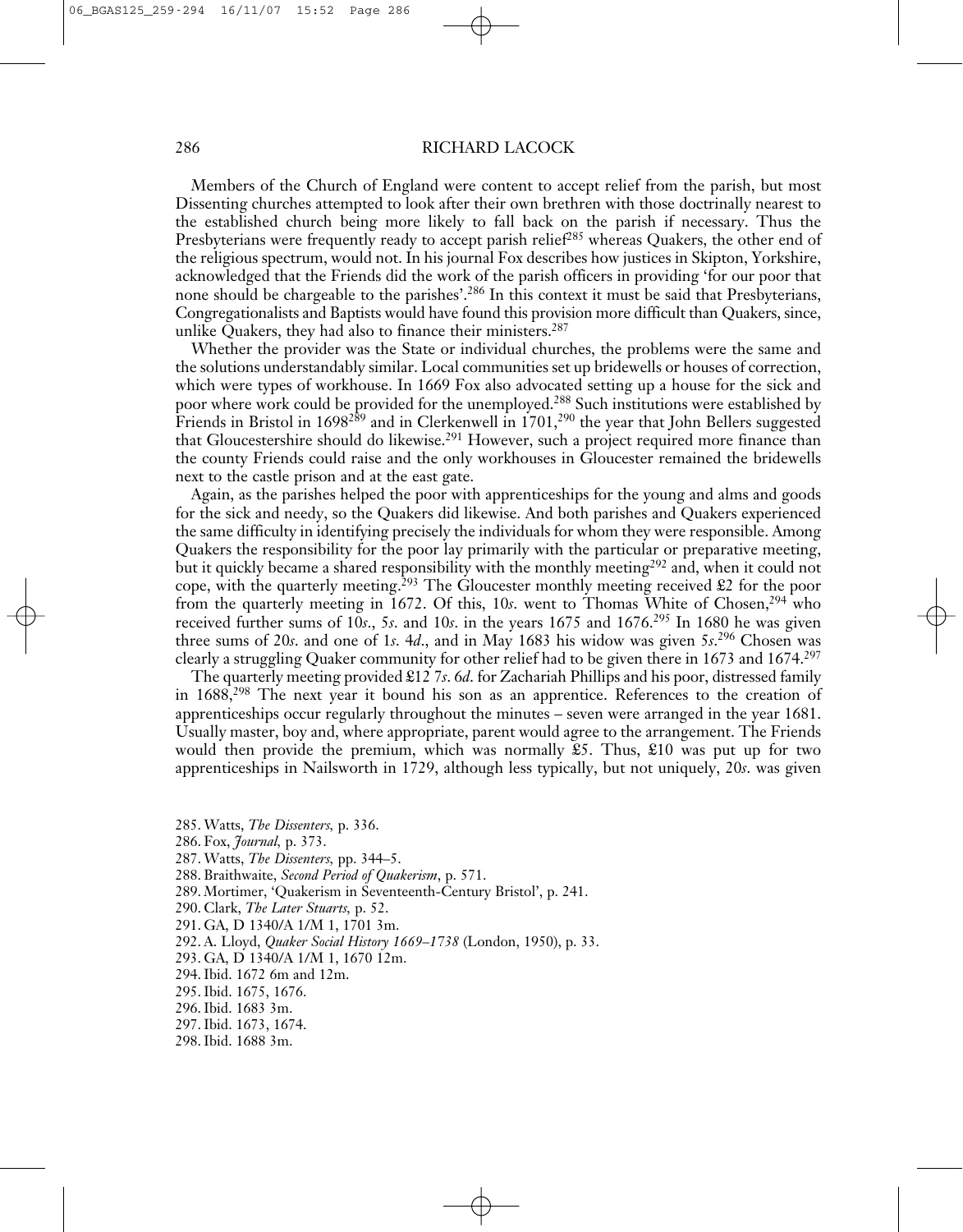for clothes. <sup>299</sup> Occasionally lesser sums were provided as when Nicholas Wastfield of Gloucester received  $\pounds$ 1 towards the cost of binding an apprentice<sup>300</sup> and Thomas Mills of Gloucester received 13*s*. for taking an apprentice. <sup>301</sup> Mortimer commented that poor lads were usually apprenticed to the poor trades because the premiums were lower. <sup>302</sup> In Gloucester there were no wealthy Quaker traders for that assertion to be tested.

The relief that was given was not restricted to local Friends. In 1672 £50 5*d*. was collected in the county for George Embry of Southampton, who had suffered great loss by fire. <sup>303</sup> A similar tragedy in Northampton evoked a collection of £36 11*s*. 11*d*. in 1675. <sup>304</sup> In 1673 £5 was paid to Friends in Monmouthshire.<sup>305</sup> and in 1698 £5 to Patricia Walters of Monmouth.<sup>306</sup> The sum of £7 7*s*. 9*d*. was raised in 1679 for captives in Turkey307 and even during the persecutions of 1684 preparative meetings were asked to collect for Quaker prisoners in Algiers. <sup>308</sup> However, a general appeal from the 1677 Yearly Meeting for Friends overseas was not so well received.<sup>309</sup> Gloucester gave 10s. towards a county total of £17, but the quarterly meeting expressed its dissatisfaction with centralised collection and informed London that in future it would itself finance members from Gloucestershire who felt moved to go overseas – other areas would be expected to do likewise.

In 1692 a collection was made for Friends in Ireland. The sum raised in Gloucestershire is not recorded, although it is known that Bristol collected £162. This was a handsome response following a donation from Irish Friends to the Yearly Meeting seven years earlier. Of that gift £30 had been distributed to Bristol <sup>310</sup> and £14 to Gloucestershire, of which John White and Richard Holland of Gloucester had received 10*s*. and £1 respectively. 311

Care of the poor and needy was both time-consuming and expensive. Among Quakers the required money was normally raised in one of three ways. Each preparative meeting and monthly meeting was required to collect and send donations to the quarterly meeting for 'the use of the poor and the service of Truth.'312 Secondly, special collections were called for as necessary, although in Gloucester such appeals were more often for the repair of the meeting house.<sup>313</sup> Finally, then as now, legacies were always welcome as they provided a valuable and regular source of income. In 1697 John Webb and John Cox were deputed to look after the Gloucester legacies. 314 From 1708 onwards there are frequent references to legacies in the Gloucester minutes.

Of necessity, Friends could only afford to support their own members and were advised to take no notice of those who come begging 'since no honest Friends are ever exposed after that

299.Ibid. 1729 6m. 300.Ibid. 1671 9m.

- 301.Ibid. 1674 6m.
- 302. Mortimer, 'Quakerism in Seventeenth-Century Bristol', p. 274.
- 303. GA, D 1340/A 1/M 1, 1672 6m.
- 304.Ibid. 1675 12m.
- 305.Ibid. 1673 6m.
- 306.Ibid. 1689 12m.
- 307.Ibid. 1679 12m.
- 308.Ibid. 1684 6m.
- 309.Ibid. 1677 2m.
- 310. Mortimer, 'Quakerism in Seventeenth-Century Bristol', p. 76.
- 311. GA, D 1340/A 1/M 1, 1685 12m.
- 312. There are lists of subscribers in Bristol in 1686: Mortimer, 'Quakerism in Seventeenth-Century Bristol', p. 261.
- 313. GA, D 1340/A 1/M 1, 1725 4m.
- 314.Ibid. 1697 6m.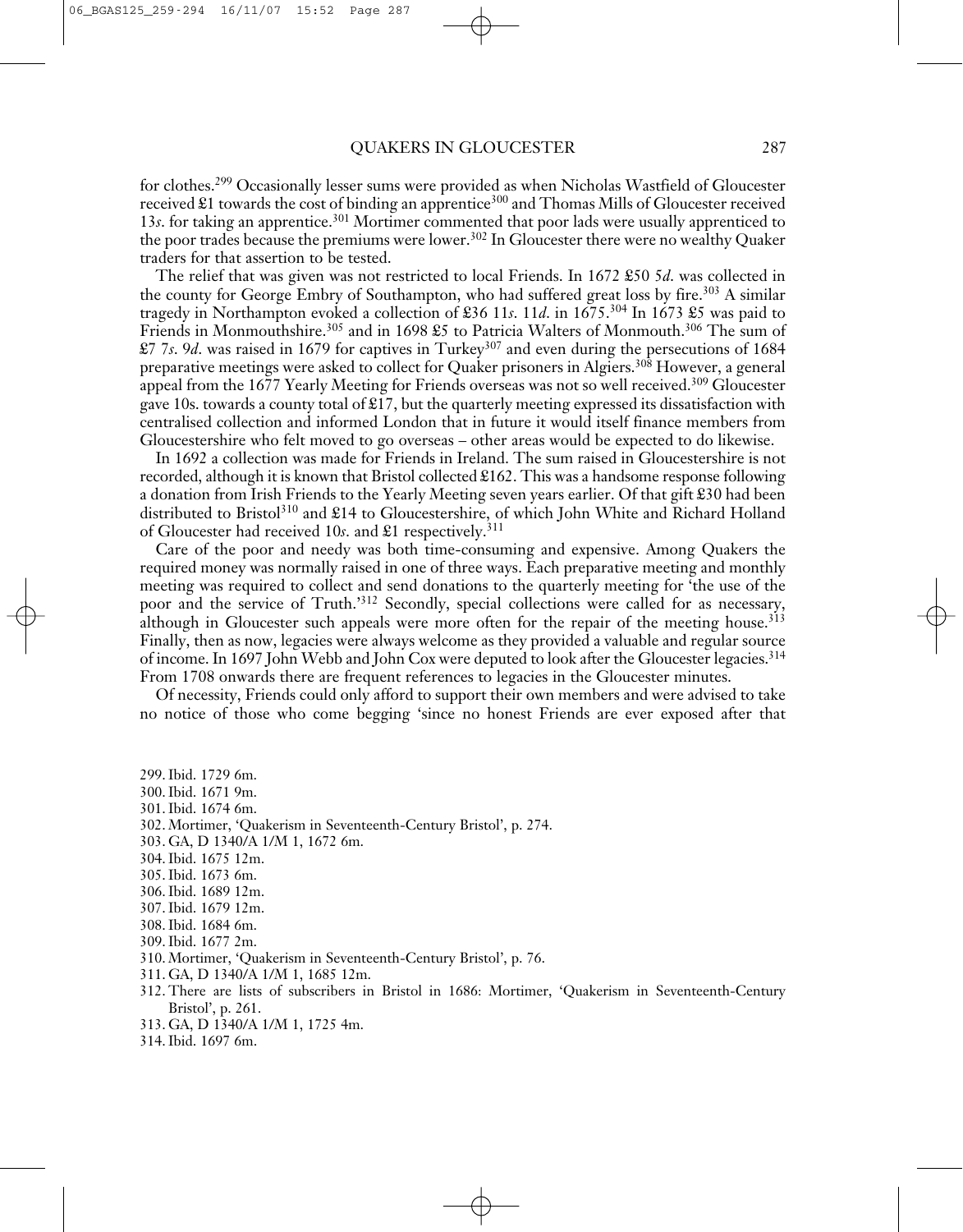manner'. <sup>315</sup> Non-members were advised to seek relief from the parish, even though individual acts of kindness were not prohibited. As the yearly meeting confirmed in 1711, 'no meeting is under any obligation to maintain those who are not true Friends or pretend to profess the truth, although no-one is to be restrained from charity to any necessitous person'. <sup>316</sup> Even among Friends support was not a simple formality. Relatives were expected to assist whenever possible and all were expected to conduct their lives responsibly. As a result when Walter Humphreys fell into debt and sought relief in 1685 the quarterly meeting thought long and hard but found 'themselves not obliged to answer' since he had neglected the counsel of God and Friends. <sup>317</sup> Widow Howell of Gloucester did not help her cause either when women sent to advise her had 'no satisfaction'. 318

In 1692 Widow Phillips of Westbury-on-Severn got into debt and proceedings were started against her. These were aborted and she was ordered to sell her cattle to Friends and let her land for rent. <sup>319</sup> Security was given for this and Widow Phillips was given £4 in cash. As a further gesture of support one daughter was sent into service in Ross-on-Wye and another daughter was set up with Henry Engly and his wife in Gloucester. <sup>320</sup> Trouble arose in 1699. Widow Phillips accused the Englys of abusing her daughter. Six Friends were appointed to investigate and the conflict rumbled on for months. Eventually the accusations were found to be false and Widow Phillips was reproved. <sup>321</sup> In 1701 Henry Engly was granted permission to release the daughter if he saw fit. 322

Because travel is so much easier in modern times there is a tendency to think that earlier populations were much more static. In some ways they were, but in the 16th, 17th and 18th centuries there was considerable migration, frequently in search of work. This could place severe strains on local resources, especially if one parish was more generous in its provision for the poor than another. London and Westminster, for example, were considerably affected by paupers drifting to the capital.<sup>323</sup> To combat this the Elizabethan laws were modified until in 1662, the Act of Settlement enabled parishes to reject immigrant paupers.<sup>324</sup>

In other words, clear rules of entitlement had to be drawn up; and this is precisely the dilemma that faced the Quakers. As early as the 1660s there were claims that some people were using religion for 'sinister ends, some that are poor to get maintenance for it'.<sup>325</sup> But pseudo Friends were not really a widespread problem. The real difficulty rose from the movement of Friends,<sup>326</sup> so that the 1693 Yearly Meeting decreed that poor Friends were only permitted to go to London if they had a certificate from their monthly meeting.<sup>327</sup>

This lack of clarity over entitlement and responsibility for the poor persisted, despite rulings in 1710, 1724 and 1729, until the matter was finally settled in 1737. New rules for membership were then drawn and almost by accident birthright membership was created.<sup>328</sup>

- 315. Mortimer, 'Quakerism in Seventeenth-Century Bristol', p. 229.
- 316. Yearly Meeting minutes; GA, D 1340/A 1/M 1, 1711 3m.
- 317. GA, D 1340/A 1/M 1, 1685 12m.
- 318.Ibid. B 2/M 2, 1730 9m.
- 319.Ibid. A 1/M 1, 1692 3m.
- 320.Ibid. 1696 3m.
- 321.Ibid. 1700 9m. and 12m.
- 322.Ibid. 1701 3m.
- 323. Clark, *The Later Stuarts,* p. 51.
- 324. Wilson, *England's Apprenticeship*, p. 349.
- 325. *The Bloody Quaker or The Gloucester Murder Discovered* (London, 1668), p. 2.
- 326. Vann, *Social Development of English Quakerism,* p. 147.
- 327. Lloyd, *Quaker Social History,* p. 43.
- 328. Punshon, *Portrait in Grey*, p. 134. See also Vann, *Social Development of English Quakerism,* p. 153.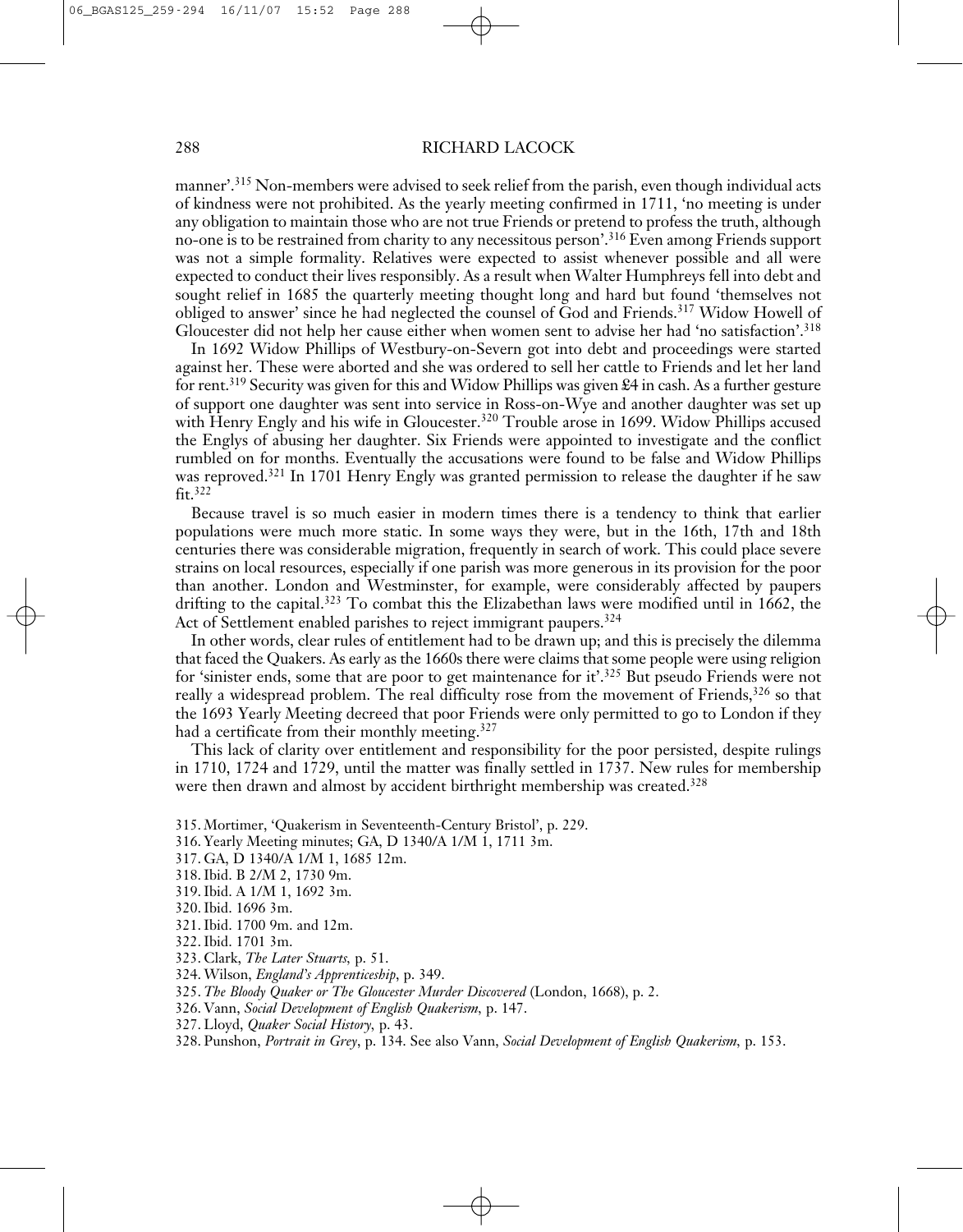# **Mind and Spirit**

The Church of England had schools and universities to train ministers in its service, but Dissenters were denied these opportunities. They therefore established and developed their own academies, some of which were outstanding for their liberal attitudes. A future Archbishop, Thomas Seeker, praised the questioning of ideas tolerated in Samuel Jones' academy in Gloucester (1711). <sup>329</sup> This existed despite the fact that any Dissenting teacher could be fined if he dared to practise his profession,<sup>330</sup> and in 1712 the academy was forced to move to Tewkesbury.<sup>331</sup>

Since George Fox scorned the human learning of university-trained ministers – 'to be bred at Oxford or Cambridge was not enough to make a man fit to be a minister of Christ' <sup>332</sup> – it might be assumed that education was not a priority with Quakers. They did indeed emphasise the leading of the Spirit, but they also appreciated the importance of basic education. Fox himself founded the first Quaker schools at Waltham Abbey and Shacklewell (Hackney) in 1668. <sup>333</sup> Bristol had a Quaker school by 1674 and Sidcot school, in neighbouring Somerset, was established in 1699. 334 The 1690 Yearly Meeting urged all Friends 'to provide school masters and mistresses who are faithful Friends' and not to send children to schools that taught corrupt manners, fashion and language. <sup>335</sup> Just as a reaction to the extravagance of Restoration clothing resulted in a severe form of Quaker uniform, so a reaction to human learning seems to have created an inward and closed Quaker curriculum. The emphasis was on plainness and simplicity.<sup>336</sup> If there had been more members with Penn's progressive ideas on education, <sup>337</sup> a leadership might have developed that could have averted the inward-looking drift of 18th-century Quakerism.

Perhaps it was in response to the promptings of yearly meeting that Gloucestershire encouraged Andrew Russell to start a school in the county in 1694, and promised to provide for any shortfall if the school did not achieve the expected thirty scholars in the first year. <sup>338</sup> There does not appear to have been a Quaker school in Gloucester city. Here Friends could only follow yearly meeting's advice that in the absence of a Friends' school, children should be taught by their parents.

Parents themselves relied on mutual support, books and, in the absence of a resident preacher, the visits of travelling preachers. These ministers had a key role in reinforcing commitment and ensuring unity in the developing movement. At first they used the spoken word to convert the masses, but from the mid 17th century tracts and books became important missionary aids. Tracts were circulated widely and books were sent to the counties on a quota basis.<sup>339</sup> In 1675 John Wastfield received books from London and was asked to distribute them among the Gloucester monthly meeting. <sup>340</sup> By 1680 it had been decided that books would only be sent on demand, although the yearly meeting continued to send from time to time. John Elliott was then appointed to sell books in Gloucester. <sup>341</sup> The range of books was considerable, although the works of Fox

- 329. Watts, *The Dissenters,* p. 370.
- 330. GDR, B 4/1/1056.
- 331. *VCH Glos.* IV, p. 319.
- 332. Fox, *Journal,* p. 7.
- 333. Braithwaite, *Second Period of Quakerism*, p. 525.
- 334.Ibid. pp. 530–1.
- 335. Yearly Meeting minutes 1668–93, f. 238.
- 336. See *Extracts from Yearly Meeting Minutes* (1745: copy in Friends' House, London), p. 219.
- 337. Braithwaite, *Second Period of Quakerism*, pp. 529–30.
- 338. GA, D 1340/A 1/M 1, 1694 12m.
- 339. Mortimer, 'Quakerism in Seventeenth-Century Bristol', p. 293.
- 340. GA, D 1340/A 1/M 1, 1675 12m.
- 341.Ibid. 1681 3m.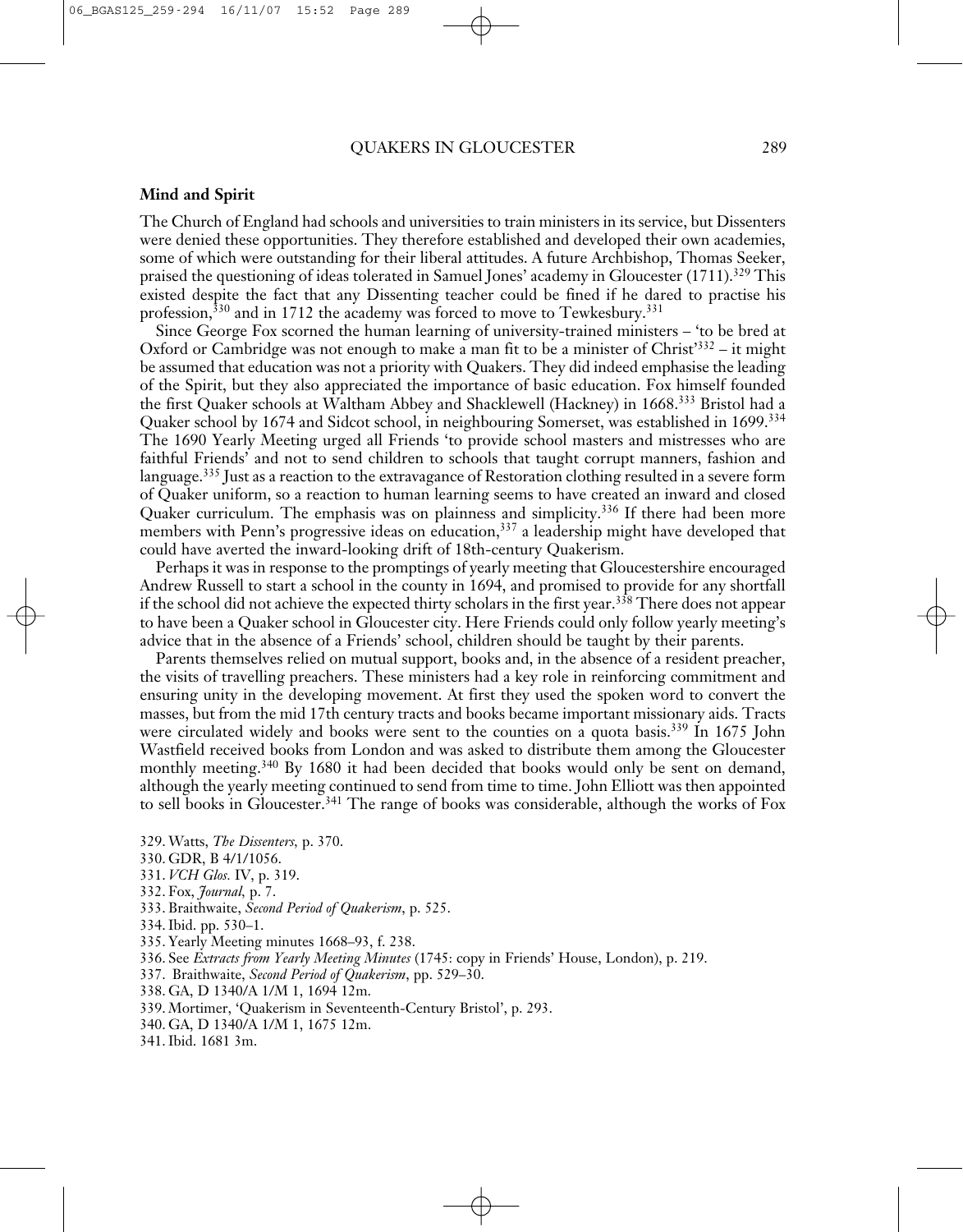and Barclay were most prominent. Eleven copies of Fox's 'Epistles' were ordered in 1698 and sixty copies of Barclay's *Apology* in 1701. <sup>342</sup> This compares with 100 of Barclay's *Apology* ordered by Essex in 1700343 and 300 taken by Bristol, where some were given to local gentry to 'prove to them Friends' sincerity and orthodoxy'.<sup>344</sup> When the Gloucestershire consignment arrived, ten were kept in stock and the rest distributed throughout the county. Of these Gloucester received five, Stoke Orchard eight and Nailsworth fifteen. 345

Many meetings, such as Bristol <sup>346</sup> and Maldon in Essex, <sup>347</sup> established lending libraries. The Gloucester library was on a smaller scale, but some idea of the literature available is contained in the monthly meeting minutes of 1708. The following books were circulated on loan for periods up to two months: G. Fox, *Journal*; G. Fox, *Epistles*; Thomas Taylor, *Epistles and Works*; John Brooke, *Works*; John Whithead, *Works*; [George Bishop], *New England Judged*; Thomas Lawson, *Works*; and John Crook, *Works.* 348

The names of those holding these books were carefully recorded. This system continued regularly until July 1714, when all the books were called in and Thomas Monington was appointed as librarian to lend the books on request.<sup>349</sup> All seems to have worked well until he moved to Worcestershire and took the books with him!

#### **Emigration**

Mention needs to be made of emigration at this time. The number of Friends leaving Gloucester was not large, but the impact would have been significant since they were young and enterprising.

At a time of persecution or hardship the prospect of a fresh start in the New World must have had its attractions, and for those who survived the perils of the sea, <sup>350</sup> disease and hostile natives, there really was a land of opportunity. In the 1680s land in Pennsylvania could be purchased for 2*s*. 6*d*. per acre, and there were even better deals for larger purchases. The sum of £100 could secure 5,000 acres, and smaller parcels of land were offered at 250 acres for £5 and 500 acres for  $\pounds10$ , albeit there was an annual 'quit rent' to pay.<sup>351</sup> It is therefore no surprise that five hundred Quaker families per year are reported to have emigrated to America between 1676 and 1700.<sup>352</sup>

Among them were some from Gloucester. In the sixth month of 1697 Elizabeth Webb, who became a Friend when she was nineteen, was sitting in the meeting in Gloucester when her spirit 'was as if it had been dissolved with the love of God, and it flowed over the great ocean, and I was constrained to kneel down and pray for the seed of God in America, and the concern never went out of my mind day nor night, until I went to travel there'. <sup>353</sup> Having received a certificate to

- 342.Ibid. 1698 12m., 1701 9m.
- 343. Davies, *Quakers in English Society,* p. 112
- 344. Mortimer, 'Quakerism in Seventeenth-Century Bristol', p. 289.
- 345. GA, D 1340/A 1/M 1, 1703 6m.
- 346. Mortimer, *Minute Book of the Men's Meeting in Bristol 1686–1704*, p. 181.
- 347. Davies, *Quakers in English Society,* p. 113.
- 348. GA, D 1340/B 2/M 2, 1708 2m.: the absence of Barclay's 'Apology' was noted.
- 349.Ibid. 1714 5m.
- 350.In Samuel Bownas had an uncomfortable Atlantic crossing which lasted nearly three months. See *Journal Friends Historical Society* **11** (1914), p. 87
- 351. R.S. and M.M. Dunn (eds.), *The World of William Penn* (University of Pennsylvania Press, Philadelphia, 1986), p. 45.
- 352.J. Rowntree, *Quakerism Past and Present* (London, 1858), p. 74.
- 353. *Journal Friends Historical Society* **10** (1913), p. 123 n.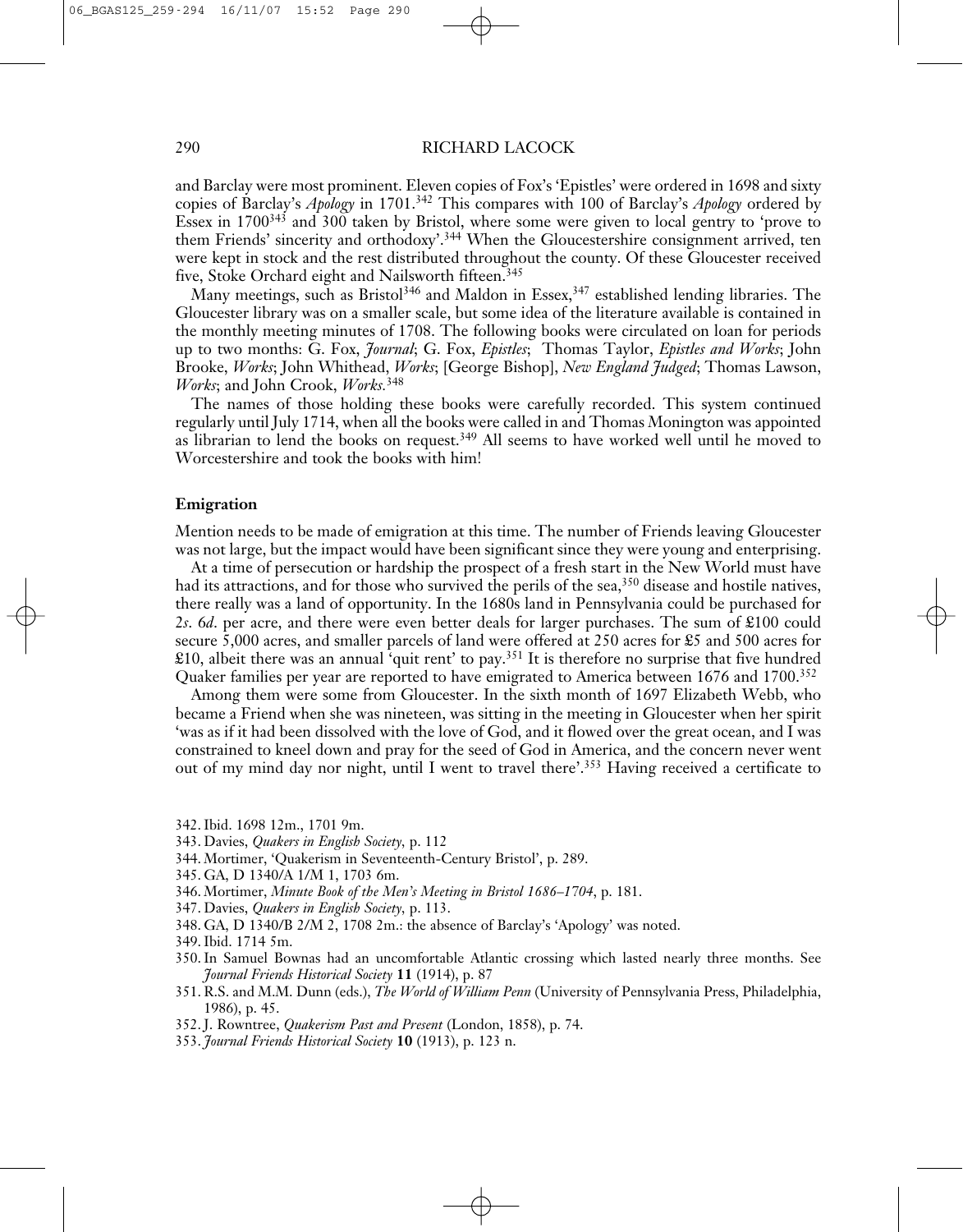minister<sup>354</sup> she visited America in 1698. After returning to England, she, her husband Richard and their family emigrated in 1700 and settled in Birmingham township, Pennsylvania, where they seem to have prospered. Richard acquired 415 acres of land and became a provincial governor, Justice of the Peace and a Judge of Common Pleas. <sup>355</sup> Not to be overshadowed, Elizabeth helped to organise a new meeting and continued her travelling ministry, for which she was highly regarded. 356

With Elizabeth and Richard were two other families, those of John Webb and John Lea. All were related. <sup>357</sup> John Webb was the brother of Richard, and Hannah, the wife of John Lea, was the widow of Joseph Webb, a brother of Richard and John. By the time of his death in 1711 John Lea too appears to have been in 'pretty good circumstances'. Later two unmarried sisters, Mary and Rachael Webb, emigrated to Pennsylvania, <sup>358</sup> Rachael travelling in 1712. <sup>359</sup> Another Gloucester emigrant was William Monington. He was unmarried and, having obtained the consent of his father, was granted a certificate of removal in April 1699. <sup>360</sup> The Gloucester links were clearly maintained overseas for William married Susannah, daughter of John Webb, at the Philadelphia meeting house in 1709. 361

Many of the travellers were of limited means and needed assistance for their journeys. In 1700 John Lea was loaned £20 for his passage. <sup>362</sup> Edmund Humphries and Robert Smith offered to pay £10 each and these sums were underwritten by the quarterly meeting. Rachael Webb was given a £5 subsidy<sup>363</sup> and Friends from other parts of Gloucestershire received sums varying between  $$5$  and  $$15.^{364}$ 

The proximity of Bristol made emigration easier, and it is of note that there were more emigrants to America from Bristol at this time than from any other area in England outside London.<sup>365</sup>

# **Conclusion**

The 17th-century city of Gloucester was ripe for religious reform. Half the parishes were without clergy and the rest had poorly paid, ill-educated incumbents. It was into such a society that the first Quaker missioners came. Unlike in Bristol, where the message was warmly received by Seekers, Baptists and the Army, there were few immediate converts in Gloucester. The garrison was not involved and the citizens saw no reason to welcome the Quakers.

It has been shown that the early Gloucester Friends were mainly tradespeople and artisans, with textile workers, as elsewhere, the largest single group. <sup>366</sup> There were no wealthy merchants,

- 354. R.S. and M.M. Dunn (eds), *The Papers of William Penn,* p. 560.
- 355. G. Cope, 'Elizabeth Webb', *Journal Friends Historical Society* **11** (1914), pp. 133–4.
- 356. R.S.and M.M. Dunn (eds.), *The Papers of William Penn,* pp. 559–60.
- 357. A. Cook Myers, *Quaker Arrivals at Philadelphia 1682–1750* (Philadelphia, 1902), pp. 27, 29.
- 358. Cope, 'Elizabeth Webb', pp. 133–4.
- 359. GA, D 1340/A /M 1, 1711 12m.
- 360. Cook Myers, *Quaker Arrivals at Philadelphia,* p. 20.
- 361. W. Hinshaw, *Encyclopaedia of American Genealogy* II (Michigan, 1938), p. 681.
- 362. GA, D 1340/A 1/M 1, 1700 6m.
- 363.Ibid. 1713 12m.
- 364.Ibid. 1711 and 1720.
- 365. R.T. Vann, 'Quakerism: Made in America', in R.S. and M.M. Dunn (eds.), *The World of William Penn*, p. 162.
- 366. Table 3.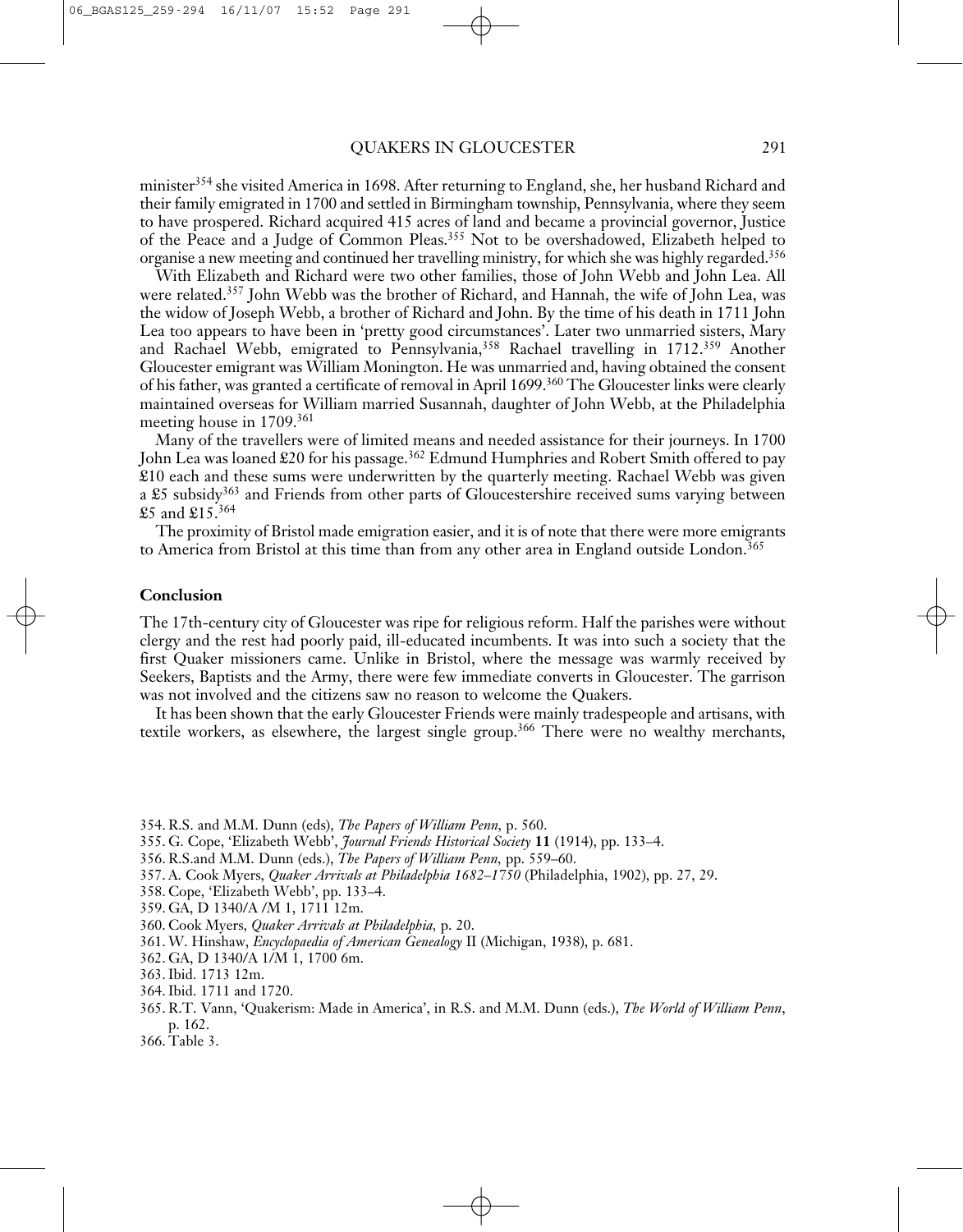professionals or gentry as in Bristol, Colchester<sup>367</sup> or the counties of Buckinghamshire, Norfolk<sup>368</sup> and Warwickshire.<sup>369</sup> Even in the nearby town of Cirencester, where the number of Quakers was similar to that in Gloucester, the social mix was greater.<sup>370</sup>

In the 17th century Dissenters in Gloucester were never more than a small minority – perhaps five per cent of the population before the Act of Toleration and less in the early 18th century. This was below the national average, which Watts, using parish registers, episcopal returns and the Evans List, calculated as 6.3 per cent in the early 18th century. <sup>371</sup> Of the Dissenters, the Quakers in Gloucester were never more than one per cent of the citizens – compared with 1.25 per cent in Cirencester<sup>372</sup> and nearly seven per cent in Colchester.<sup>373</sup> By the 1730s the Gloucester figure for Quakers had dropped to 0.4 per cent, compared with 4.2 per cent in Colchester and a national average of 0.73 per cent.<sup>374</sup> Averages contain so many variables that interpretation is complex.

During the Commonwealth period the city fathers were broadly Presbyterian, <sup>375</sup> and the figures confirm that the city was not a centre of extremism. Perhaps the Friends themselves inherited some of the anti-radicalism of their fellow Gloucestrians. Whereas the opposition of Wilkinson and Story to the introduction of corporate control of the movement in the 1670s had no impact on the city, not far away such views found considerable support among the more radical and independent Friends of Bristol. 376

From 'The Great Book of Sufferings' it is evident that the persecution of the Quakers was most severe in the years 1661, 1670 and 1680–85. This is clearly reflected in the records of Gloucester. The impetus for these purges came from central government, but it has been shown that the implementation of the laws was very dependent on the political/religious aspirations or prejudices of local officials. This was evidenced in Gloucester in the actions of Wagstaffe and Fowler. The punishments inflicted were endured with the same steadfastness and fortitude as was shown by Fox and other Friends throughout the country. In Gloucester, Henry Riddall comes to mind, but he was not alone. That the punishments meted to Friends for 'conscience sake' aroused the sympathy of many ordinary citizens was shown from the beginning, as when five non-Quaker witnesses offered to testify on Henry Riddall's behalf in 1660, and later when people refused to buy goods seized from Quakers.

Although a relatively tiny group in Gloucester, the Quakers were by their dress, speech and repudiation of many of the social conventions, a very visible minority. They were indeed a community within a community. They had their own meeting house (originally two cottages) and, equally important, their own burial ground. They followed the Quaker pattern and conducted their own marriages and funerals. The manner in which they managed their business replicated Quaker meetings throughout the country. For the poor they provided alms, fuel and apprenticeships, but they had little sympathy for those who incurred bankruptcy or debt through reckless behaviour.

367.Ibid.

- 371. Watts, *The Dissenters,* pp. 269–70.
- 372. Hawkins, *Taming the Phoenix,* pp. 12, 152: 50 or more members in a population of c.4,000.
- 373. Davies, *Quakers in English Society,* p. 157.
- 374. Watts, *The Dissenters,* p. 270.
- 375. *VCH Glos.* IV, p. 101.
- 376. Braithwaite, *Second Period of Quakerism*, pp. 312–16.

<sup>368.</sup> Vann, *Social Development of English Quakerism,* p. 74–5.

<sup>369.</sup> Table 4.

<sup>370.</sup> Hawkins, *Taming the Phoenix*, pp. 154–5.